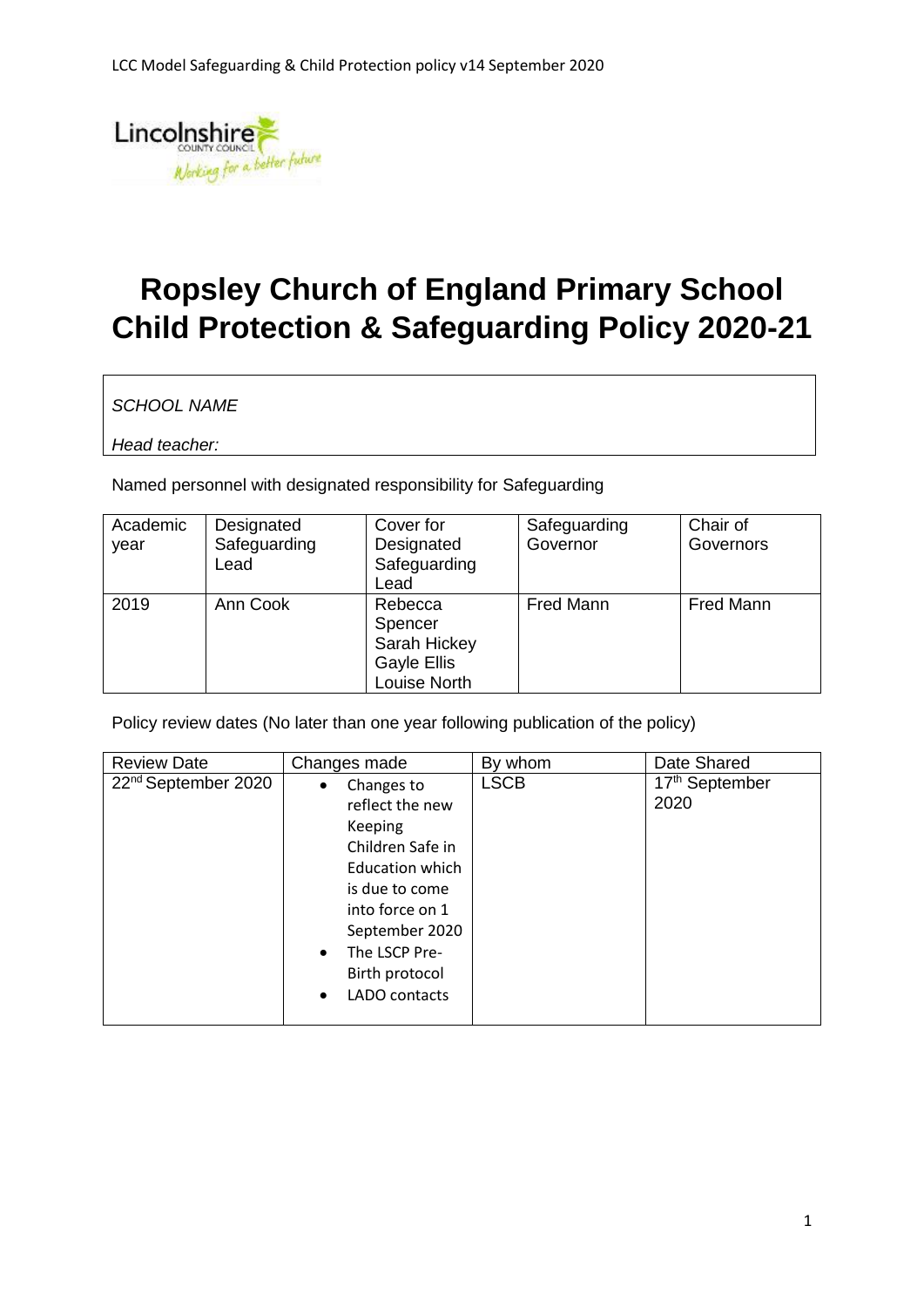#### **Contents**

| <b>Introduction</b>                            |                                                  |             |
|------------------------------------------------|--------------------------------------------------|-------------|
| <b>Section 1 - School Commitment</b>           | page 5                                           |             |
|                                                |                                                  |             |
| Section 2 - Pupil information                  |                                                  | pages 6-7   |
|                                                | 2.1 Pupil Information                            |             |
|                                                | 2.2 Transfer of files                            |             |
| Section 3 - Role and Responsibilities          |                                                  | pages 8-12  |
|                                                | 3.1 Governing Body                               |             |
|                                                | 3.2 Head teacher                                 |             |
|                                                | 3.3 Designated Safeguarding lead                 |             |
|                                                | 3.4 All Staff and Volunteers                     |             |
|                                                |                                                  |             |
| <b>Section 4 - Child Protection Procedures</b> |                                                  | pages 12-16 |
|                                                | 4.1 Definitions                                  |             |
|                                                | 4.2 Concerns that staff must immediately report  |             |
|                                                | 4.3 Responding to disclosure                     |             |
|                                                | 4.4 Action by the Designated Safeguarding lead   |             |
|                                                | 4.5 Action following a child protection referral |             |
|                                                | 4.6 Recording and monitoring                     |             |
|                                                |                                                  |             |
| <b>Section 5 - Safeguarding Issues</b>         | pages 16-26                                      |             |
|                                                | 5.1 Children and the court system                |             |
|                                                | 5.2 Children Missing from Education              |             |

5.3 Children with family members in prison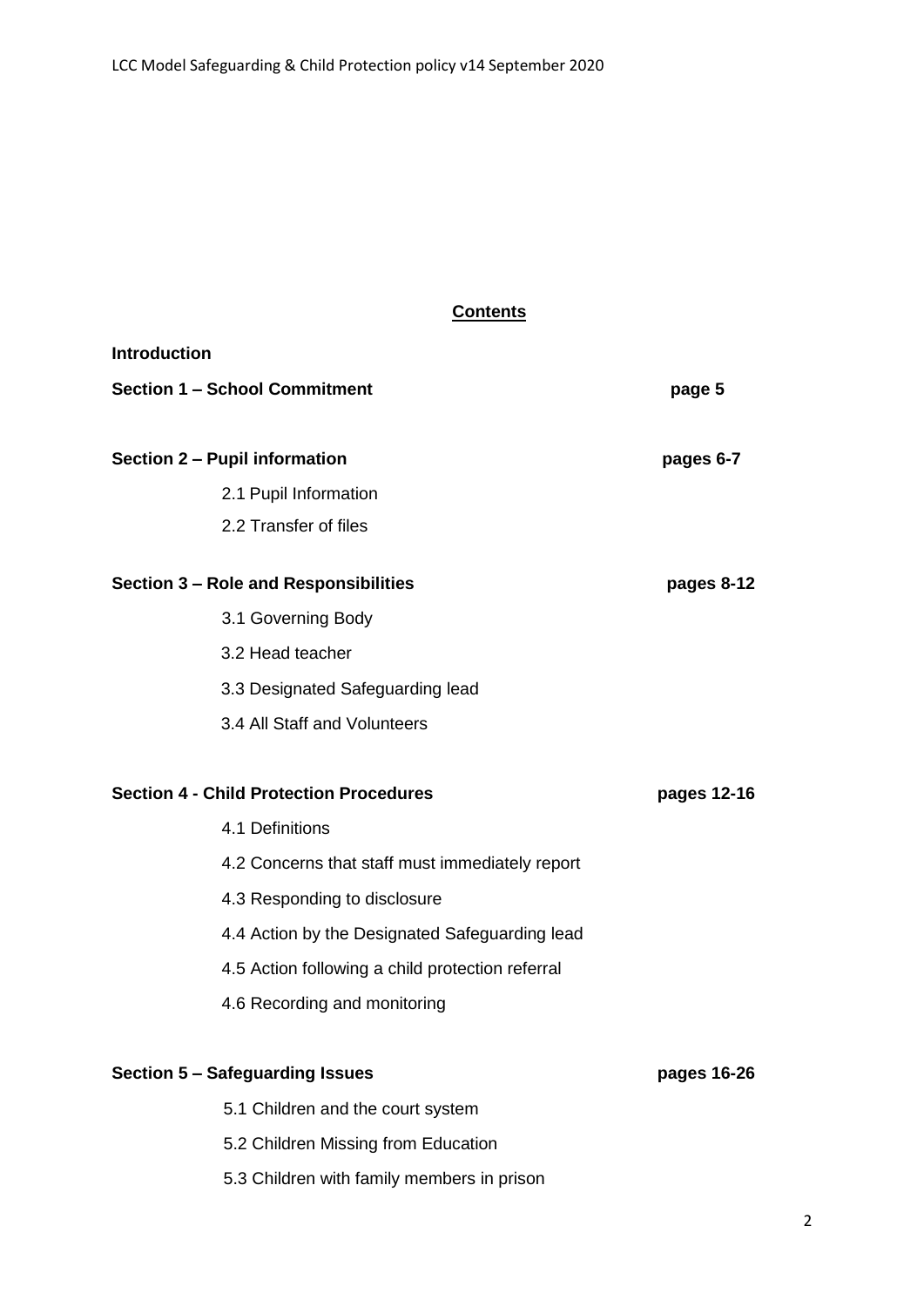- 5.4 Child Sexual Exploitation
- 5.5 Child Criminal Exploitation: County Lines & Cyber Crime
- 5.6 Domestic Abuse & Operation Encompass
- 5.7 Homelessness

5.8 'Honour-based' violence (including Female Genital Mutilation and Forced Marriage

- 5.9 Female Genital Mutilation/FGM
- 5.10 Forced Marriage
- 5.11 Preventing Radicalisation, The Prevent Duty and Channel
- 5.12 Peer on Peer Abuse
- 5.13 Serious Violence
- 5.14 Sexual Violence and Sexual Harassment
- 5.15 Upskirting
- 5.16 Youth Produced Sexual Imagery
- 5.17 Contextual Safeguarding
- 5.18 Carrying Knives,/Offensive weapons and gang culture
- 5.19 Children who may require Early Help
- 5.20 Children with Special Educational Needs and/or Disabilities
- 5.21 Looked After Children
- 5.22 Online Safety
- 5.23 Pre-Birth Protocol

#### **Section 6 - Providing a Safe and Supportive Environment pages 26-30**

- 6.1 Safer Recruitment and Selection
- 6.2 Home-stays (Exchange Visits)
- 6.3 Safe Working Practice
- 6.4 Risk Assessments
- 6.5 Safeguarding Information for Pupils
- 6.6 Partnership with Parents
- 6.7 Partnership with others
- 6.8 Safeguarding Training and Induction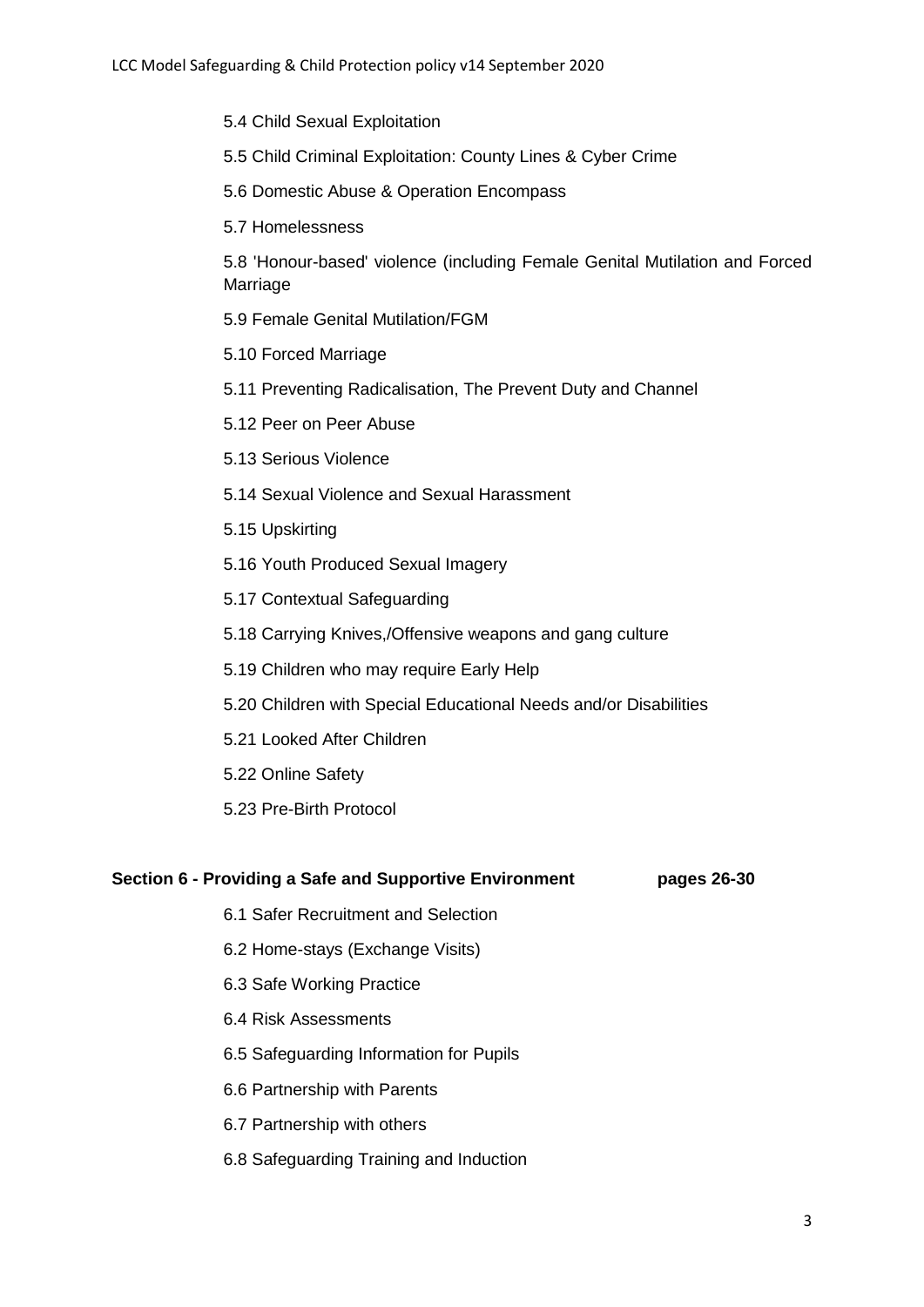6.9 Support, Advice and Guidance for Staff 6.10 Alternative Provision

## **Section 7 - Allegations regarding Person(s) Working in or on behalf**

**of School (including Volunteers) page 31**

#### **Appendices:**

- Appendix 1 Body Map Guidance
- Appendix 2 Meeting the needs of children and families in Lincolnshire
- Appendix 3 Lincolnshire Safeguarding Children Partnership (LSCP)
- Appendix 4 Safeguarding Contacts
- Appendix 5 Useful contacts
- Appendix 4 Referral flowchart (KCSIE)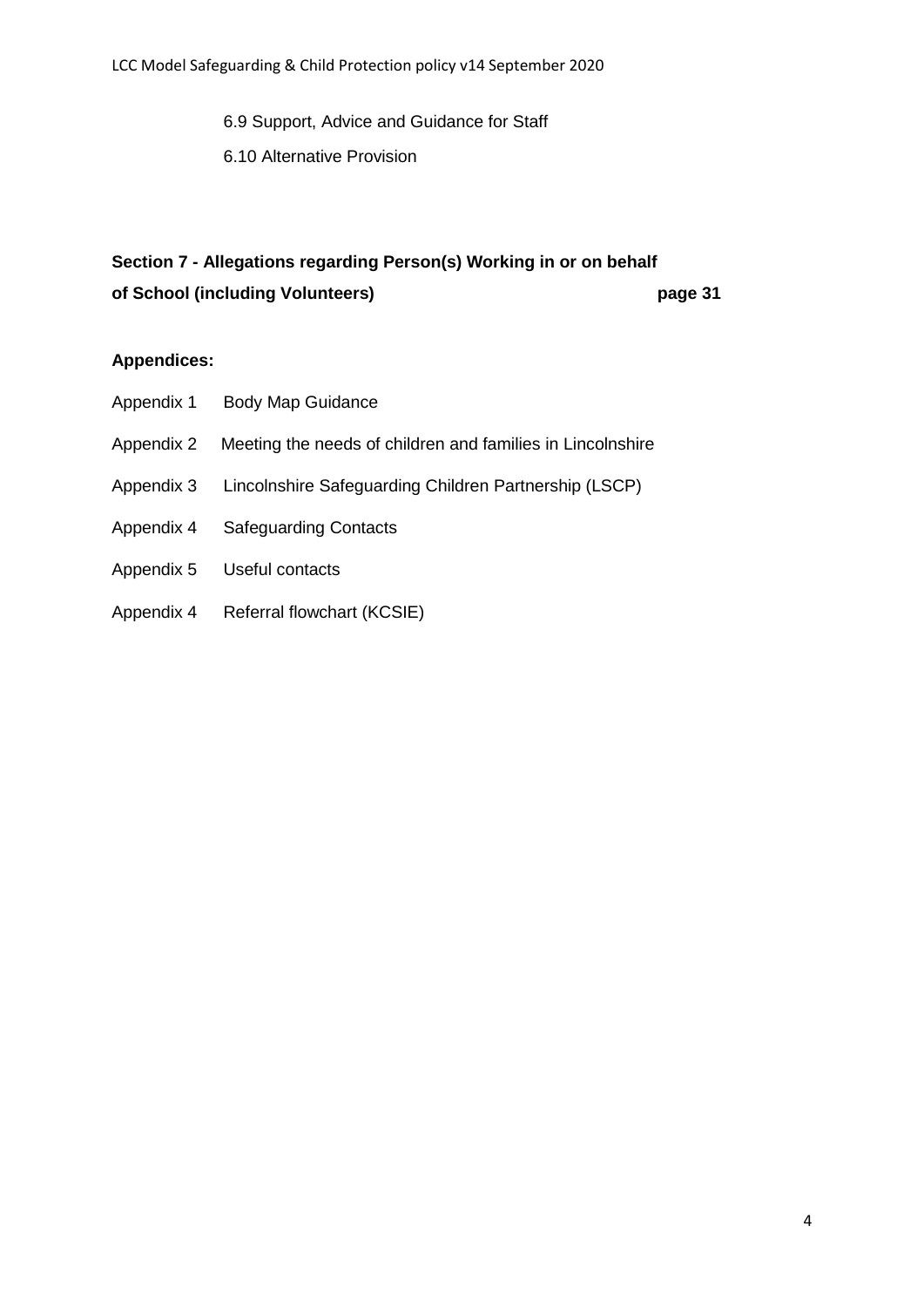#### **Introduction**

The aims of these procedures are:

- To clarify roles and responsibilities of everyone within our school in relation to child protection and safeguarding
- To have clear procedures that are followed when a child is identified as needing more than universal services can provide
- The term "child "or "children" refers to anyone under the age of 18 years

#### **Section 1 School Commitment**

#### **This policy applies to all adults, including volunteers, working in or on behalf of the school.**

We aim to work in partnership and have an important role in inter-agency safeguarding arrangements as set out by Working Together 2018 and Keeping Children Safe in Education 2020. Everyone working in or for our school service shares an objective to help keep children and young people safe by contributing to:

- providing a safe environment for children and young people to learn and develop in our school setting, and
- identifying children and young people who are suffering or likely to suffer significant harm, and taking appropriate action with the aim of making sure they are kept safe both at home and in our school setting'

Ropsley C of E Primary School is committed to safeguarding and promoting the well-being of all of its pupils*.* Each pupil's welfare is of paramount importance. We recognise that some children *may* be especially vulnerable to abuse. We recognise that children who are abused or neglected may find it difficult to develop a sense of self-worth and to view the world in a positive way. Whilst at school, behaviour may be challenging. We recognise that they may exhibit concerning behaviours and at times this may impact on other children either directly or indirectly. We will always take a considered and sensitive approach in order that we can support all of our pupils.

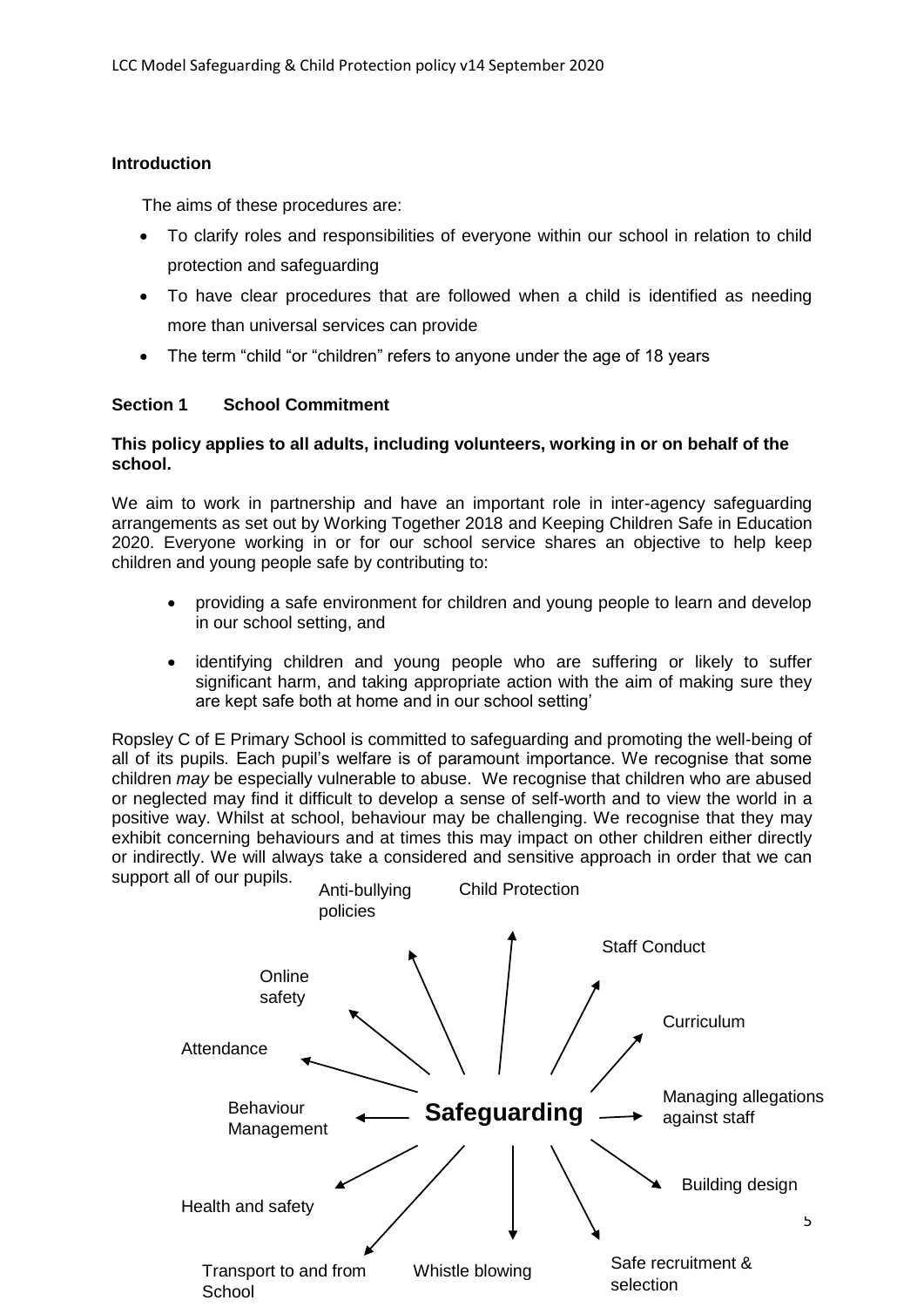#### **Section 2 – Pupil Information**

#### **2.1 In order to keep children safe and provide appropriate care for them the school requires accurate and up to date information regarding**:

- names, contact details and relationship to the child of any persons with whom the child normally lives.
- names and contact details of all persons with parental responsibility (if different from above)
- emergency contact details (if different from above), ensuring that if the person(s) with parental responsibility is unable to collect this person, who could collect the child and keep them safe until either the person(s) with parental responsibility is available or a more suitable arrangement is made. The school encourages all parents and carers to provide more than one emergency contact, providing the school with additional options to make contact with a responsible adult when a child missing education is identified as a welfare and/or safeguarding concern
- details of any persons authorised to collect the child from school (if different from above)
- any relevant court orders in place including those which affect any person's access to the child (e.g. Residence Order, Contact Order, Care Order, Injunctions etc.)
- if the child is or has been subject to a Child Protection Plan
- if the child is or has been subject to an Early Help Assessment (EHA) or Child In Need (CIN) processes
- If the child is a Looked After Child (LAC) or previously looked after
- name and contact detail of G.P
- any other factors which may impact on the safety and welfare of the child

The school will collate, store and agree access to this information, ensuring all information held electronically is stored securely with due regard to meeting data protection and safeguarding requirements.

Ropsley School uses two computer programmes to store the information it needs to complete its safeguarding duties. Integris; holds basic personal information – access is limited to Admin staff and the Headteacher and it is password protected.

My Concern software is used to record and store information regarding safeguarding concerns, children's behaviour and well-being. All staff have access that allows them to safely record a concern but they cannot see any further information. Recorded concerns and reports are only visible to Designated Safeguarding Leads. This programme is password controlled and has two part authentication available.

#### **2.2 Transfer of files**

When a child leaves the school, the pupil record, including child protection file which is separated from the main pupil record in a sealed envelope clearly marked as such, is transferred to the new school as soon as possible. This is usually done with a face-to face meeting unless the child moves out of area. If this is the case, the file is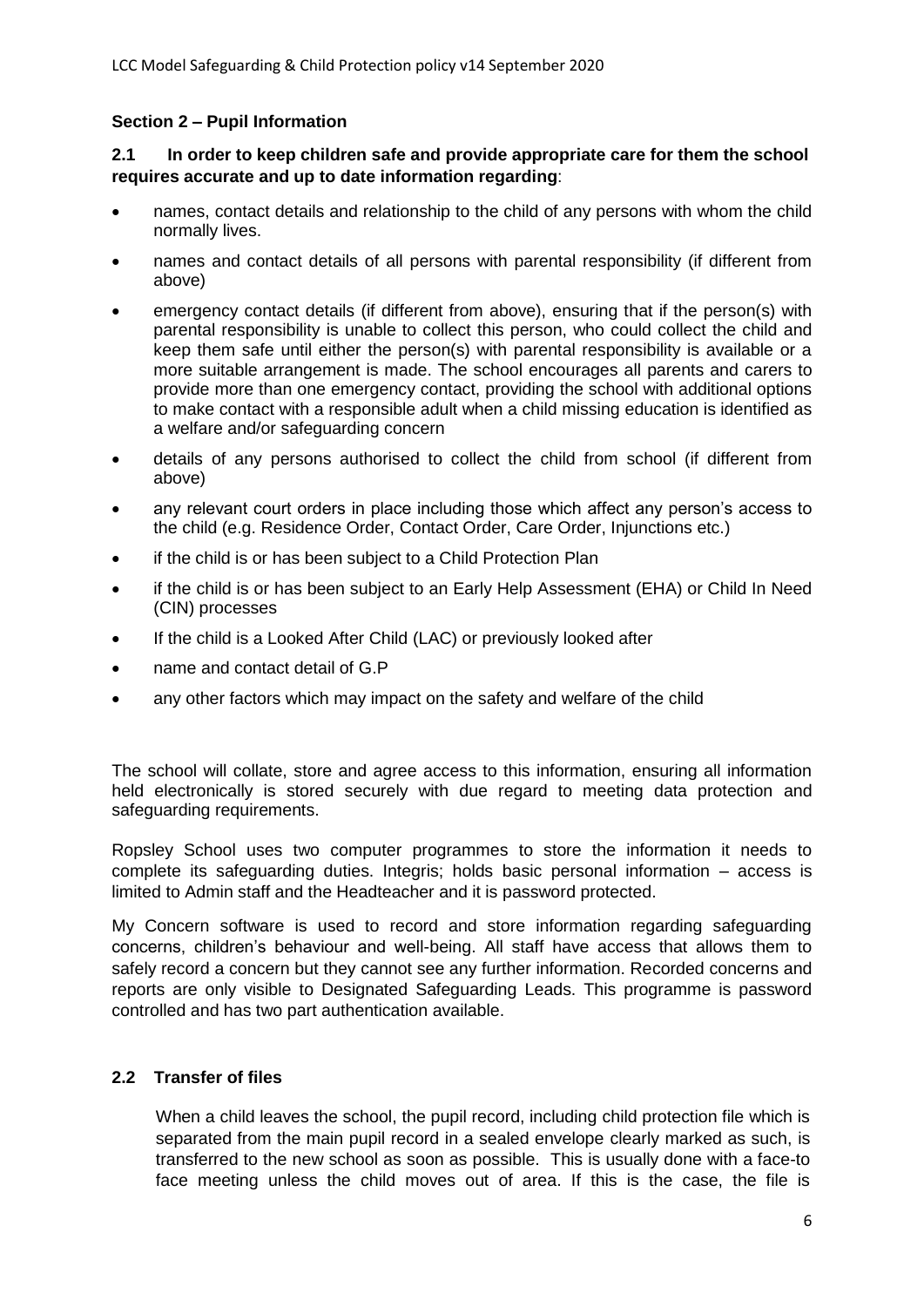transferred with an accompanying list of the files, e.g. pupil file, child protection file etc., by recorded delivery and signed for. The child protection file is clearly marked Child Protection, Confidential, for attention of Designated Safeguarding Lead and a receipt of this transfer will be retained.

The receiving school should sign a copy of the list to say that they have received the files and return that to the sending school for tracking and auditing purposes.

This information should be added to a record of transfer which the sending school keep until the child reaches their 25<sup>th</sup> birthday and must contain:

- Name & DOB of child
- Name & address of receiving school
- Date file(s) transferred with name and role of person who received it
- Date sending school received confirmation of receipt of files from receiving school
- Summary of case at the time of transfer e.g. Child Protection Plan: Neglect.

In addition to the child protection file, the designated safeguarding lead should also consider if it would be appropriate to share any information with the new school or college in advance of a child leaving. For example, information that would allow the new school or college to continue supporting victims of abuse and have that support in place for when the child arrives.

The pupil record should not be weeded before transfer to the next school unless any records with a short retention period have been placed in the file. It is important to remember that the information which may seem unnecessary to the person weeding the file may be a vital piece of information required at a later stage.

Electronic documents that relate to the pupil file also need to be transferred, or, if duplicated in a master paper file, destroyed.

Sending schools do not need to keep copies of any records in the pupil record except if there is an ongoing legal action when the pupil leaves the school. Custody of and responsibility for the records passes to the school the pupil transfers to.

The school which the pupil attended until statutory school leaving age is responsible for retaining the pupil record until the pupil reaches the age of 25 years. This school retains a copy of the child's chronology and any documents that the school created e.g. risk assessment in an archive until the child reaches the age of 25 years, the receipt of the transferred file is kept alongside this archive. Any archived files are stored securely in the same way as an active file. If any records relating to child protection issues are placed on the pupil file, it should be in a sealed envelope and then retained for the same period of time as the pupil file. (DOB  $+ 25$  years).

Sources of further support:

- [IRMS Information Management Toolkit for Schools](https://irms.org.uk/page/SchoolsToolkit) June 2019
- Data Protection Toolkit for Schools August 2018

[DfE Data protection: a toolkit for Schools August 2018](https://assets.publishing.service.gov.uk/government/uploads/system/uploads/attachment_data/file/740740/Data_Protection_Toolkit_for_Schools_OpenBeta_V1.0.pdf)

Lincolnshire County Council Data Protection Advice Service

[LCC Data Protection Advice Service for Schools](https://www.lincolnshire.gov.uk/edulincs/finance-and-professional-services/data-protection-advice-service-new-offer/-reduced-cost/132715.article)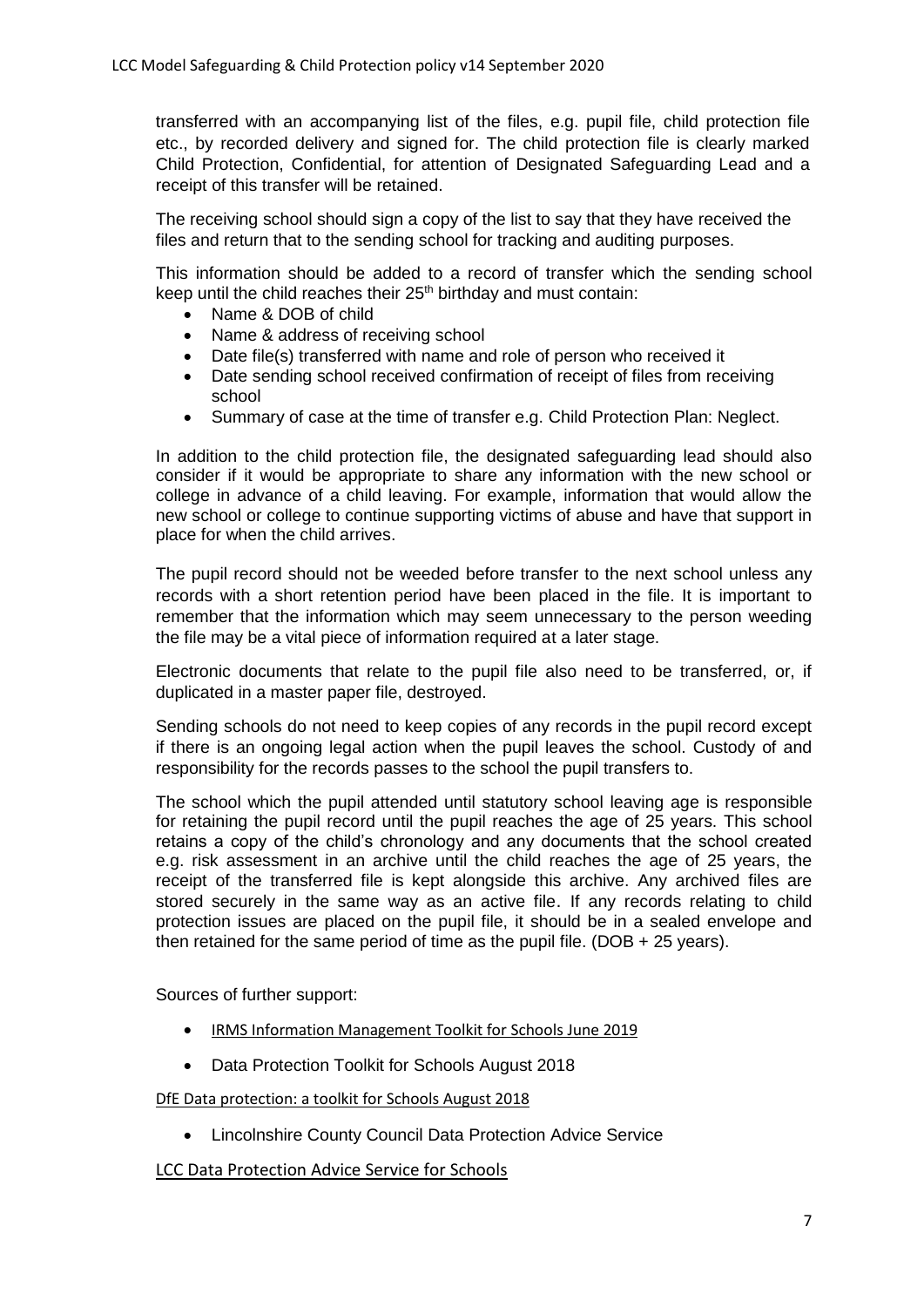Perspective Light/Safeguarding/Safeguarding Documents/IRMS Toolkit for schools 2019 + Data Protection Toolkit for Schools

#### **Section 3 - Roles and Responsibilities**

#### **3.1 The Role of Our Governing Body is so important in robust safeguarding practice. Our Governors will ensure that**:

- there is a named Safeguarding Governor
- the school has an effective Child Protection and Safeguarding policy and procedures in place that are in accordance with local authority guidance and locally agreed interagency procedures, and the policy is available publically via the school website or other means. The policy will be reviewed and updated on an annual basis
- the school has a staff behaviour policy or code of conduct and that this is provided to all staff and volunteers on induction. The policy includes acceptable use of technology, staff/pupil relationships and communications including the use of social media
- the school operates safer recruitment procedures and makes sure that all appropriate checks are carried out on staff and volunteers who work with children; and that any panel involved in the recruitment of staff has at least one member who has undertaken the Safer Recruitment Training.
- the school has procedures for dealing with allegations against staff and volunteers that comply with guidance from the local authority and locally agreed inter-agency procedures.
- online safety policy and procedures are in place and training and support is provided for staff and pupils to ensure that there is a good understanding of child protection issues related to electronic media.
- the school has appropriate electronic filtering and monitoring systems in place to ensure that children are safeguarded from potentially harmful and inappropriate online material; whilst recognising that "over blocking" should not lead to unreasonable restrictions as to what children can be taught.
- a senior member of the school's leadership team is appointed to the role of DSL who will take lead responsibility for safeguarding and child protection.
- the school has one or more deputy DSL's who are trained to the same standard as the lead DSL.
- children are taught about safeguarding, including online safety as part of providing a broad and balanced curriculum. This may include covering relevant issues through Relationships Education and Relationships and Sex Education, and/or where delivered, through Personal, Social, Health and Economic (PSHE) education. The Government has made regulations which will make Relationships Education (for all primary pupils) and Relationships and Sex Education (for all secondary pupils) and Health Education (for all pupils in state-funded schools) mandatory from September 2020.
- staff including the Head teacher undertake appropriate safeguarding training which is updated annually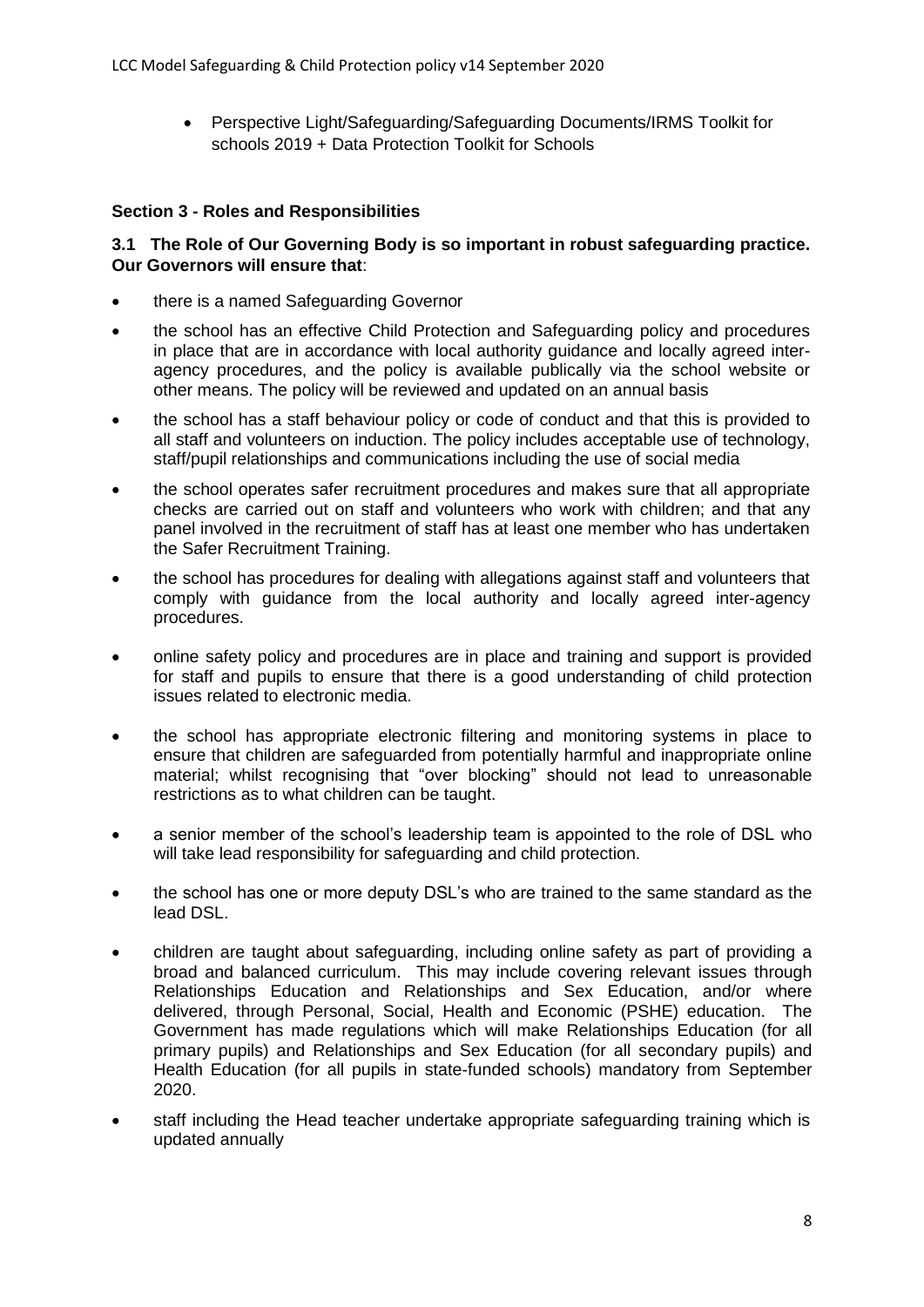- they remedy, without delay, any deficiencies or weaknesses regarding child protection arrangements
- a governor is nominated to be responsible for liaising with the LA and /or partner agencies in the event of allegations of abuse being made against the head teacher
	- where services or activities are provided on the school premises by another body, the body concerned has appropriate policies and procedures in place in regard to safeguarding children and child protection and liaises with the school on these matters where appropriate.
- they review their policies and procedures annually
- the school appoints an appropriately trained designated teacher with responsibility for "promoting the educational achievement of children who have left care through adoption, special guardianship or child arrangement orders or who were adopted from state care outside England and Wales" in addition to Looked After Children (LAC).

#### **3.2 Our Head Teacher will ensure that**:

- the policies and procedures adopted by the Governing Body or Proprietor are fully implemented, and followed by all staff;
- sufficient resources and time are allocated to enable the designated safeguarding lead and other staff to discharge their responsibilities including taking part in strategy discussions and other inter-agency meetings and contributing to the assessments of children.
- there are arrangements in place for Safeguarding Supervision for the Designated Safeguarding Lead and the deputy Designated Safeguarding Lead(s)
- all staff and volunteers feel able to raise concerns about poor or unsafe practice in regard to children, and such concerns are addressed sensitively and effectively in a timely manner in accordance with agreed whistle blowing policies and use of the [LSCP](https://lincolnshirescb.proceduresonline.com/pdfs/escalation_resolution_flow.pdf)  [Professional Resolution & Escalation Protocol.](https://lincolnshirescb.proceduresonline.com/pdfs/escalation_resolution_flow.pdf) [The NSPCC's 'What you can do to](https://www.nspcc.org.uk/what-you-can-do/report-abuse/dedicated-helplines/whistleblowing-advice-line/)  [report abuse dedicated helpline](https://www.nspcc.org.uk/what-you-can-do/report-abuse/dedicated-helplines/whistleblowing-advice-line/) is available as an alternative route for staff who do not feel able to raise concerns regarding child protection failures internally or have concerns about the way a concern is being handled by their school or college. Staff can call 0800 028 0285 – line is available from 8am-8pm Mon-Fri and email: [help@nspcc.org.uk](mailto:help@nspcc.org.uk)
- the Designated Safeguarding Lead is supported in providing a contact for the school to provide a report and attend Initial Child Protection Case Conferences, Reviews and Looked After Children Reviews out of school term time when needed
- allegations regarding staff or any other adults in the school are referred to the Local Authority Designated Officer (LADO), as set out in the Managing Allegations procedure.
- individuals are referred to the Disclosure and Barring Service (cases where a person is dismissed or left due to risk/harm to a child). This is a legal duty placed upon the school.
- **3.3 Our Designated Safeguarding Lead (DSL) as stated in KCSIE (2020) will ensure that they:**

#### **Manage referrals**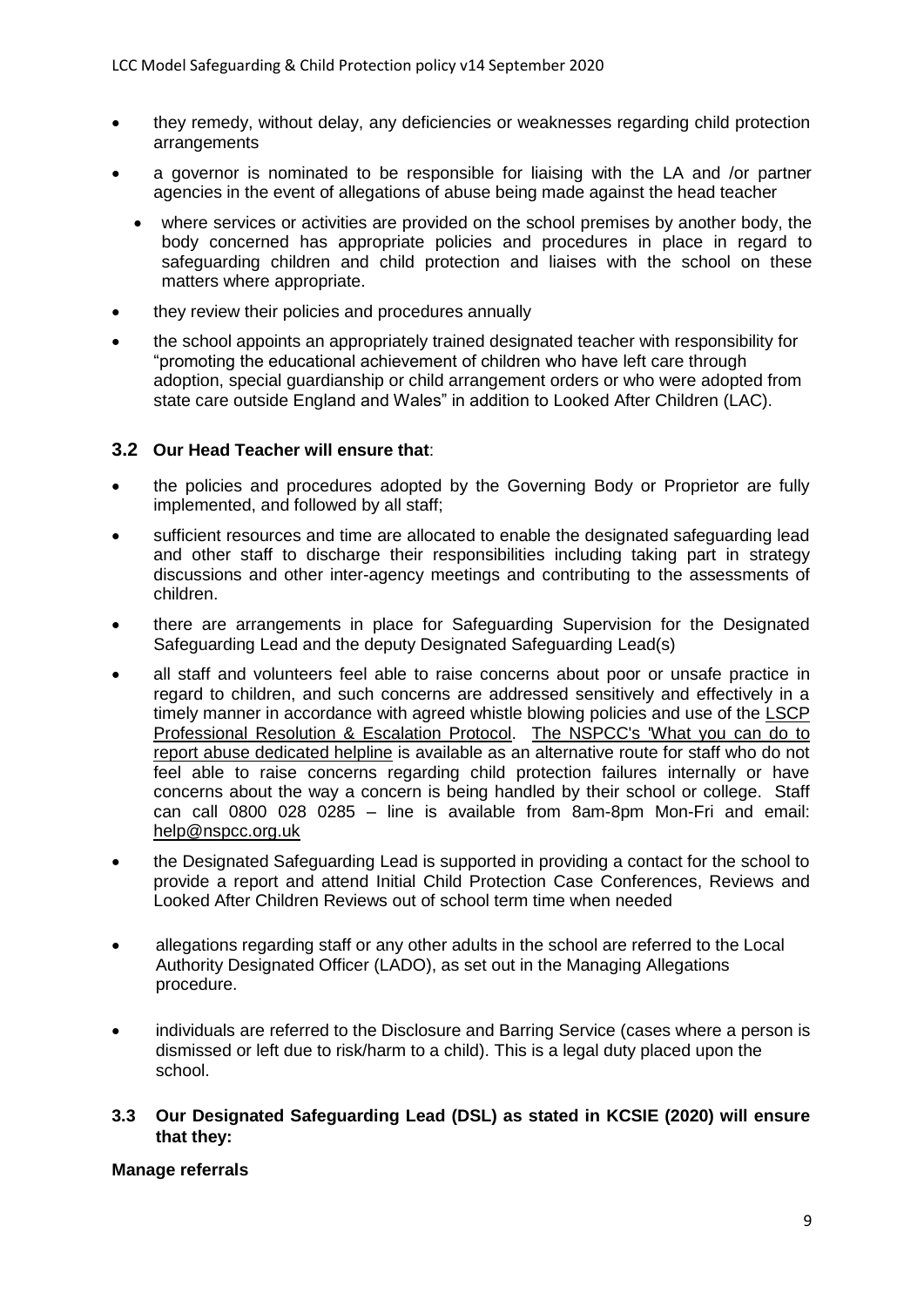- refer cases of suspected abuse to the local authority children's social care (Customer Service Centre)
- support staff who make referrals to Customer Service Centre

 seek advice from Prevent Team regarding radicalisation concerns & refer cases to the Channel programme when necessary

- support staff who make referrals to the Channel programme when advised by Prevent team
- support the Head to refer cases where a person is dismissed or left due to risk/harm to a child to the Disclosure and Barring Service as required
- refer cases to the Police where a crime may have been committed

#### **Work with others**

- liaise with the head teacher to inform them of issues especially ongoing enquiries under section 47 of the Children Act 1989 and police investigations
- as required, liaise with the "case manager" (as per Part four of KCSIE) and the designated officer (LADO) for child protection concerns (all cases which concern a staff member or volunteer)
- liaise with staff on matters of safety and safeguarding and when deciding whether to make a referral by liaising with relevant agencies. Act as a source of support, advice and expertise for staff.
	- take into account the learning from the following review: Help, protection, education: concluding the Children in Need review June 2019 (page 38)
	- help promote educational outcomes by sharing the information about the welfare, safeguarding and child protection issues that children, including children with a social worker, are experiencing, or have experienced, with teachers and school and college leadership staff. Their role could include ensuring that the school or college, and their staff, know who these children are, understand their academic progress and attainment and maintain a culture of high aspirations for this cohort; supporting teaching staff to identify the challenges that children in this group might face and the additional academic support and adjustments that they could make to best support these children.

#### **Supporting the child and partnership with parents**

School recognises that the child's welfare is paramount, however good child protection and safeguarding practice and outcomes rely on a positive, open and honest working partnership with parents

Whilst we may, on occasion, need to make referrals without consultation with parents, we will make every effort to maintain a positive working relationship with them whilst fulfilling our duties to protect any child

We will provide a secure, caring, supportive and protective relationship for the child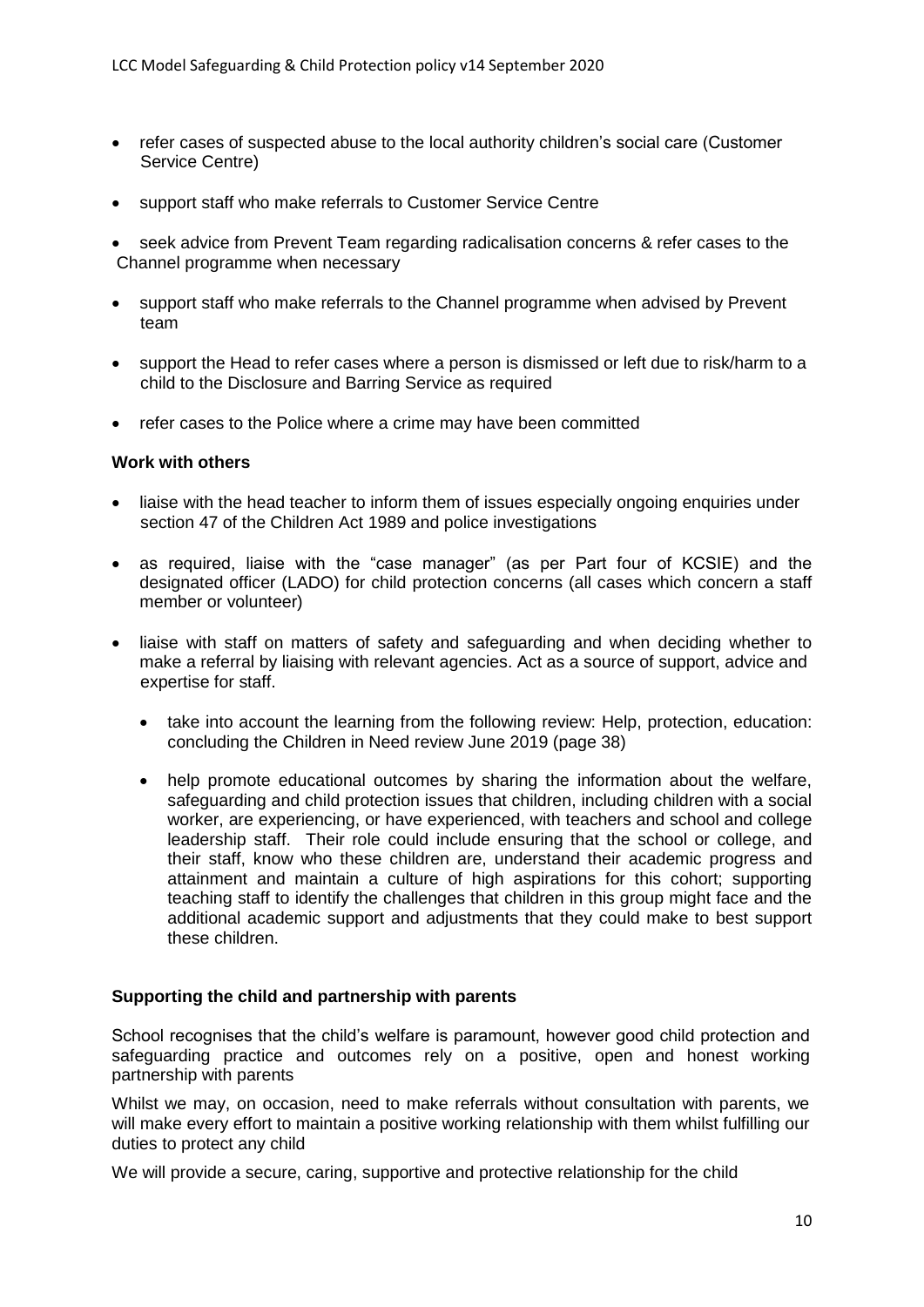Children will be given a proper explanation (appropriate to age and understanding) of what action is being taken on their behalf and why

We will endeavour always to preserve the privacy, dignity and right to confidentiality of the child and parents. The Designated Safeguarding Lead will determine which members of staff "need to know" personal information and what they "need to know" for the purpose of supporting and protecting the child.

#### **Undertake training**

The DSL (and any deputies) will undergo training to provide them with the knowledge and skills required to carry out the role. This training will be updated at least every two years. They will also undertake Prevent awareness training.

In addition to the formal training, their knowledge and skills will be refreshed at regular intervals, as required, but at least annually, to allow them to understand and keep up with any developments relevant to their role *(this will be done by attending the termly LCC DSL Safeguarding Briefings, DSL Drop-in's and by attending appropriate Lincolnshire Safeguarding Children Partnership inter-agency training and other relevant training and/or conference opportunities)* so they:

- understand the assessment process for providing early help and intervention, for example through locally agreed common and shared assessment processes such as early help assessments
- have a working knowledge of how local authorities conduct a child protection case conference and a child protection review conference and be able to attend and contribute to these effectively when required to do so
- ensure each member of staff, especially new and part time staff has access to and understands the school's or college's child protection policy and procedures
- are alert to the specific needs of children in need, those with special educational needs and young carers
- are able to keep detailed, accurate, secure written records of concerns and referrals
- understand and support the school or college with regards to the requirements of the Prevent duty and are able to provide advice and support to staff on protecting children from the risk of radicalisation
- obtain access to resources and attend any relevant or refresher training courses
- encourage a culture of listening to children and taking account of their wishes and feelings, among all staff, in any measures the school or college may put in place to protect them.

#### **Raise Awareness**

- ensure the school or college's child protection and safeguarding policies are known, understood and used appropriately
- ensure the school or college's child protection and safeguarding policy is reviewed annually, the procedures and implementation are updated and reviewed regularly and work with governing bodies or proprietors regarding this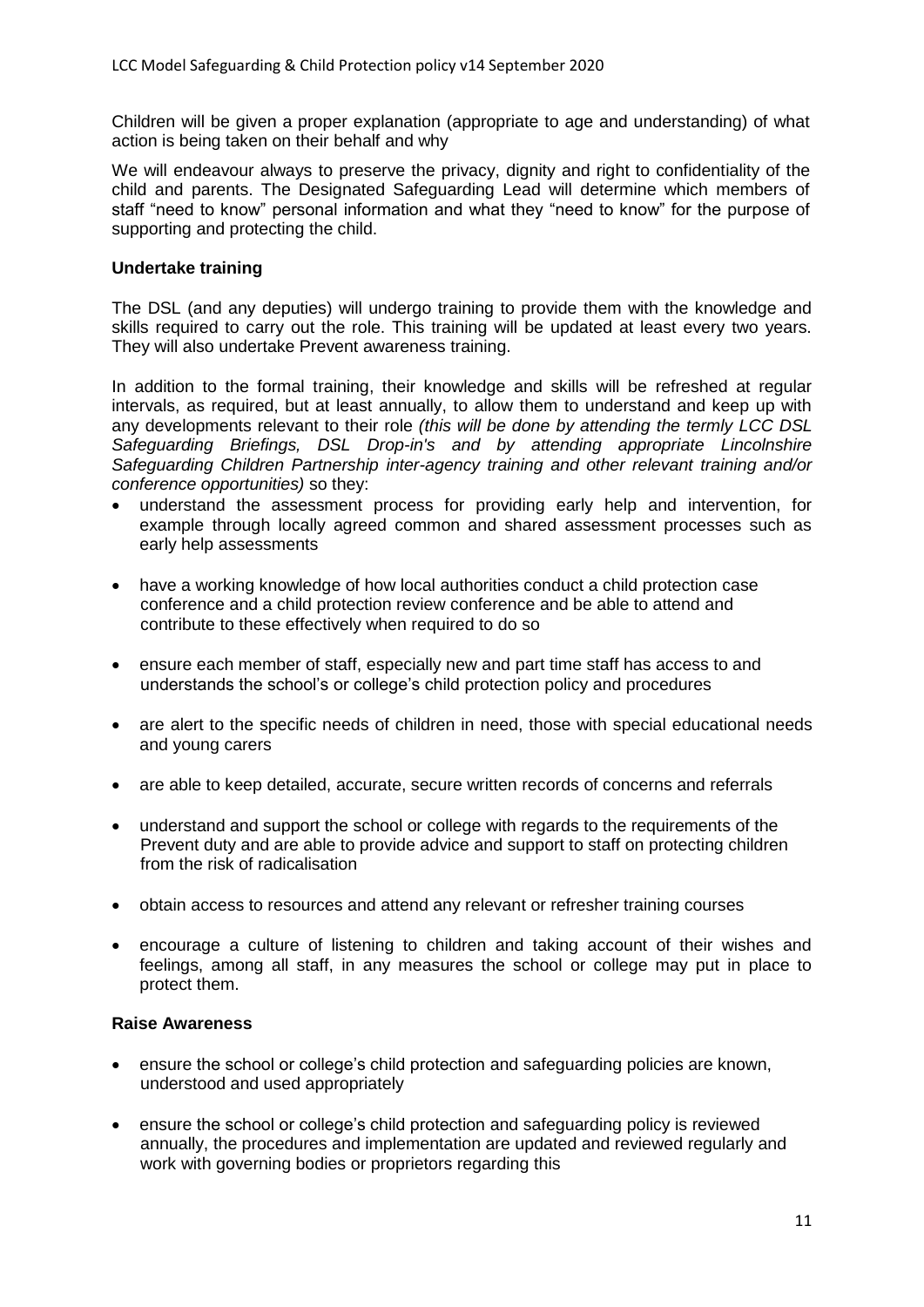- ensure the child protection and safeguarding policy is available publicly and parents are aware of the fact that referrals about suspected abuse or neglect may be made and the role of the school or college in this
- link with the Lincolnshire Safeguarding Children Partnership to make sure staff are aware of training opportunities and the latest local policies on safeguarding.

#### **Availability**

- during term time the designated safeguarding lead (or a deputy) should always be available (during school or college hours) for staff in the school or college to discuss any safeguarding concerns.
- It is a matter for individual schools and colleges and the DSL to arrange adequate and appropriate cover arrangements for any out of hours/out of term activities.

Ropsley has one DSL – Ann Cook. However we have several deputies Sarah Hickey, Loise North, Gayle Ellis and Rebecca Spencer. The DSL will monitor both the e-mail and telephone system when the school is closed. Deputies will support if the school is open but the DSL is absent.

#### **3.4 All staff and volunteers will:**

- read and sign to say that they understand and will fully comply with the school's policies and procedures
- read and sign to say that they understand parts 1 and 5 of 'Keeping Children Safe in Education' (2020)
- identify concerns as early as possible and provide help, to prevent concerns from escalating and identify children who may be in need of extra help or who are suffering or are likely to suffer significant harm
- attend annual whole school safeguarding training and other appropriate training identified
- provide a safe environment in which children can learn
- be aware that they may be asked to support a Social Worker to take decisions about individual children
- inform the designated safeguarding lead of any concerns about a child immediately
- inform the head of any concerns regarding an adult within school at the earliest opportunity
- inform the Chair of Governors of any concerns regarding the head at the earliest opportunity
- act on the concern and make the referral themselves if they feel the concern is not being taken seriously.

#### **Section 4 – Child Protection Procedures**

**4.1 Definitions:** ('Working Together' 2018 and 'Keeping Children Safe in Education' 2020)

**A child:** any person under the age of 18 years.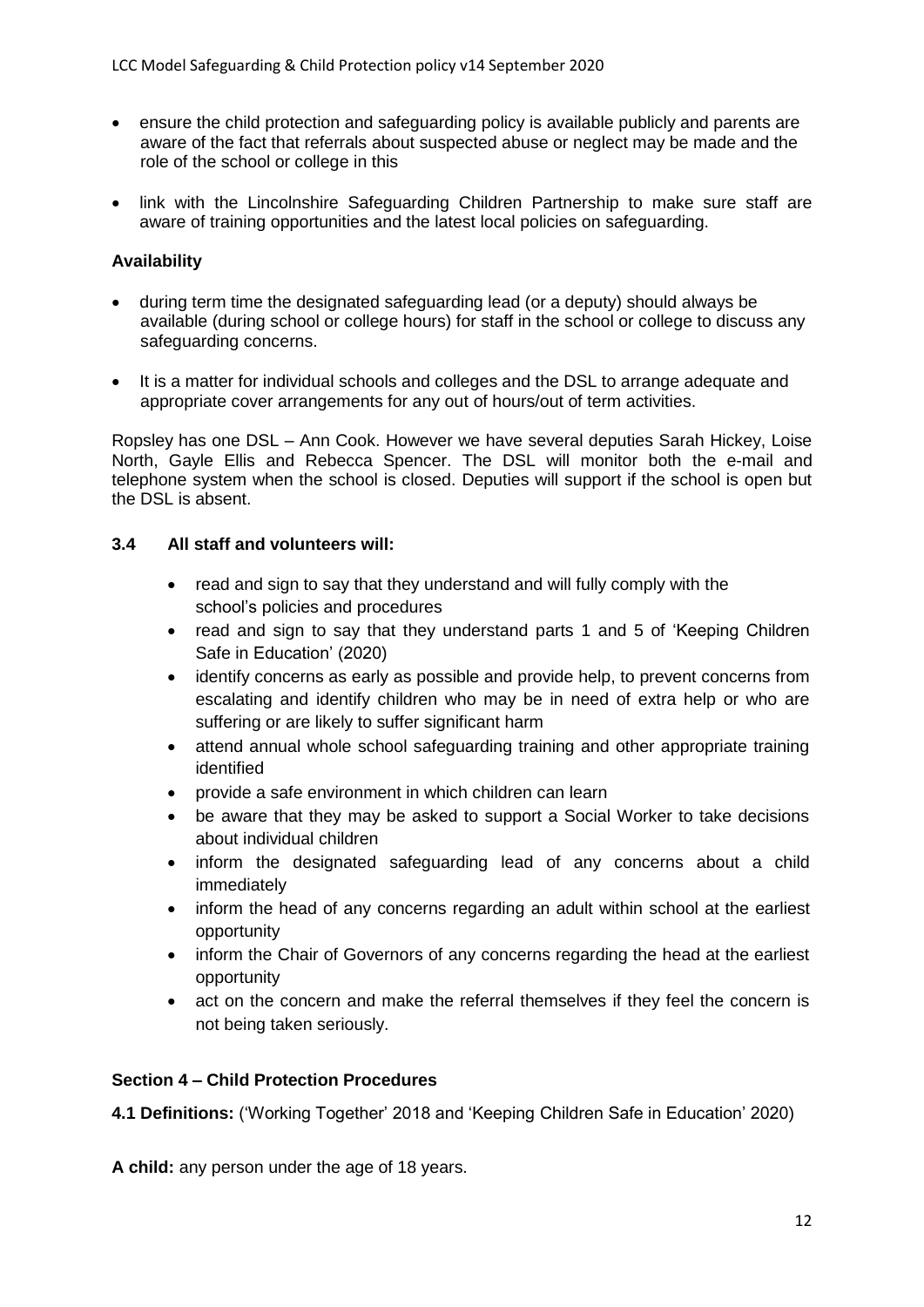**Safeguarding and promoting the welfare of children** is defined for the purposes of this guidance as:

- protecting children from maltreatment;
- preventing impairment of children's mental and physical health or development;
- ensuring that children grow up in circumstances consistent with the provision of safe and effective care; and
- taking action to enable all children to have the best outcomes.

**Harm** means ill-treatment or impairment of health and development, including, for example, impairment suffered from seeing or hearing the ill-treatment of another;

**Development** means physical, intellectual, emotional, social or behavioural development;

**Health** includes physical and mental health; maltreatment includes sexual abuse and other forms of ill-treatment which are not physical.

**Abuse:** a form of maltreatment of a child. Somebody may abuse or neglect a child by inflicting harm or by failing to act to prevent harm. Children may be abused in a family or in an institutional or community setting by those known to them or, more rarely, by others (e.g. via the internet). They may be abused by an adult or adults or another child or children.

**Physical abuse**: a form of abuse which may involve hitting, shaking, throwing, poisoning, burning or scalding, drowning, suffocating or otherwise causing physical harm to a child. Physical harm may also be caused when a parent or carer fabricates the symptoms of, or deliberately induces, illness in a child (Fabricated Induced Illness).

**Emotional abuse:** the persistent emotional maltreatment of a child such as to cause severe and adverse effects on the child's emotional development. It may involve conveying to a child that they are worthless or unloved, inadequate, or valued only insofar as they meet the needs of another person. It may include not giving the child opportunities to express their views, deliberately silencing them or 'making fun' of what they say or how they communicate. It may feature age or developmentally inappropriate expectations being imposed on children. These may include interactions that are beyond a child's developmental capability as well as overprotection and limitation of exploration and learning, or preventing the child participating in normal social interaction. It may involve seeing or hearing the ill-treatment of another. It may involve serious bullying (including cyberbullying), causing children frequently to feel frightened or in danger, or the exploitation or corruption of children. Some level of emotional abuse is involved in all types of maltreatment of a child, although it may occur alone.

**Sexual abuse:** involves forcing or enticing a child or young person to take part in sexual activities, not necessarily involving a high level of violence, whether or not the child is aware of what is happening. The activities may involve physical contact, including assault by penetration (for example rape or oral sex) or non-penetrative acts such as masturbation, kissing, rubbing and touching outside of clothing. They may also include non-contact activities, such as involving children in looking at, or in the production of, sexual images, watching sexual activities, encouraging children to behave in sexually inappropriate ways, or grooming a child in preparation for abuse (including via the internet). Sexual abuse is not solely perpetrated by adult males. Women can also commit acts of sexual abuse, as can other children.

**Neglect**: the persistent failure to meet a child's basic physical and/or psychological needs, likely to result in the serious impairment of the child's health or development. Neglect may occur during pregnancy as a result of maternal substance abuse. Once a child is born,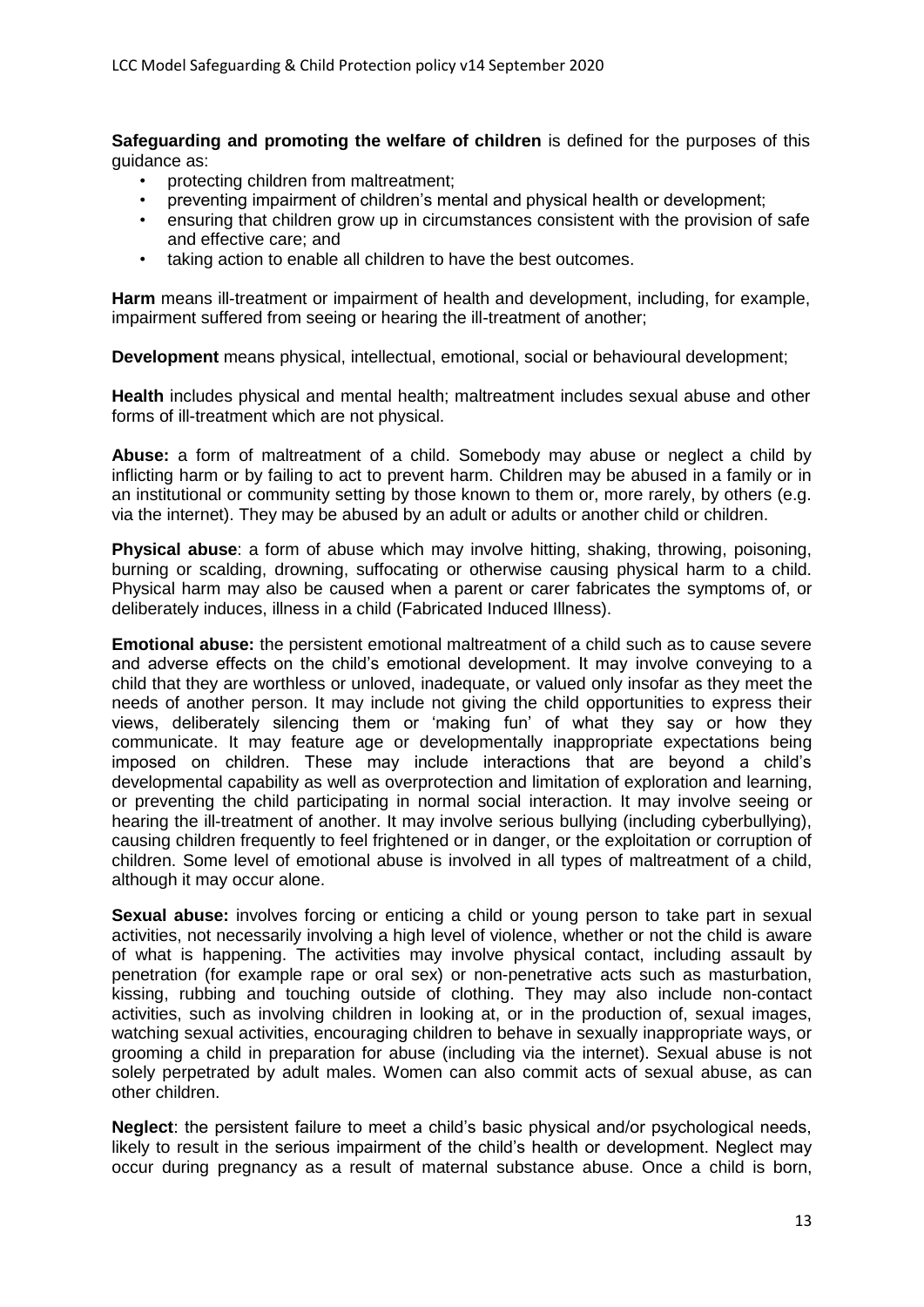neglect may involve a parent or carer failing to: provide adequate food, clothing and shelter (including exclusion from home or abandonment); protect a child from physical and emotional harm or danger; ensure adequate supervision (including the use of inadequate care-givers); or ensure access to appropriate medical care or treatment. It may also include neglect of, or unresponsiveness to, a child's basic emotional needs.

**All** staff follow the school's Child Protection Procedures which are consistent with 'Working Together to Safeguard Children 2018', Keeping Children Safe in Education 2020 and the Lincolnshire Safeguarding Children Partnership guidance.

Teachers and other adults in school are well placed to observe any physical, emotional or behavioural signs which indicate that a child may be suffering significant harm. The relationships between staff, pupils, parents and the public which foster respect, confidence and trust can lead to disclosures of abuse, and/or school staff being alerted to concerns.

**All** staff will also have an awareness of specific safeguarding issues as referred to in section 3, in particular Domestic Abuse, Child Exploitation (CE), Radicalisation and the Prevent Duty, Female Genital Mutilation (FGM), Attendance and Children Missing from Education (CME) and Contextual Safeguarding. Staff will also be aware that behaviours linked to drug taking, alcohol abuse, truanting and sexting put children in danger.

**All** staff will also be aware that safeguarding issues can manifest themselves via peer on peer abuse. This is most likely to include, but not limited to: bullying (including cyber bullying), gender based violence/sexual assaults and sexting. Staff are clear as to the school or college's policy and procedures with regards to peer on peer abuse.

It is *not* the responsibility of the school staff to investigate welfare concerns or determine the truth of any disclosure or allegation. All members of staff however, have a duty to recognise concerns and maintain an open mind. Accordingly all concerns regarding the welfare of pupils will be recorded and discussed with the designated safeguarding lead (or the deputy DSL in the absence of the DSL) prior to any discussion with parents.

If children are placed in any form of Alternative Provision for any part of their school day, this school will seek reassurance that the same child protection procedures will be followed and that any concerns will likewise be reported to our Designated Safeguarding Lead and their counterpart within the Alternative Provision.

#### **4.2 Concerns that staff must act on immediately and report:**

- any suspicion that a child is injured, marked, or bruised in a way which is not readily attributable to the normal knocks or scrapes received in play
- any explanation given which appears inconsistent or suspicious
- any behaviours which give rise to suspicions that a child may have suffered harm (e.g. worrying drawings or play)
- any concerns that a child may be suffering from inadequate care, ill treatment, or emotional maltreatment
- any concerns that a child is presenting signs or symptoms of abuse or neglect
- any significant changes in a child's presentation, including non-attendance
- any hint or disclosure of abuse from any person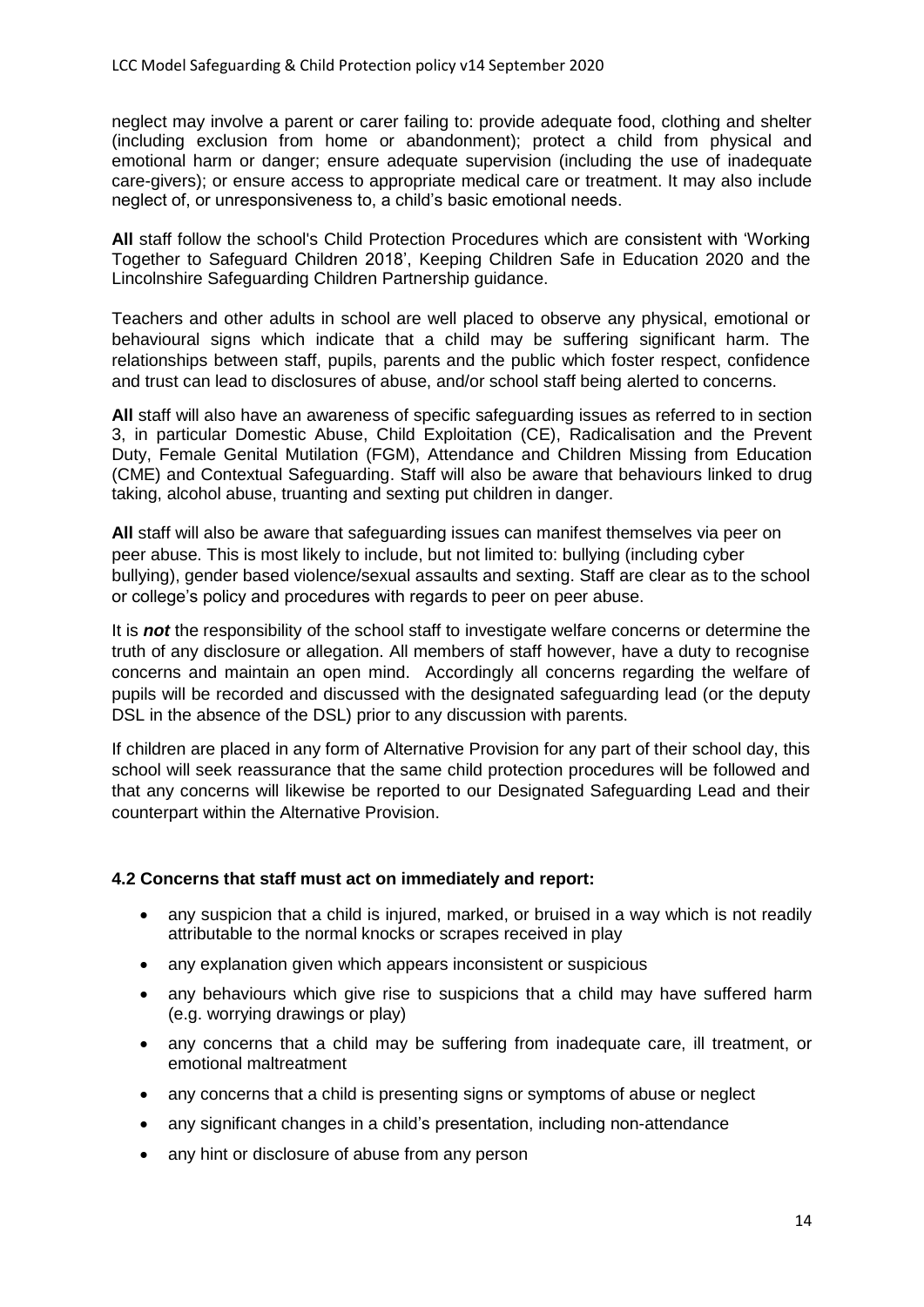- any concerns regarding person(s) who may pose a risk to children (e.g. living in a household with children present)
- any potential indicators of Child Exploitation
- any potential indicators of FGM
- any potential indicators of Radicalisation
- any potential indicators of living in a household with Domestic Abuse

#### **4.3 Responding to disclosure**

Staff will not investigate but will, wherever possible, elicit enough information to pass on to the designated safeguarding lead in order that s/he can make an informed decision of what to do next.

The Designated Safeguarding Lead will ensure that the child's wishes and feelings are taken into account when determining what action to take and what services to provide. Child Protection processes will operate with the best interests of the child at their core.

Staff will:

- listen to and take seriously any disclosure or information that a child may be at risk of harm
- try to ensure that the person disclosing does not have to speak to another member of school staff
- clarify the information
- try to keep questions to a minimum and of an 'open' nature e.g. using TED technique – 'Tell me, Explain to me, Describe to me….'
- try not to show signs of shock, horror or surprise
- not express feelings or judgements regarding any person alleged to have harmed the child
- explain sensitively to the person that they have a responsibility to refer the information to the designated safeguarding lead, children need to know that staff may not be able to uphold confidentiality where they are concerns about their safety or someone else's
- reassure and support the person as far as possible
- explain that only those who 'need to know' will be told
- explain what will happen next and who will be involved as appropriate
- record details including date, what the child has said, in the child's words on a 'Record of Concern'/Cause for Concern' form and pass to DSL or on electronic system e.g. CPOMS and record any visible signs, injuries or bruises on a Body Map
- record the context and content of their involvement, and will distinguish between fact, opinion and hearsay

#### **4.4 Action by the Designated Safeguarding Lead (or deputy DSL in their absence)**

Following any information raising concern, the designated safeguarding lead will consider:

• any urgent medical needs of the child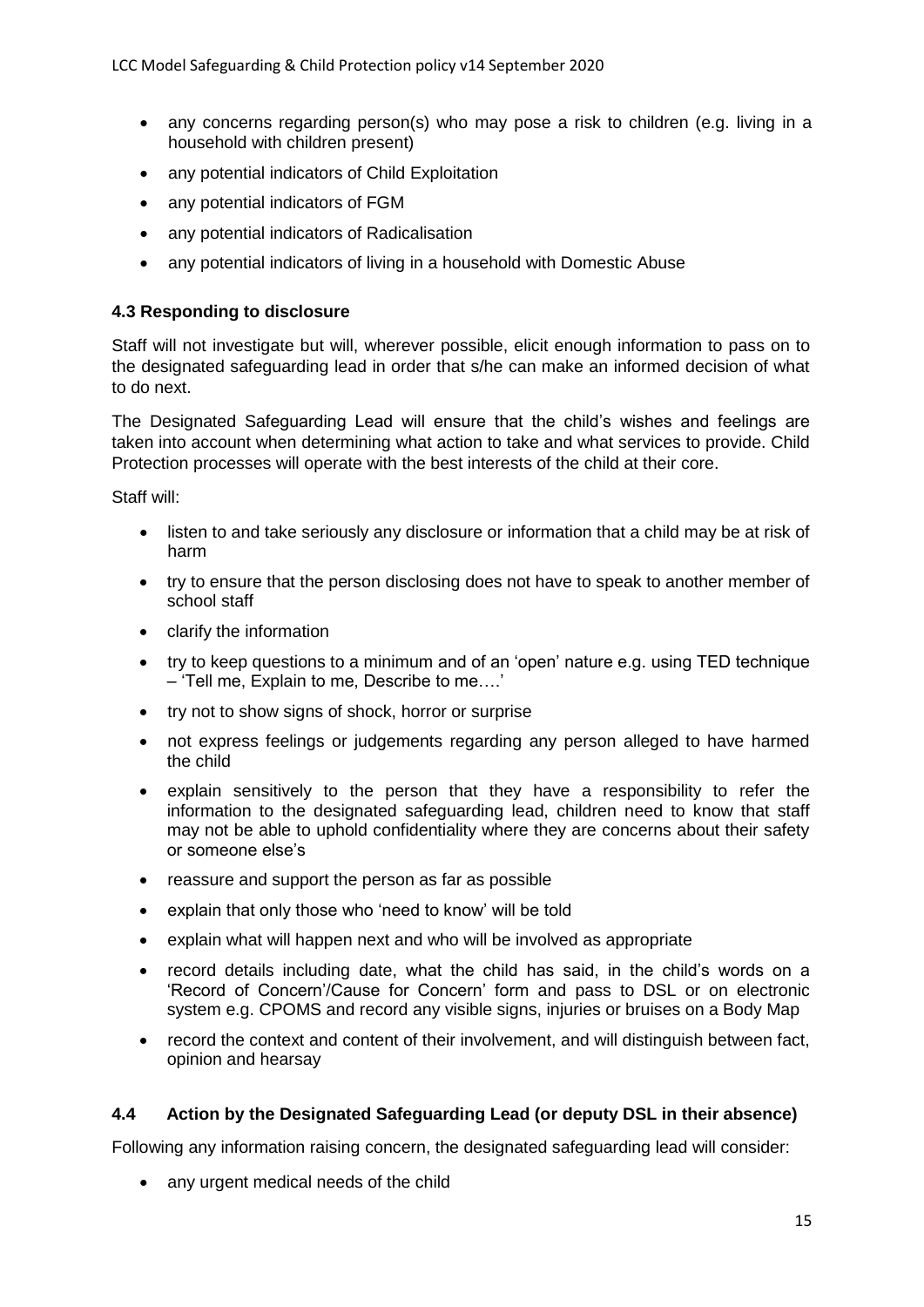- whether the child is subject to a child protection plan
- discussing the matter with other agencies involved with the family
- consulting with appropriate persons e.g. Duty and Advice Team
- the child's wishes

#### Then decide:

- to talk to parents, unless to do so may place a child at risk of significant harm, impede any police investigation and/or place the member of staff or others at risk
- whether to make a child protection referral to Children's Social Care-Duty and Advice Team because a child is suffering or is likely to suffer significant harm and if this needs to be undertaken immediately

#### *OR*

- not to make a referral at this stage
- if further monitoring is necessary
- if it would be appropriate to undertake an assessment (e.g. Early Help Assessment EHA) and/or make a referral to Children's Social Care- Customer Service Centre.

All information and actions taken, including the reasons for any decisions made, will be fully documented and the process depicted in the flowchart in Appendix 6 will be followed. All referrals to Customer Service Centre will be followed up in writing and these referrals will always be kept on file irrespective of the outcome.

#### **4.5 Action following a child protection referral**

The designated safeguarding lead or other appropriate member of staff will:

- make regular contact with the social worker involved to stay informed
- wherever possible, contribute to the strategy discussion
- provide a report for, attend and contribute to any subsequent child protection conference
- if the child or children are made the subject of a child protection plan, contribute to the child protection plan and attend core group meetings and review conferences
- where possible, share all reports with parents prior to meetings
- where in disagreement with a decision and concerns still remain with the child firstly:
	- 1. Talk in the first instance to the DSL
	- 2. Check the referral included all the relevant information and clearly documented the concerns about the child
	- 3. Finally follow the professional resolution and escalation protocol shown on the LCSB website.
- where a child subject to a child protection plan moves from the school or goes missing, immediately inform Children's Social Care Customer Service Centre.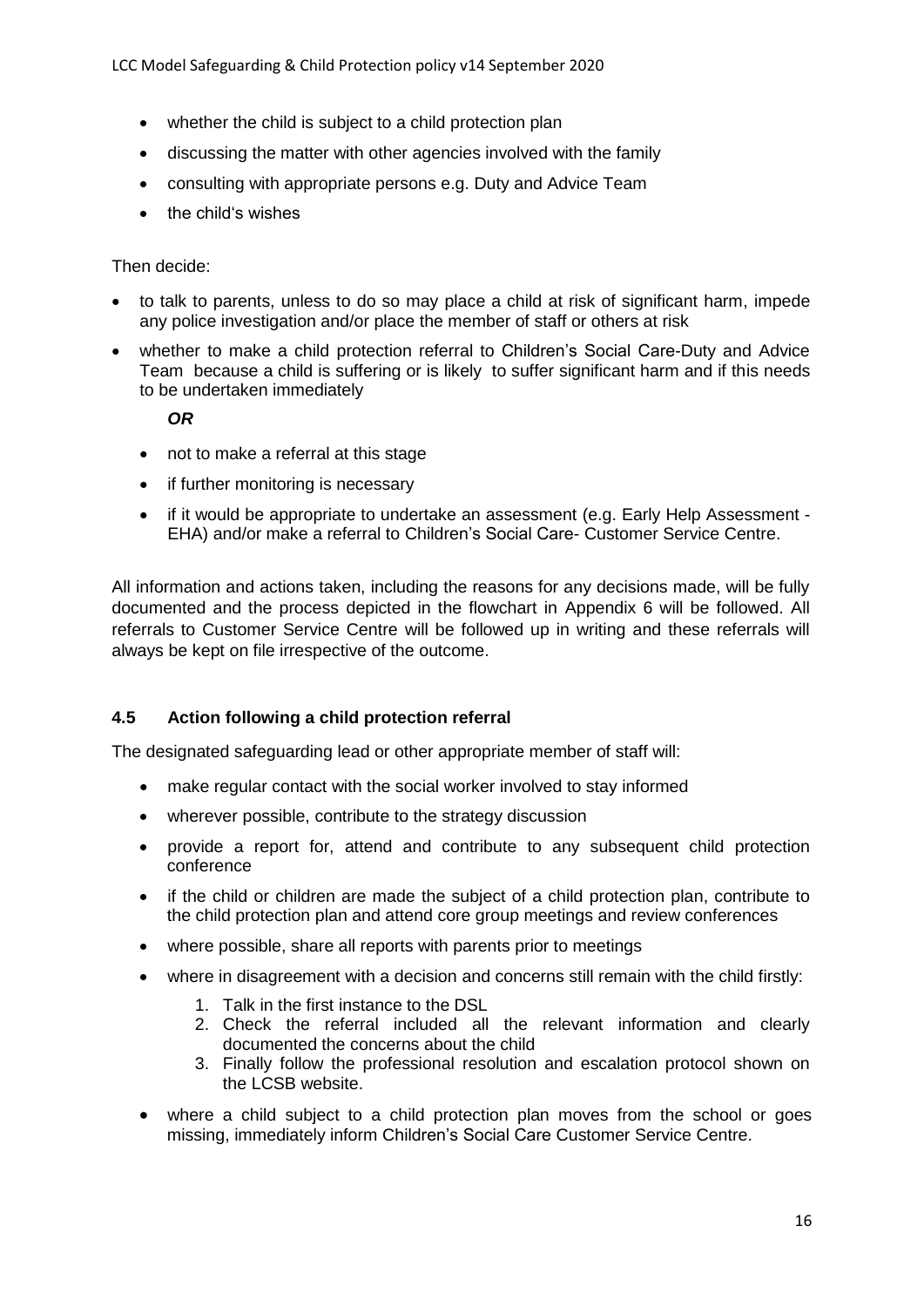#### **4.6 Recording and monitoring**

Accurate records will be made as soon as practicable and will clearly distinguish between observation, fact, opinion and hypothesis. All records will state who is providing the information, the date and time, information will be recorded in the child's words where possible and a note made of the location and description of any injuries seen, if this is a paper record than this should be signed. An example of how this is done can be found in Appendix 1. Photographs of injuries must not be taken.

The DSL ensures that the method for other members of staff or volunteers passing on concerns or information is always adhered to as consistency is paramount in ensuring that nothing gets missed. All record of concerns are followed up and clearly show what action is being taken as a result of the concern and the outcomes of this action.

All documents will be retained in a 'Child Protection file', separate from the child's school file. This will be locked away and only accessible to the head teacher and the DSL if a paper file. If an electronic file e.g. using CPOMS (Child Protection Online Management System), it will be stored securely with appropriate levels of limited access. See section 1.2.for details about record transfer & retention.

#### **Section 5 Safeguarding Issues**

**All** staff should have an awareness of safeguarding issues that can put children at risk of harm. Behaviours linked to behaviours such as drug taking, alcohol abuse, deliberately missing education and sexting (also known as youth produced sexual imagery) put children in danger.

#### **5.1 Children and the court system**

Children are sometimes required to give evidence in criminal courts. There are two age appropriate guides to support children [5-11 year olds](https://www.gov.uk/government/publications/young-witness-booklet-for-5-to-11-year-olds) and [12-17 year olds.](https://www.gov.uk/government/publications/young-witness-booklet-for-12-to-17-year-olds)

#### **5.2 Children Missing from Education**

All staff should be aware that children going missing, particularly repeatedly, can act as a vital warning sign of a range of safeguarding possibilities. This may include abuse and neglect, which may include sexual abuse or exploitation and child criminal exploitation. It may indicate mental health problems, risk of substance abuse, risk of travelling to conflict zones, risk of female genital mutilation or risk of forced marriage. Early intervention is necessary to identify the existence of any underlying safeguarding risk and to help prevent the risks of a child going missing in the future. Staff should be aware of their school's or college's unauthorised absence and children missing from education procedures.

#### **5.3 Children with family members in prison**

School understands that children with a parent(s) in prison are at risk of poor outcomes including poverty, stigma, isolation and poor mental health. They may require specific services and support. Families and children of people in prison will be seen as families first and school will work to ensure their needs are appropriately met. This will include providing support to ensure the voice of the child is considered when seeking contact with a family member in prison. [NICCO](https://www.nicco.org.uk/) provides information designed to support professionals working with offenders and their children, to help mitigate negative consequences for those children.

#### **5.4 Child Sexual Exploitation**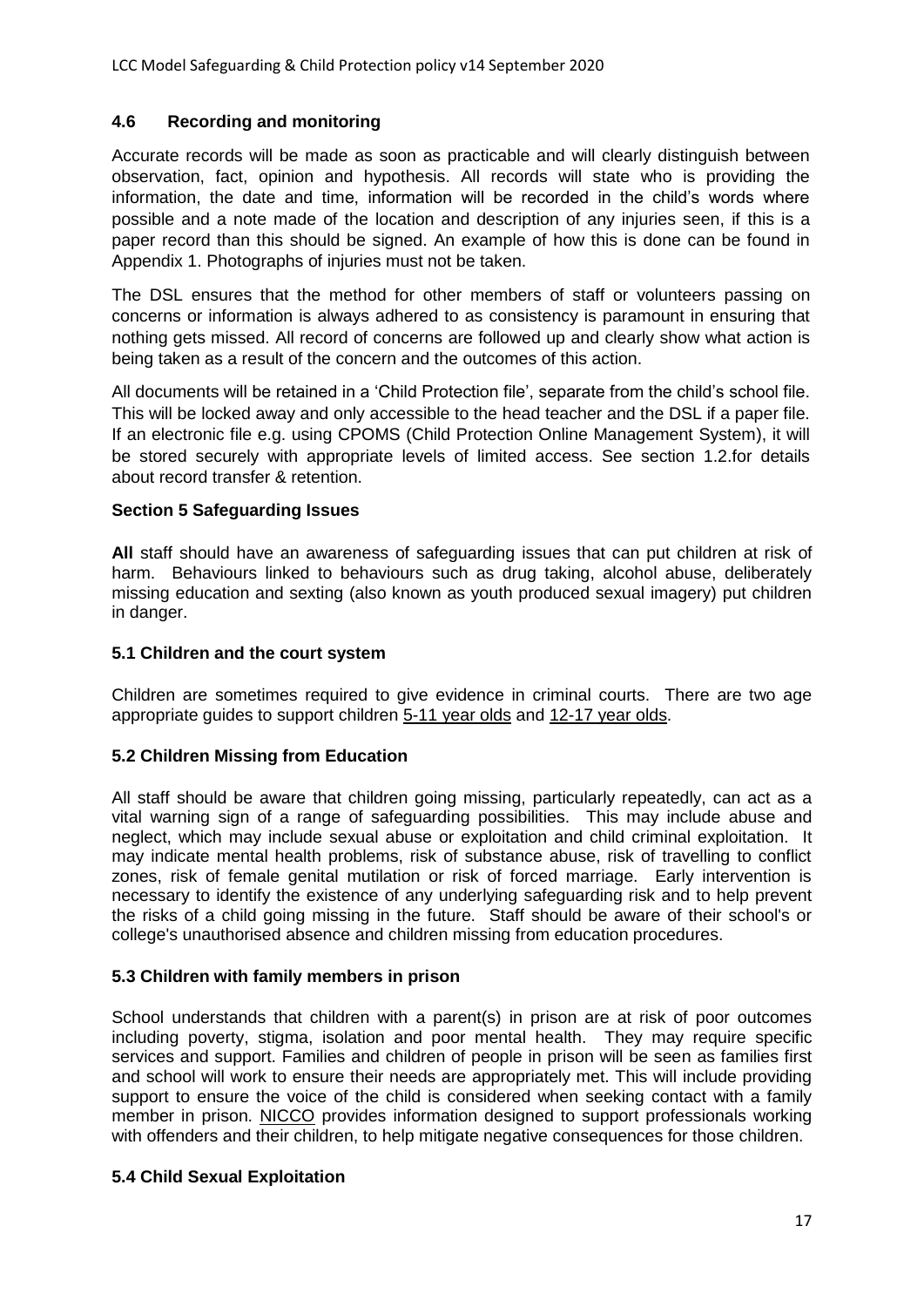Ropsley School is aware that; Child Sexual Exploitation (CSE) is a form of child sexual abuse. It occurs where an individual or group takes advantage of an imbalance of power to coerce, manipulate or deceive a child or young person under the age of 18 into sexual activity (a) in exchange for something the victim needs or wants, and/or (b) for the financial advantage or increased status of the perpetrator or facilitator. The victim may have been sexually exploited even if the sexual activity appears consensual. Child sexual exploitation does not always involve physical contact; it can also occur through the use of technology. (Child sexual exploitation: Definition and a guide for practitioners, local leaders and decision makers working to protect children from child sexual exploitation (2017)

Staff have been made aware of some of the key indicators of CSE by *training provided by DSL....* In addition Ropsley school appreciates that it has a role to play in the prevention of CSE within its Safeguarding curriculum e.g. *Healthy Relationships.....*

If staff identify children for whom CSE may be a concern they will apply the usual referral process and Child Protection procedures and pass this information to the Designated Safeguarding Lead (DSL). The DSL can then refer cases where relevant to Lincolnshire Customer Services Team. Ropsley School also appreciates that they have a role to play in sharing soft intelligence relevant to perpetrators of CSE, and therefore if such information should come to light within school the DSL will share this appropriately with the police on Tel: 101.

#### **5.5 Child Criminal Exploitation: County Lines and Cyber Crime**

School recognise that criminal exploitation of children is a geographically widespread form of harm that can affect children both in a physical and virtual environment.

**County Lines Criminal Activity:** Drug Networks or gangs groom and exploit children and young people to carry drugs and money from urban areas to suburban and rural areas, market and seaside towns. Key to identifying potential involvement in county lines are missing episodes, when the victim may have been trafficked for the purpose of transporting drugs. School will consider whether a referral to the [National Referral Mechanism \(NRM\)](https://www.gov.uk/government/publications/human-trafficking-victims-referral-and-assessment-forms/guidance-on-the-national-referral-mechanism-for-potential-adult-victims-of-modern-slavery-england-and-wales) should be undertaken in order to safeguard that child and/or other children.

**Cybercrime Involvement:** Organised criminal groups or individuals exploit children and young people due to their computer skills and ability, in order to access networks/data for criminal and financial gain.

There are a number of signs that may indicate a pupil is a victim or is vulnerable to being exploited which include;

- Missing from education
- Show signs of other types of abuse/aggression towards others
- Have low self-esteem, and feelings of isolation, street or fear
- Lack trust in adults and appear fearful of authorities
- Have poor concentration or excessively tired
- Become anti-social
- Display symptoms of substance dependence
- Excessive time online computer/gaming forums
- Social Isolation in school with peers
- High-functioning with an interest in computing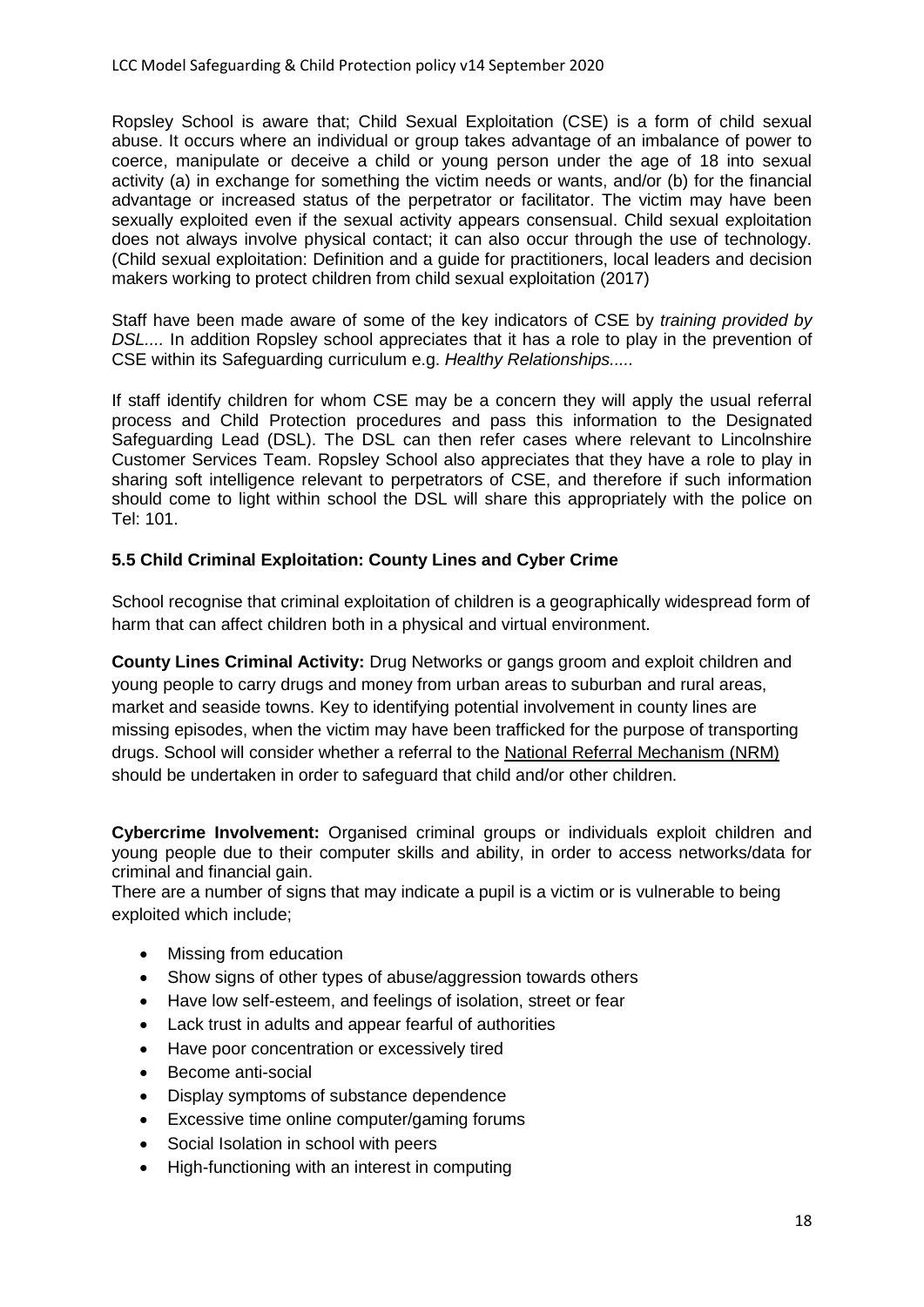This is not an exhaustive list and *we* are aware of other factors which may also impact on the child. Like with all other safeguarding concerns, if our children are in this situation, support will be provided through the school or partner agency. Please refer to useful contacts for further advice and support regarding concerns of this nature.

#### **5.6 Domestic Abuse and Operation Encompass**

Ropsley School understands that the cross-government definition of domestic violence and abuse is:

- any incident or pattern of incidents of controlling, coercive, threatening behaviour, violence or abuse between those aged 16 or over who are, or have been, intimate partners or family members regardless of gender or sexuality.
- the abuse can encompass, but is not limited to: psychological, physical, sexual, financial and emotional.
- controlling behaviour is a range of acts designed to make a person subordinate and/or dependent by isolating them from sources of support, exploiting their resources and capacities for personal gain, depriving them of the means needed for independence, resistance and escape and regulating their everyday behaviour.
- coercive behaviour is an act or a pattern of acts of assault, threats, humiliation and intimidation or other abuse that is used to harm, punish, or frighten their victim.

If staff identify children for whom Domestic Abuse may be a concern they should apply the usual referral process and Child Protection procedures and pass this information to the Designated Safeguarding Lead (DSL). The DSL can then refer cases where relevant to Lincolnshire Customer Services. Where DV Notifications are received from the Multi-Agency Risk Assessment Conference (MARAC), this information will be added to a child's chronology and child protection record to ensure that appropriate support can be provided where necessary. A coding system will be in place. [Domestic Abuse Resource Pack for](https://www.lincolnshire.gov.uk/schools-and-education/stay-safe-partnership/safeguarding-in-schools/)  [Schools and Educational Settings in Lincolnshire 2019](https://www.lincolnshire.gov.uk/schools-and-education/stay-safe-partnership/safeguarding-in-schools/) Ending Domestic Abuse in Lincolnshire site;<https://edanlincs.org.uk/>email: [info@edanlincs.org.uk](mailto:info@edanlincs.org.uk) Tel: 01522 510041

#### **Operation Encompass**

Operation Encompass is a national police-led initiative to notify schools, prior to the start of the next school day, when a child or young person has experienced, any domestic abuse. An officer attending a domestic abuse incident will record at the scene the names and school of any children in the household. This will result in an email notification to our school in readiness for the start of the next school day. This information sharing will enable us to take any appropriate action we see fit.

Further guidance on what to do and the resources we may require are located via [https://www.lincolnshire.gov.uk/domestic-abuse.](https://www.lincolnshire.gov.uk/domestic-abuse) If we are unsure whether our concerns need to be reported to Children's Services, we will contact 01522 782111 and request a consultation with a social worker, which will be arranged for the following working day. If we notify the parents that we wish to discuss the situation with Children's Services, the consultation can be recorded on the child's record and the social worker can review any relevant history beforehand. If we do not notify the parents, a hypothetical consultation can be held, though the social worker will only have the information available during the discussion.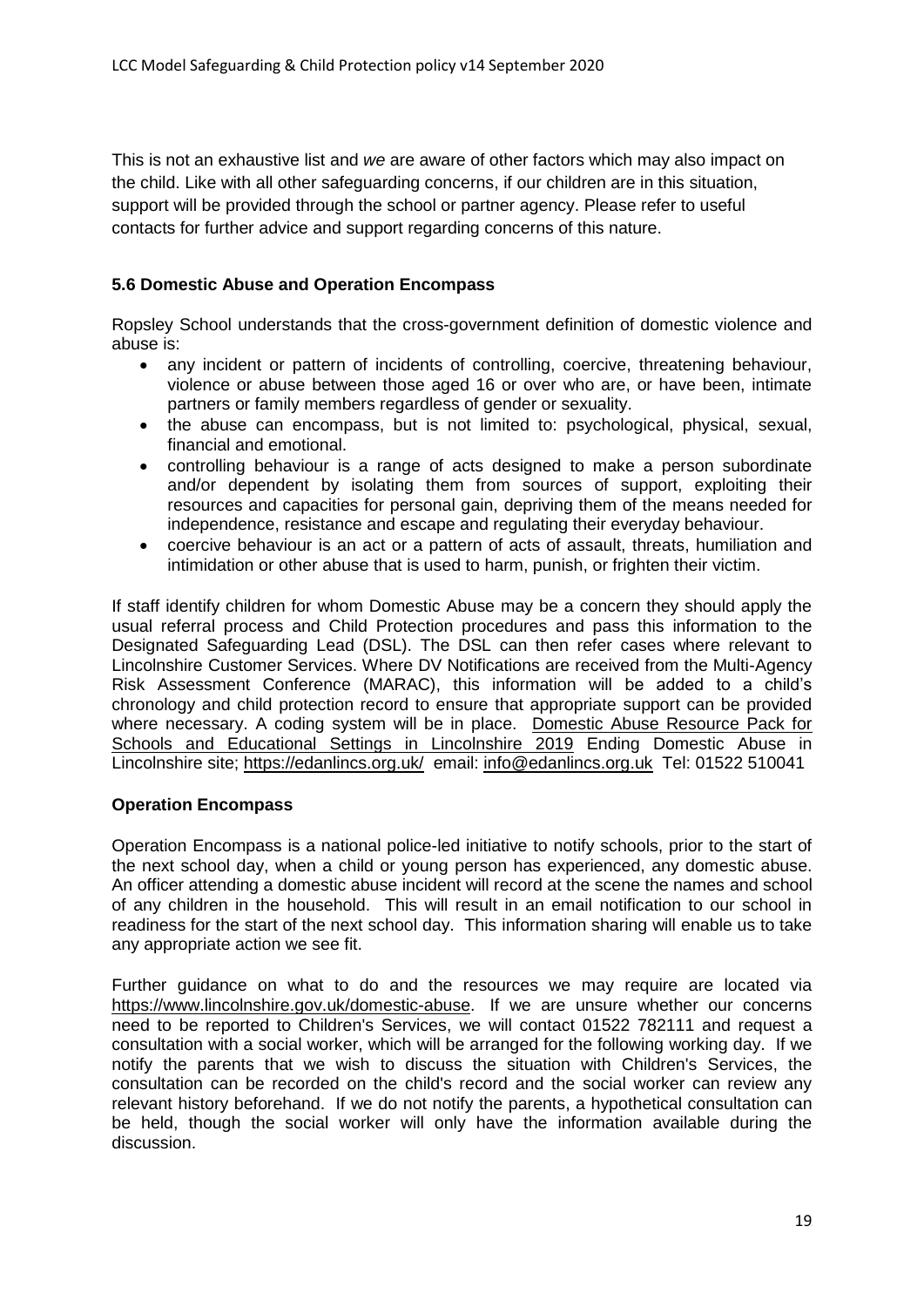#### **If the child referred to in the email does not attend our school and we have been sent a notification in error, we will report this to [OperationEncompass@lincs.pnn.police.uk](mailto:OperationEncompass@lincs.pnn.police.uk)**

#### **5.7 Homelessness**

Being homeless or at risk of homeless presents a real risk to a child's welfare. The DSL (and deputy) should be aware of contact details and referral routes in to the Lincolnshire Housing Authority so they can raise /progress concerns at the earliest opportunity. [Homeless](https://www.gov.uk/government/publications/homelessness-reduction-bill-policy-factsheets)  [Reduction Act Factsheets](https://www.gov.uk/government/publications/homelessness-reduction-bill-policy-factsheets) summarise the new duties that focus on early intervention and encourage those at risk to seek support as soon as possible, before they are facing a homelessness crisis.

#### **5.8 'Honour-based' violence (including Female Genital Mutilation and Forced Marriage)**

So called 'honour-based violence' (HBV) encompasses incidents or crimes which have been committee to protect or defend the honour of the family and/or the community, including female genital mutilation (FGM), forced marriage, and practices such as breast ironing. All forms of HBV are abuse and should be handled and escalated as such. Professionals in all agencies need to be alert to the possibility of a child being at risk form HBV, or already having suffered HBV.

#### **5.9 Female Genital Mutilation/FGM**

Ropsley School understands that Female Genital Mutilation (FGM) comprises all procedures involving partial or total removal of the external female genitalia or other injury to the female genital organs. Staff know that FGM is illegal in the UK and a form of child abuse with longlasting harmful consequences.

#### **FGM mandatory reporting duty for teachers**

Ropsley School is aware that Section 5B of the Female Genital Mutilation Act 2003 (as inserted by section 74 of the Serious Crime Act 2015) places a statutory duty upon **teachers (and those employed or engaged to carry out teaching work)** to report to the police where they discover that FGM appears to have been carried out on a girl under 18 years of age. Those failing to report such cases will face disciplinary sanctions. It will be rare for teachers to see visual evidence, and they should **not** be examining pupils or students. Information on when and how to make a report can be found at: [Mandatory reporting of](https://www.gov.uk/government/publications/mandatory-reporting-of-female-genital-mutilation-procedural-information)  [female genital mutilation procedural information](https://www.gov.uk/government/publications/mandatory-reporting-of-female-genital-mutilation-procedural-information)

Teachers **must** personally report to the police cases where they discover that an act of FGM appears to have been carried out. Unless the teacher has a good reason not to, they should still consider and discuss any such case with the DSL and involve children's social care as appropriate. The duty does not apply in relation to at risk or suspected cases. In these cases, teachers should follow usual safeguarding procedures reporting to DSL.

#### **5.10 Forced Marriage**

A forced marriage is where one or both people do not (or in cases of people with learning disabilities, cannot) consent to the marriage and pressure or abuse is used. It is an appalling and indefensible practice and is recognised in the UK as a form of violence against women and men, domestic/child abuse and a serious abuse of human rights.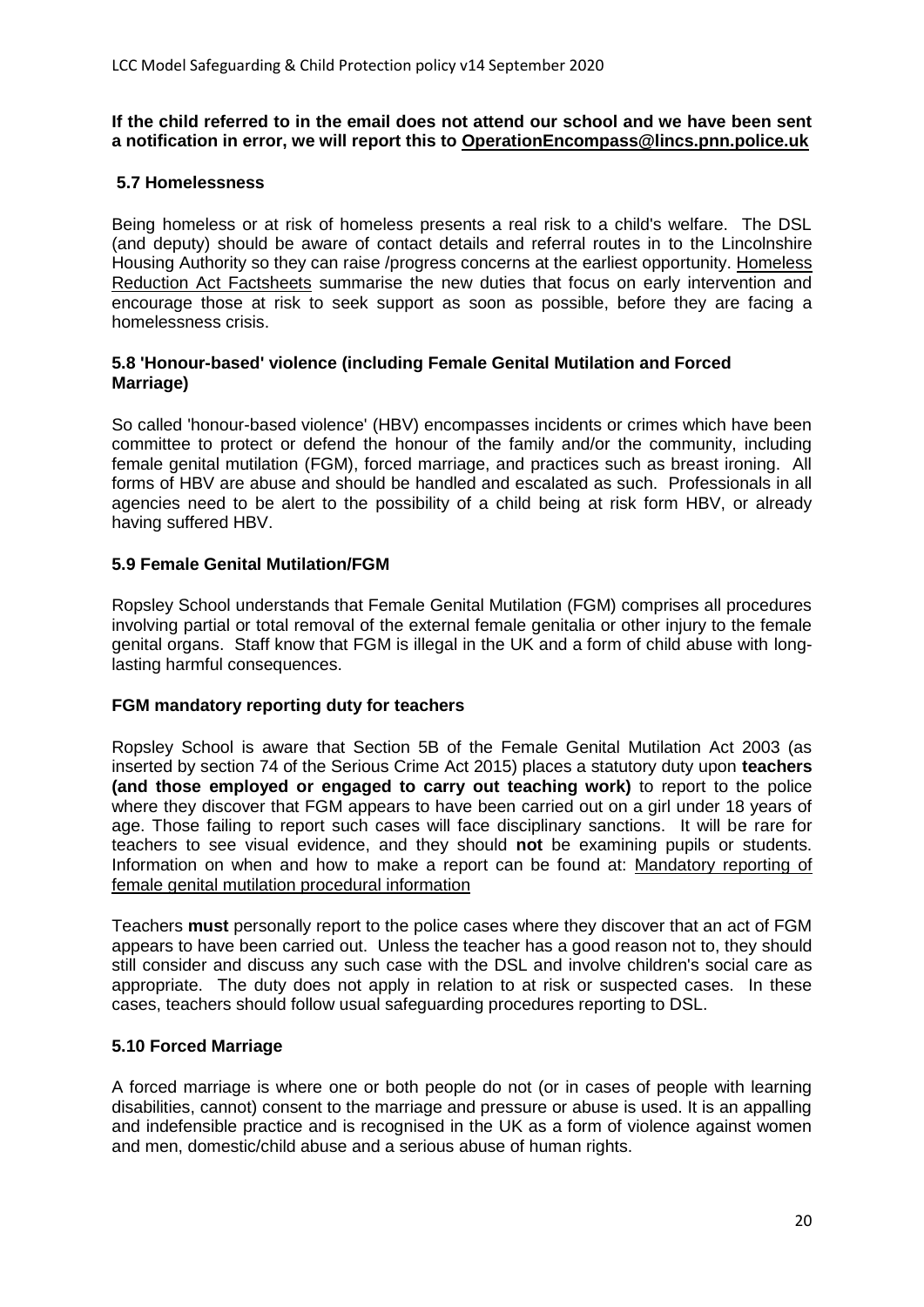Staff at Ropsley School understand that likewise this is a potential Safeguarding issue and thus they would pass on concerns by applying the usual referral process and Child Protection procedures and pass this information to the Designated Safeguarding Lead (DSL). The Forced Marriage Unit may be contacted on Tel; 020 7008 0151 for advice or information and has published statutory guidance; [https://assets.publishing.service.gov.uk/government/uploads/system/uploads/attachment\\_da](https://assets.publishing.service.gov.uk/government/uploads/system/uploads/attachment_data/file/322310/HMG_Statutory_Guidance_publication_180614_Final.pdf) [ta/file/322310/HMG\\_Statutory\\_Guidance\\_publication\\_180614\\_Final.pdf](https://assets.publishing.service.gov.uk/government/uploads/system/uploads/attachment_data/file/322310/HMG_Statutory_Guidance_publication_180614_Final.pdf)

#### **5.11 Preventing Radicalisation, The Prevent Duty and Channel**

- Children are vulnerable to extremist ideology and radicalisation. As with other safeguarding risks, staff should be alert to changes in children's behaviour, which could indicate that they may be in need of help or protection and report concerns to the DSL.
- Under section 26 of the Counter-Terrorism and Security Act 2015, Ropsley school is aware that we must have due regard to the need to prevent people from being drawn into terrorism, and that this is known as the Prevent Duty.
- In order to fulfil the Prevent Duty staff have received information/training to help them to identify children who may be vulnerable to radicalisation, and the school is committed to accessing further training to ensure that all staff are up to date and aware of this duty. If staff identify children for whom this may be a concern they should apply the usual referral process and Child Protection procedures and pass this information to the Designated Safeguarding Lead (DSL).
- [Prevent duty guidance: for England and Wales](https://www.gov.uk/government/publications/prevent-duty-guidance) see page 57-76 which contains specific information for schools.
- The Designated Safeguarding Lead will contact the Prevent Coordinator should there be concerns about a child or family linked to potential radicalisation or extremism. The Prevent Coordinator will then assist the DSL regarding whether a referral is appropriate and whether this child or family will need to be referred to the Channel Panel. [Channel guidance](https://www.gov.uk/government/publications/channel-guidance)
- Ropsley School will also incorporate the promotion of fundamental British Values into the Safeguarding Curriculum and/or PSHE in order to help build pupils' resilience and enable them to challenge extremist views. School will provide a safe space in which children and staff can understand the risks associated with terrorism and develop the knowledge and skills to be able to challenge extremist arguments (insert how or whether you are able to provide this...)
- Radicalisation will also be considered within current Online Safety policies, procedures and curriculum in terms of having suitable filtering and monitoring in place and also raising awareness with staff, parents and children about the increased risk of online radicalisation, through the use of the internet, Social Media and Gaming.
- For more information about Prevent in Lincolnshire, including referral forms and project examples please read the Prevent Duty Guidance for Lincolnshire for Schools and registered childcare providers September 2018, available within the Safeguarding folder on Perspective light and at Lincolnshire Safeguarding Children Partnership

Contact Lincolnshire Police, Prevent Officer 01522 558304 prevent@lincs.pnn.police.uk or LCC, Prevent Officer 01522 555367 prevent@lincolnshire.gov.uk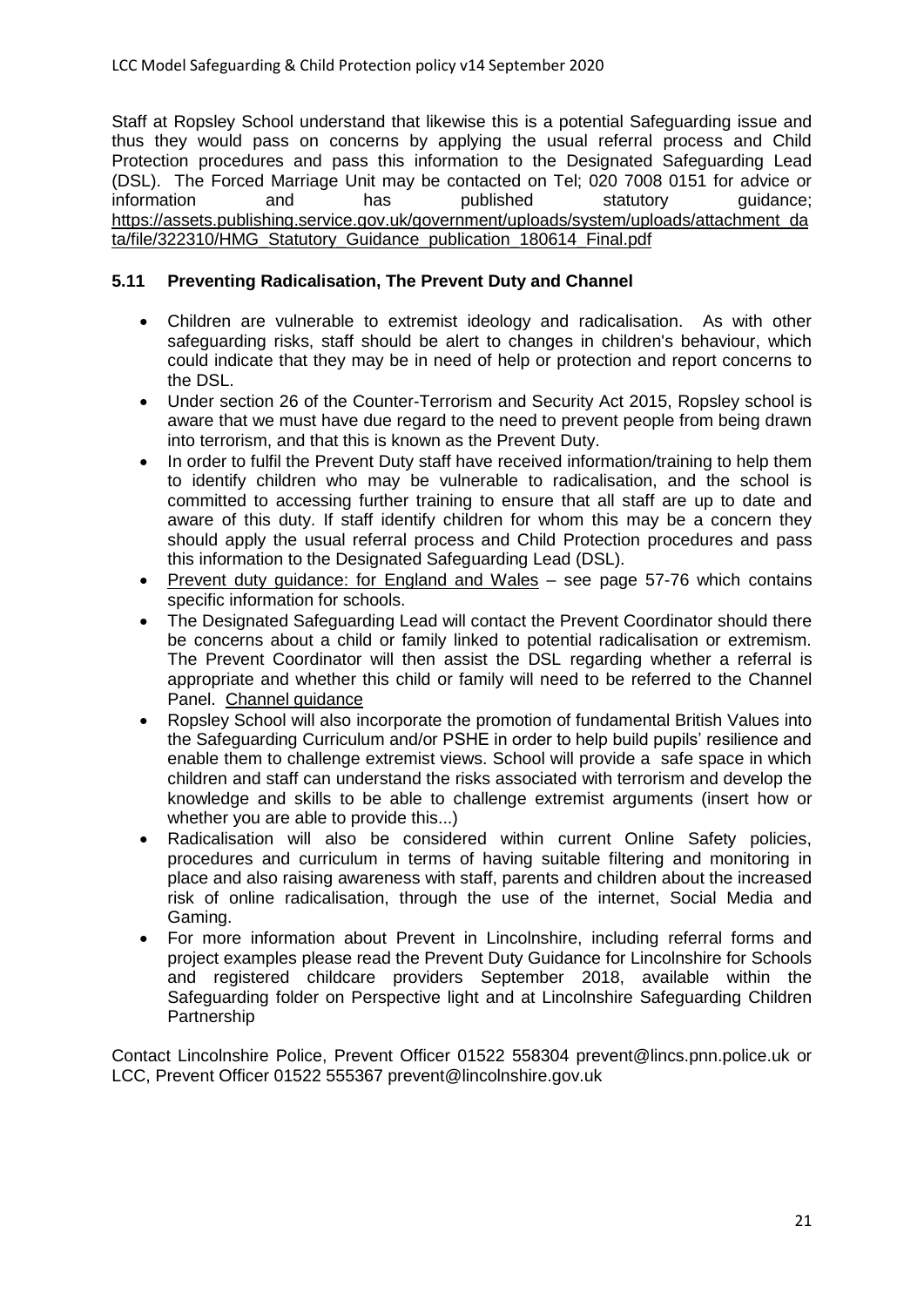

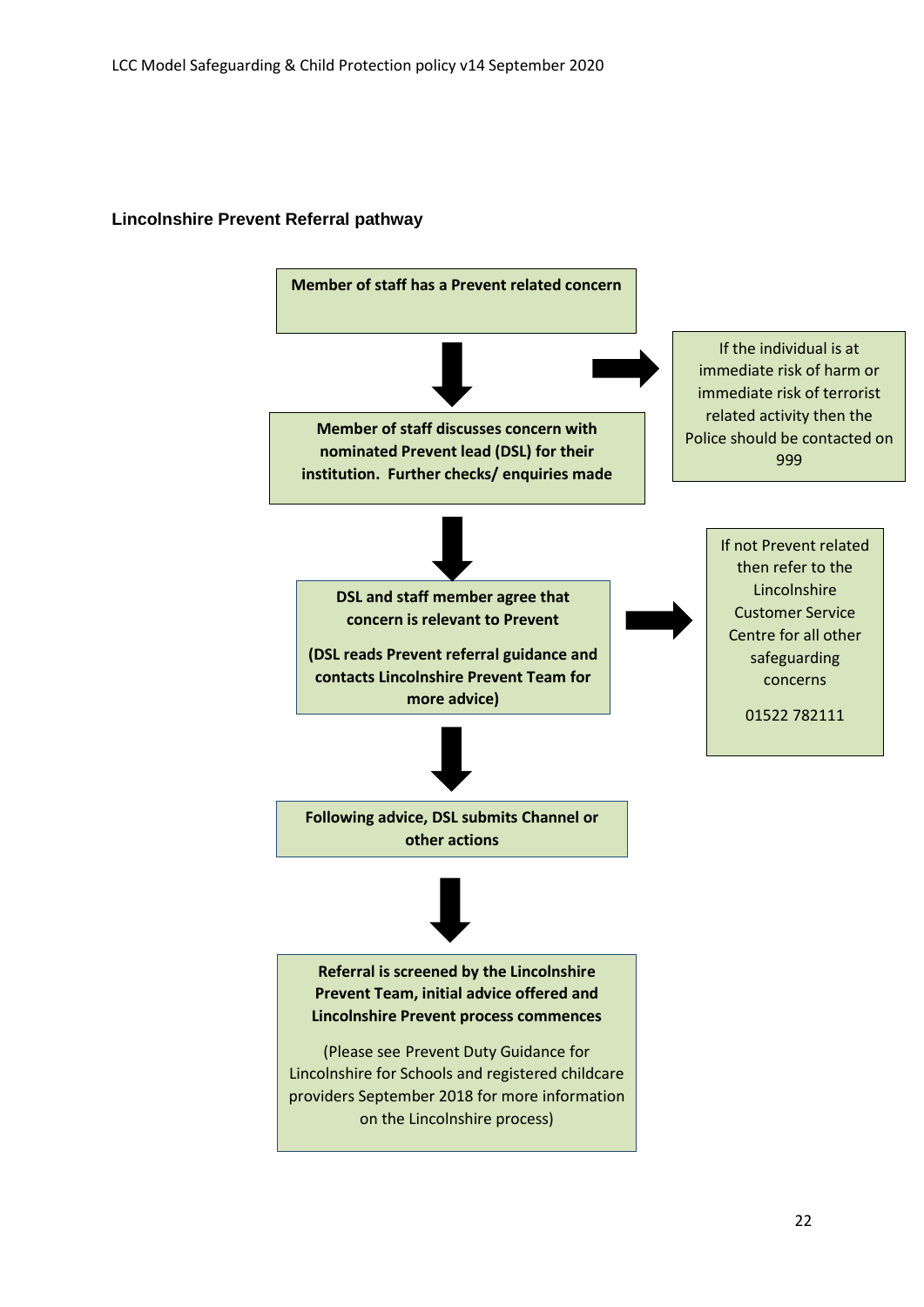#### **5.12 Peer on Peer Abuse**

All staff should be aware that children can abuse other children (often referred to as peer on peer abuse). This is most likely to include, but not limited to:

- bullying (including cyber bullying);
- physical abuse such as hitting, kicking, shaking, biting, hair pulling, or otherwise causing physical harm;
- sexual violence, such as rape, assault by penetration and sexual assault;
- sexual harassment, such as sexual comments, remarks, jokes and online sexual harassment, which may be stand-alone or part of a broader pattern of abuse;
- upskirting, which typically involves taking a picture under a person's clothing without them knowing, with the intention of viewing their genitals or buttocks to obtain sexual gratification, distress or alarm;
- sexting (also known as youth produced sexual imagery); and
- initiation/hazing type violence and rituals;

**All** staff should be clear as to the school's or college's policy and procedures to peer on peer abuse.

#### **5.13 Serious Violence**

- All staff should be aware of indicators, which may signal that children are at risk from, or are involved with serious violent crime. These may include increased absence from school, a change in friendships or relationships with older individuals or groups, a significant decline in performance, signs of self-harm or a significant change in wellbeing, or signs of assault or unexplained injuries. Unexplained gifts or new possessions could also indicate that children have been approached by, or are involved with, individuals associated with criminal network or gangs.
- All staff should be aware of the associated risks and understand the measures in place to manage these. Advice for schools and colleges is provides in the Home Office's guidance; [https://www.gov.uk/government/publications/advice-to-schools](https://www.gov.uk/government/publications/advice-to-schools-and-colleges-on-gangs-and-youth-violence)[and-colleges-on-gangs-and-youth-violencea](https://www.gov.uk/government/publications/advice-to-schools-and-colleges-on-gangs-and-youth-violence)nd

[https://www.gov.uk/government/publications/criminal-exploitation-of-children-and](https://www.gov.uk/government/publications/criminal-exploitation-of-children-and-vulnerable-adults-county-lines)[vulnerable-adults-county-lines](https://www.gov.uk/government/publications/criminal-exploitation-of-children-and-vulnerable-adults-county-lines)

#### **5.14 Sexual Violence and Sexual Harassment**

Staff are aware of sexual violence and sexual harassment and that children can, and sometimes do, abuse their peers in this way. Sexual violence refers to Rape, Assault by Penetration and Sexual Assault as described in the Sexual Offences Act 2003. Sexual harassment means 'unwanted conduct of a sexual nature' that can occur online and offline. Staff understand that when we reference sexual harassment we do so in a context of child on child sexual harassment. Sexual harassment is likely to: violate a child's dignity, and/or make them feel intimidated, degraded or humiliated and/or create a hostile, offensive or sexualised environment. Keeping Children Safe in Education 2020 section 5 has guidance. Neither is acceptable and will not be tolerated by the school. School take all such reports seriously and they will receive the same high standard of care that any other safeguarding concern receives. A multi-agency approach will be undertaken when responding to all such complaints; however the school will always take immediate action to protect children despite the actions of any other agency. These actions may include an immediate risk assessment

in respect of the needs of the child victim and will address any risks identified to any child in respect of an alleged perpetrator of sexual violence or sexual harassment to ensure children are protected from harm. Any risk assessment will be fluid and may change to reflect any developments during the management of the case. All such reports will be managed by the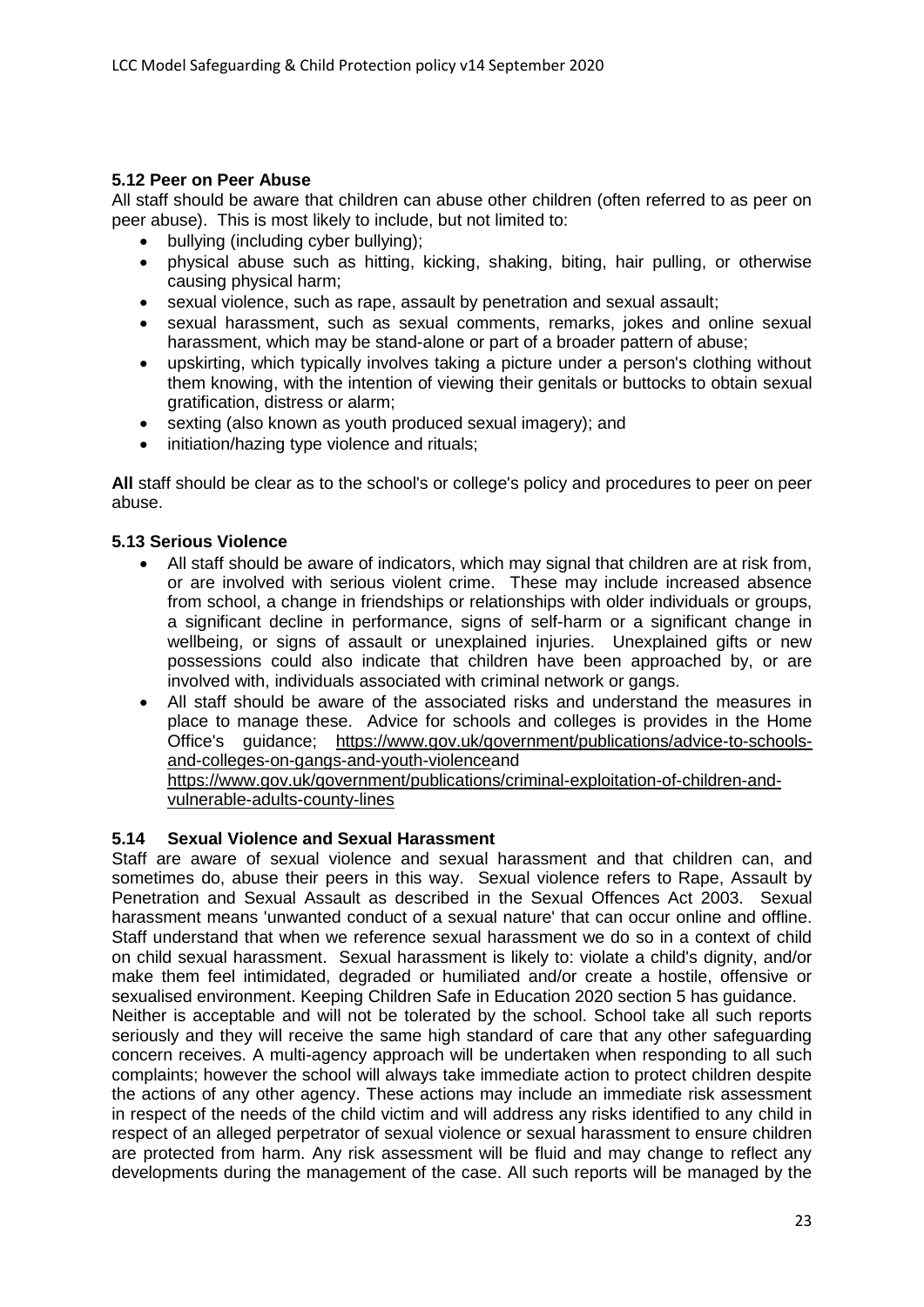Designated Safeguarding Lead. There are a number of options the school may consider in respect of the management of a report of sexual violence or sexual harassment between children and each case will receive an appropriate bespoke response once all the facts are known. Irrespective of any potential criminal outcome, the school have a duty to safeguard all children and may deal with any such report on a balance of probability basis when considering the outcomes for children involved. Should an outcome involve a move to an alternative school for any child then full information sharing of the case will be undertaken with the Designated Safeguarding Lead professional at that school.

#### **5.15 Upskirting**

'Upskirting' typically involves taking a picture under a person's clothing without them knowing, with the intention of viewing their genitals or buttocks to obtain sexual gratification, or cause the victim humiliation, distress or alarm. It is now a criminal offence. Staff should always act in the best interests of a child and follow usual safeguarding procedures.

#### **5.16 Youth Produced Sexual Imagery**

Where there is a disclosure or the school becomes aware that a child may have been involved in sending 'youth produced sexual imagery' which is sometimes referred to as 'sexting' it will refer to the guidance in the document 'Sexting in Schools and Colleges, Responding to incidents and Safeguarding young people' published by the UK Council for Child Internet Safety (2016). Staff understand that when an incident involving youth produced sexual imagery comes to their attention:

- the incident should be referred to the DSL as soon as possible
- the DSL should hold an initial review meeting with appropriate school staff
- there should be subsequent interviews with the young people involved (if appropriate)
- parents should be informed at an early stage and involved in the process unless there is good reason to believe that involving parents would put the young person at risk of harm
- at any point in the process if there is a concern a young person has been harmed or is at risk of harm a referral should be made to children's social care and/or the police immediately

We will also refer to: [The DfE guidance 2018 on Searching Screening and Confiscation Advice for Schools](https://www.gov.uk/government/publications/searching-screening-and-confiscation)

#### **5.17 Contextual Safeguarding**

School recognises that safeguarding incidents and/or behaviours can be associated with factors outside the school and/or can occur between children outside the school. All staff, but especially the designated safeguarding lead will consider the context within which such incidents and/or behaviours occur. This is known as contextual safeguarding, which simply means assessments of children should consider whether wider environmental factors are present in a child's life that are a threat to their safety and/or welfare. The school will provide as much information as possible to children's social care as part of any referral undertaken.

#### <https://www.contextualsafeguarding.org.uk/>

#### **5.18 Carrying Knives/offensive weapons and gang culture**

Bringing and carrying a knife/offensive weapon onto school/college premises is a criminal Offence and immediate action will be taken by calling the police and informing all relevant personnel. The guidance on Searching, Screening and Confiscation for Head teachers,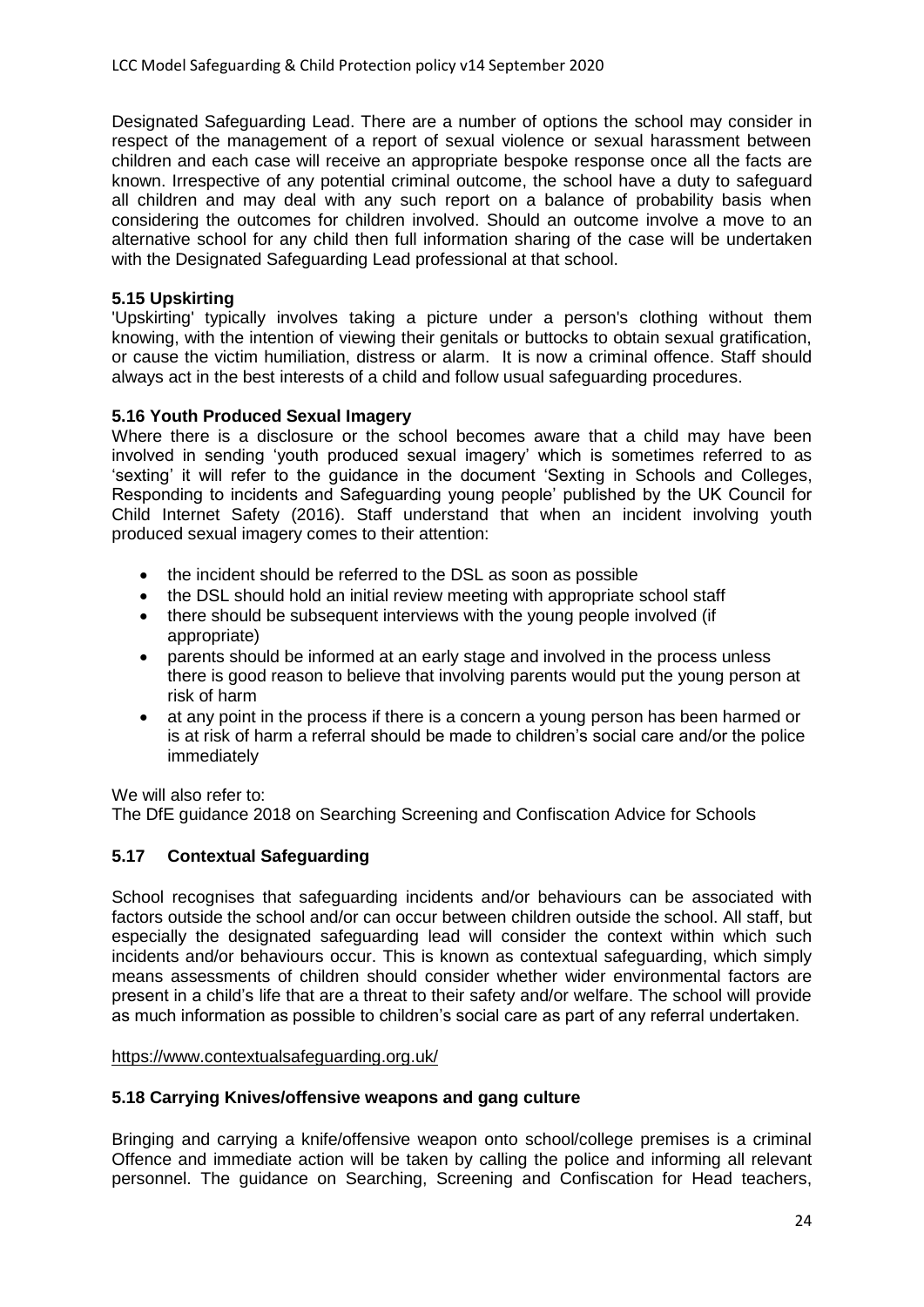schools and Governors, January 2018 will be consulted and the school/college will consider and may apply the disciplinary procedure. If a member of staff suspects a pupil/student being involved in gang culture, this is a Safeguarding concern and will require a discussion with the Designated Safeguarding Lead who will seek advice from agencies and professionals including reference to the Safeguarding procedures as outlined by the local authority. The pupil/student may be an exploited child and victim to which the school/college will offer support

#### **5.19 Children who may require Early Help**

[Meeting the Needs of Children & Families in Lincolnshire 2019](https://lincolnshirescb.proceduresonline.com/pdfs/put_ch_first_thresholds.pdf) is Lincolnshire's safeguarding model based on Signs of Safety.

All Staff (Governors and Volunteers) working within the School are aware safeguarding is not just about protecting children from deliberate harm, neglect and failure to act. It relates to broader aspects of care and education, including:

- Children's health and safety and well-being, including their mental health
- Meeting the needs of children who have special educational needs and/or disabilities.
- The use of reasonable force
- Meeting the needs of children with medical conditions
- Providing first aid
- Educational visits
- Intimate care and emotional well-being
- Online safety and associated issues
- Appropriate arrangements to ensure children's security taking into account the local context.
- Young carers;
- Privately fostered children:
- Children who have returned home to their family from care:
- Children showing signs of engaging in anti-social or criminal behaviour;
- Family circumstances presenting challenges for the child, such as substance abuse, adult mental health, domestic violence; and/or
- Early signs of abuse and/or neglect;
- Signs of displaying behaviour or views that are considered to be extreme;
- Children misusing drugs or alcohol themselves:
- Not attending school or are at risk of exclusion from school;
- Frequently going missing/goes missing from care or from home;
- Is at risk of modern slavery, trafficking, exploitation, radicalised;
- Not in education, training or employment after the age of 16 (NEET);
- Unborn babies LSCP pre-birth protocol

[www.lincolnshire.gov.uk/tac](http://www.lincolnshire.gov.uk/tac) [TACadmin@lincolnshire.gov.uk](mailto:TACadmin@lincolnshire.gov.uk)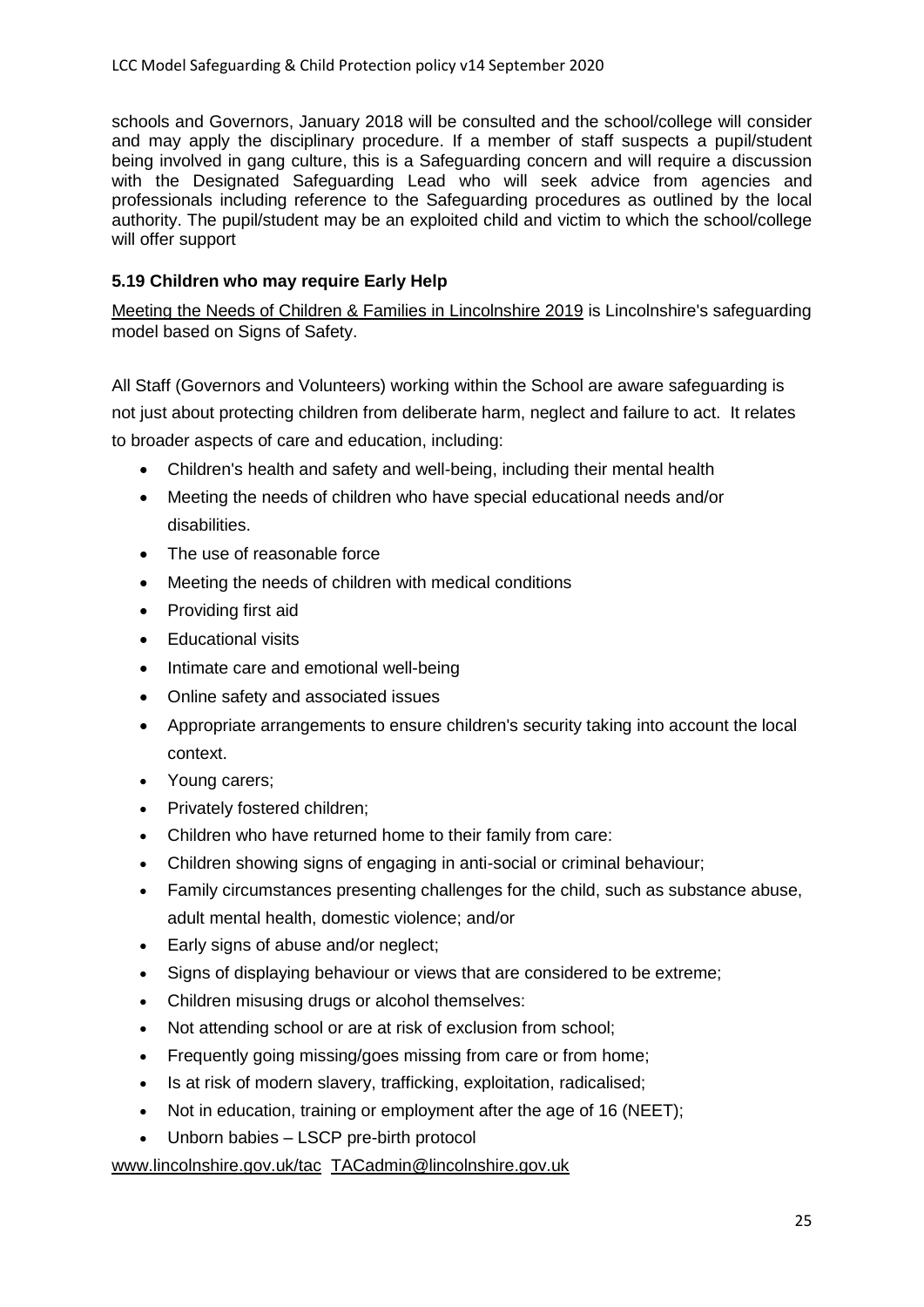These children are therefore more vulnerable; this School/College will identify who their vulnerable children are, ensuring all Staff and Volunteers know the processes to secure advice, help and support where needed.

When using restraint this is in line with national guidelines and takes into account individual pupil needs and risk management /care plans and in particular with regard to SEND; [Lincolnshire](https://www.lincolnshire.gov.uk/childcare-and-family-support/special-educational-needs-and-disabilities/send-local-offer/) SEND offer

#### **5.20 Children with Special Educational Needs and/or Disabilities**

[Lincolnshire SEND offer](https://www.lincolnshire.gov.uk/childcare-and-family-support/special-educational-needs-and-disabilities/send-local-offer/) is available for every child and family in Lincolnshire. Special consideration should be given to safeguarding and protecting children who may have additional vulnerabilities;

- Additional barriers can exist to the recognition of abuse and neglect which can include assumptions that indicators of abuse such as behaviour, mood and injury relate to the child's disability without further exploration.
- Vulnerable children can disproportionately be impacted by things like bullying and abuse, without outwardly showing any signs.
- Communication barriers and difficulties in overcoming these barriers
- Seeing a disability first and abuse second.
- These additional challenges are addressed through a high level of pastoral care and our communication and interaction with our young people. These communication tools may include Makaton, communication in print and Colourful Semantics to ensure the child's voice is heard despite their additional needs.

#### **5.21 Looked After Children**

All staff recognise that looked After Children and care leavers are more vulnerable than other children, often having poorer educational outcomes; therefore, ensuring their wellbeing, safety and welfare, helping them to reach their potential which includes the looked after child who is moving on. The school/college will also ensure that care leavers are supported with pathways including liaison with the local authority where a personal advisor will be appointed and a full working relationship is maintained with the Lincolnshire Virtual School head teacher Kieran Barnes, Head of Virtual School LAC Lincolnshire, email [Kieran.barnes@lincolnshire.gov.uk](mailto:Kieran.barnes@lincolnshire.gov.uk) in respect of all pupils at the school who are subject of 'looked after' status.

Andrew Morris is Lincolnshire County Council's Corporate Parenting Manager, M: 07770 648 087, T: 01522 553916 [Andrew.Morris@lincolnshire.gov.uk.](mailto:Andrew.Morris@lincolnshire.gov.uk) Care Leavers queries should be addressed with the social worker until 17 years 6 months and to Andrew for broader queries and once they are 18. In Lincolnshire all 16 year old Looked After Children (LAC) have a social worker until they are 17 years 6 months. At that point they will be allocated a leaving care worker, transferring to Lincolnshire Leaving Care Service at 18 years old. We would expect schools to be working closely with the young person and their social worker.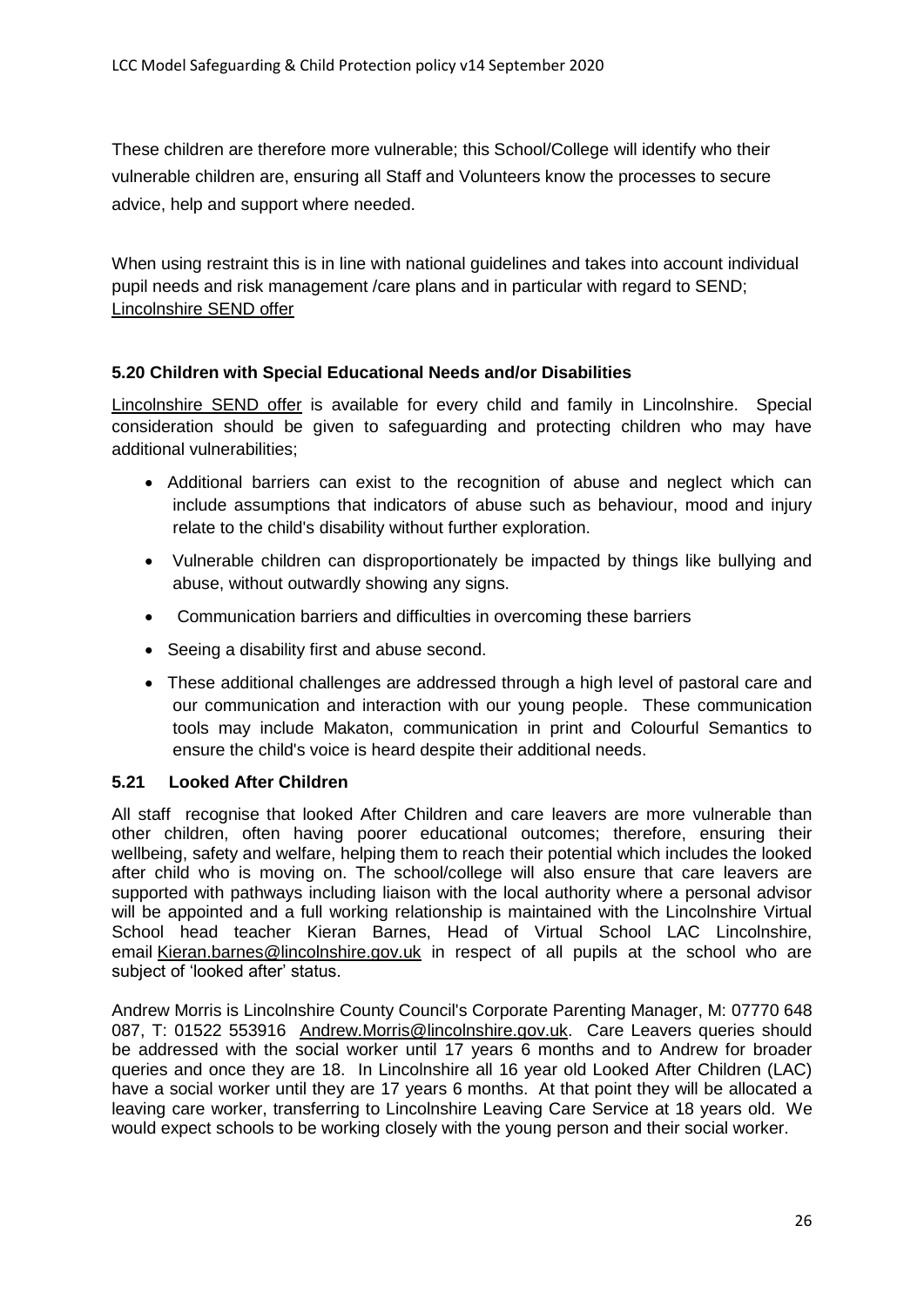#### **5.22 Online safety**

Staff are aware of and follow the DfE guidance [Teaching online safety in school 2019](https://www.gov.uk/government/publications/teaching-online-safety-in-schools) to ensure our pupils understand how to stay safe and behave online as part of existing curriculum requirements. We also make use of UKCIS [Education for a connected world](https://www.gov.uk/government/publications/education-for-a-connected-world)  **[framework](https://www.gov.uk/government/publications/education-for-a-connected-world)** 

Staff are aware that safeguarding also relates to broader aspects of care and education including Children's health and safety and well-being, including their mental health

#### **5.23 Pre-Birth Protocol**

Section 11 of the Children Act 2004 requires agencies to have in place mechanisms to ensure that they are able to safeguard and promote the welfare of children.

All practitioners whether adult or children services, have a responsibility to protect and safeguard children and work collaboratively with Children's Services and other childcare professionals in contributing to assessments and interventions. Therefore, the professional who is first made aware of the pregnancy should initiate the pre-birth protocol and complete an Early Help Assessment, or make a referral for unborn to Social Care.

A young person of statutory education age is entitled to 18 weeks of maternity leave. Either side of this period there is an expectation that the young person continues to attend school or alternative provision. The educational establishment is required to make all reasonable adjustments to allow the young person to have appropriate access to the curriculum whilst they attend the establishment including timetable and learning environment adjustments. It is important that the provision participate in the Team Around the Child (see Team Around the Child Supporting Documentation,) in order for them to fully support the continued education of the young parent. Education establishments should have a clear strategy for engaging with the young person while they are away from the provision so as to limit the disruption to their education and make appropriate arrangements that work for the young person and educational establishment. Where there is robust medical evidence that indicates that the young person is unfit to attend, the educational establishment can make a referral to the pupil reintegration team on 01522 554525 who will assess and consider alternative arrangements if appropriate.

The Lincolnshire Pre-Birth Protocol link to the full document is below;

[https://lincolnshirescb.proceduresonline.com/chapters/p\\_pre\\_birth\\_protocol.html?zoom\\_high](https://lincolnshirescb.proceduresonline.com/chapters/p_pre_birth_protocol.html?zoom_highlight=pre+birth+protocol) [light=pre+birth+protocol](https://lincolnshirescb.proceduresonline.com/chapters/p_pre_birth_protocol.html?zoom_highlight=pre+birth+protocol) 

[https://lincolnshirescb.proceduresonline.com/pdfs/pre\\_birth\\_flow\\_chart.pdf](https://lincolnshirescb.proceduresonline.com/pdfs/pre_birth_flow_chart.pdf)

#### **Section 6 Providing a Safe and Supportive Environment**

#### **6.1 Safer Recruitment and Selection (please download guidance on DBS, Vetting and Barring – see links in Keeping Children Safe in Education 2020**

The school pays full regard to DfE guidance 'Keeping Children Safe in Education 2020'

We ensure that all appropriate measures are applied in relation to everyone who works in the school who is likely to be perceived by the children as a safe and trustworthy adult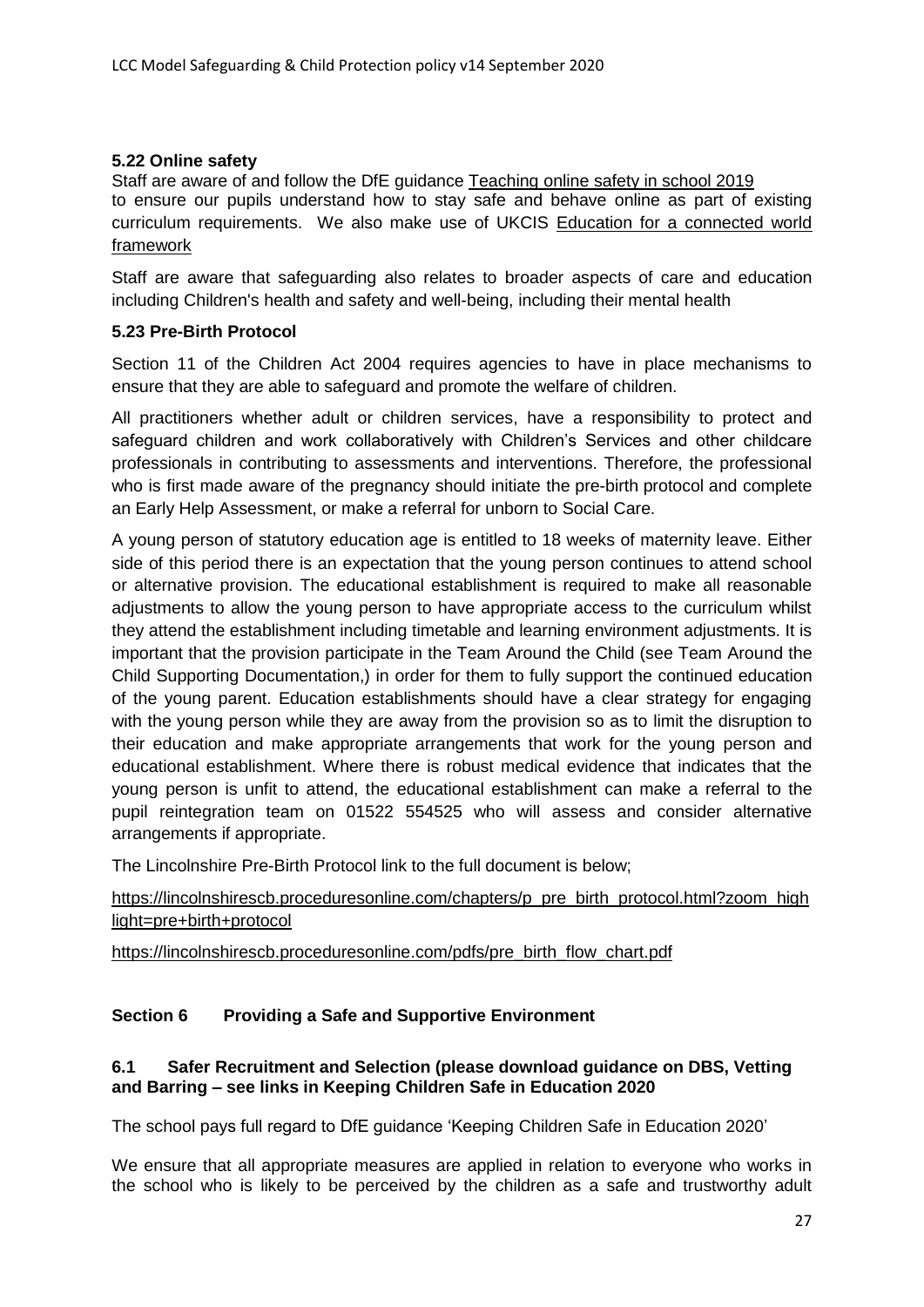including e.g. volunteers and staff employed by contractors. Safer recruitment practice includes scrutinising applicants, verifying identity academic and vocational qualifications, obtaining professional references, checking previous employment history and ensuring that a candidate has the health and physical capacity for the job. It also includes undertaking interviews and all relevant safer recruitment checks, e.g. Disclosure and Barring Service and right to work in the UK checks etc.

In line with statutory changes, underpinned by regulations, the school/college will maintain a Single Central Record (SCR). The LCC SCR template is on Perspective Lite. This document will cover the following people:

- all staff (including supply staff, and teacher trainees on salaried routes) who work at the school: in colleges, this means those providing education to children; and
- for independent schools, including academies and free schools, all members of the proprietor body

The information that must be recorded in respect of all staff members mentioned above is whether the following checks have been carried out or certificates obtained**, and** the date on which each check was completed/certificate obtained apply:

- an identity check;
- a barred list check:
- an enhanced Disclosure and Barring Service (DBS) check
- a prohibition from teaching check;
- a section 128 check (for management positions as set out in paragraph 99 for independent schools, including free schools and academies);
- further checks on people who have lived or worked outside the UK: this would include recording checks for those European Economic Area (EEA) teacher sanctions and restrictions;
- a check of professional qualifications; and
- a check to establish the person's right to work in the United Kingdom.

For supply staff, the school will include whether written confirmation that the employment business supplying the member of supply staff has carried out the relevant checks and obtained the appropriate certificates, whether any enhanced DBS check certificate has been provided in respect of the member of supply staff and the date that confirmation was received. Where checks are carried out on volunteers, the school will record this on the single central record. Under no circumstances will a volunteer in respect of whom no checks have been obtained be left unsupervised or allowed to work in regulated activity with a child.

| Ann Cook  | Head Teacher 22 <sup>nd</sup> September 2020       |
|-----------|----------------------------------------------------|
| Fred Mann | Chair of Governors 22 <sup>nd</sup> September 2020 |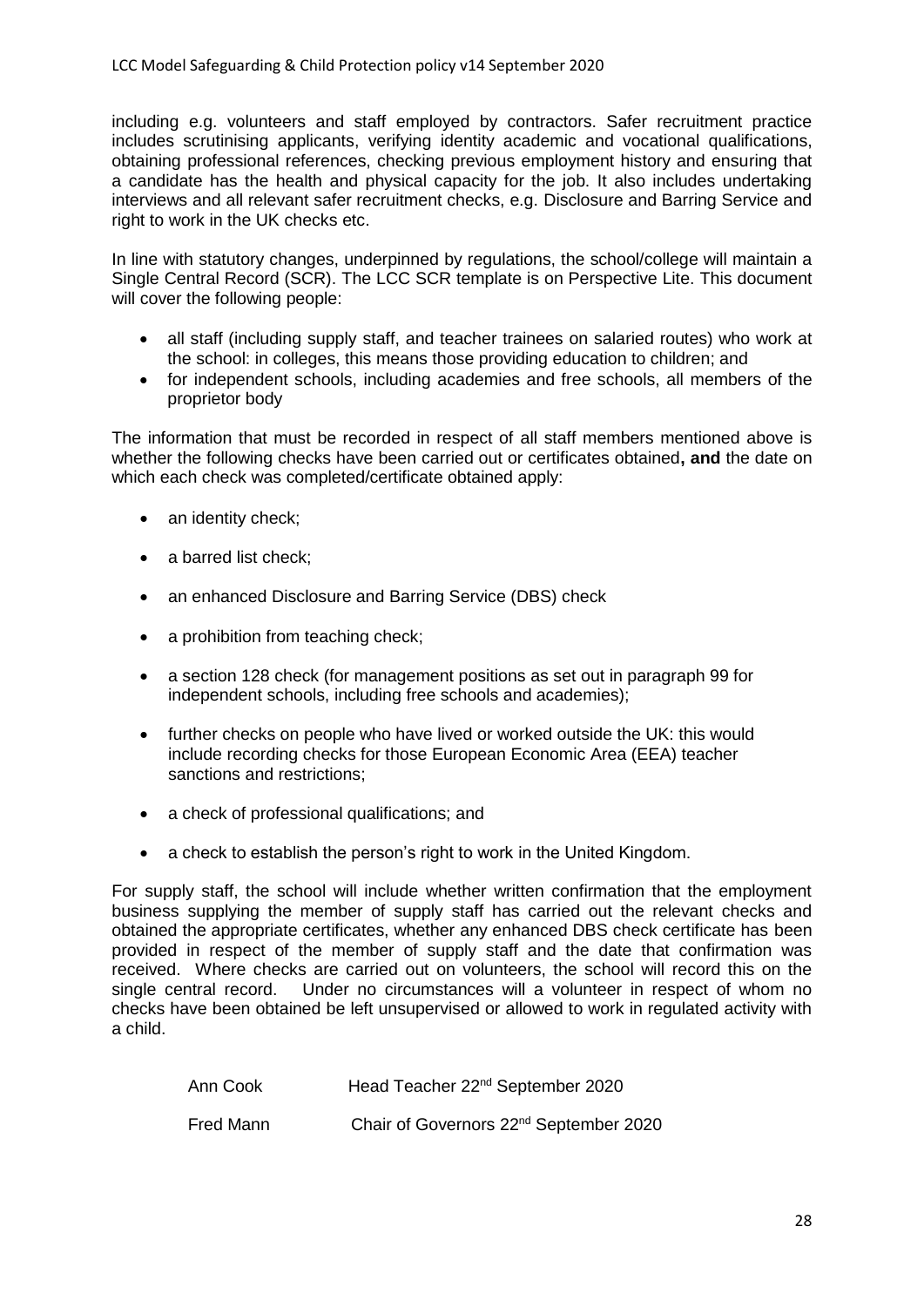The above named have undertaken Safer Recruitment in Education Training. One of the above will be involved in all staff and volunteer appointments and arrangements (including, where appropriate, contracted services).

#### **Home-stays (Exchange Visits)**

Where children from overseas are staying with UK parents as part of an exchange organised by the school, those parents will be deemed to be in 'Regulated Activity' for the duration of the stay and as such will require to submit an enhanced DBS check including barring check. As a volunteer, all checks will be processed free of charge by the DBS. Where additional people in the host family are aged over 16 (i.e. elder siblings) the school will consider on a case by case risk assessment basis whether such checks are necessary

#### **6.2 Safe Working Practice**

Our school will comply with the current [Guidance for Safer Working Practice for Adults who](https://www.lincolnshire.gov.uk/schools-and-education/stay-safe-partnership/safeguarding-in-schools/)  [work with children and young people in education settings](https://www.lincolnshire.gov.uk/schools-and-education/stay-safe-partnership/safeguarding-in-schools/)

Safe working practice ensures that pupils are safe and that all staff:

- are responsible for their own actions and behaviour and should avoid any conduct which would lead any reasonable person to question their motivation and intentions;
- work in an open and transparent way;
- work with other colleagues where possible in situations open to question
- discuss and/or take advice from school management over any incident which may give rise to concern;
- record any incidents or decisions made;
- apply the same professional standards regardless of gender, sexuality or disability
- comply and are aware of the confidentiality policy
- are aware that breaches of the law and other professional guidelines could result in criminal or disciplinary action being taken against them.

School/College staff having concerns about another member of staff:

- Staff members having concerns about another member of staff will report these to the head teacher/principal.
- Where staff members have concerns about the head teacher/principal, these will be reported to the chair or governors, chair of management committee or proprietor of an independent school as appropriate. Where the head teacher/principal is the proprietor then the concern should be reported to the Local Authority Designated Officer (LADO)

School/College staff having concerns about safeguarding practices: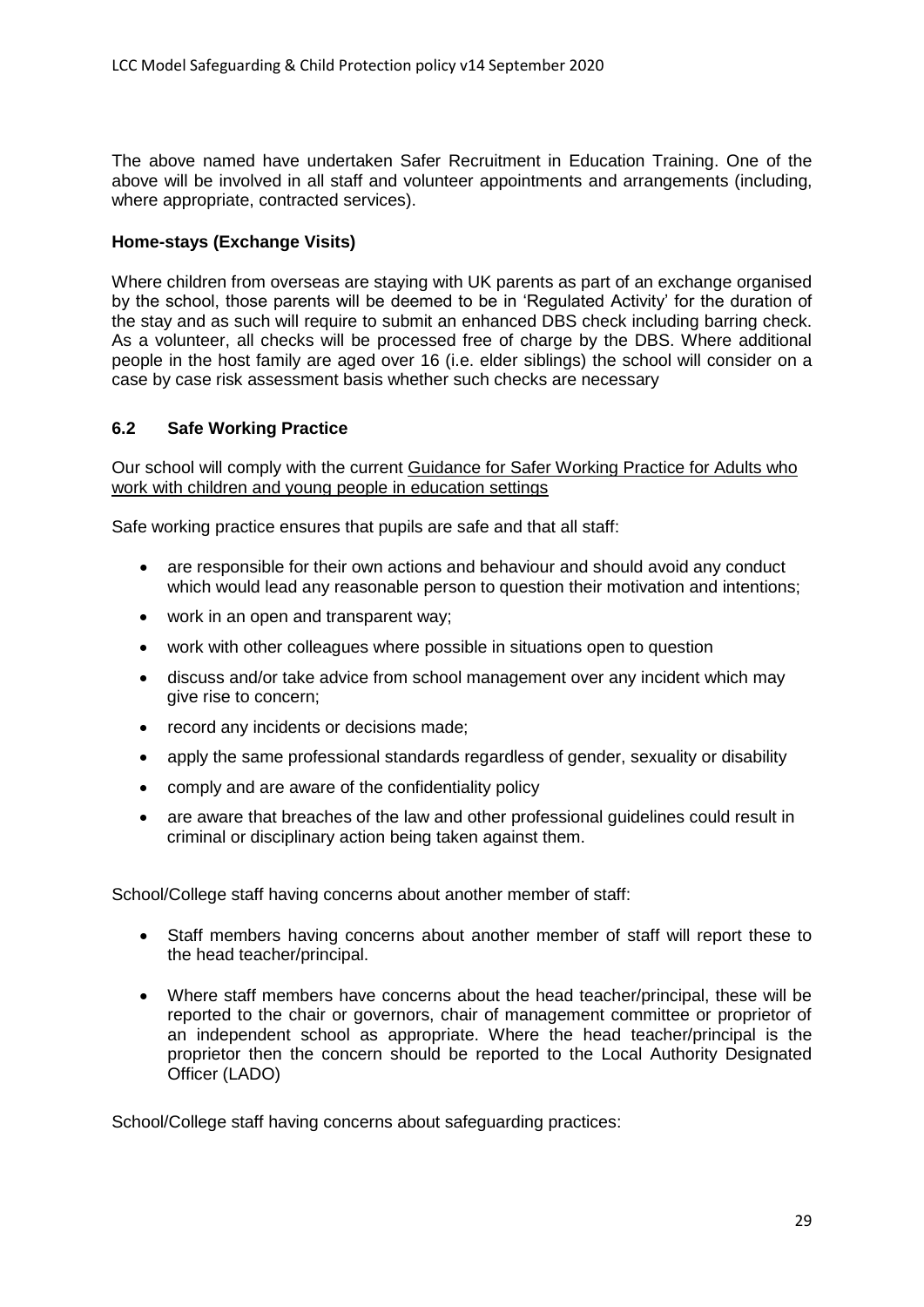- All staff and volunteers should feel able to challenge and raise concerns about poor or unsafe practice and potential failures in the school or college's safeguarding regime or concerns about other agencies by using the [LSCP Professional Resolution](https://www.lincolnshire.gov.uk/schools-and-education/stay-safe-partnership/safeguarding-in-schools/)  [and Escalation Protocol](https://www.lincolnshire.gov.uk/schools-and-education/stay-safe-partnership/safeguarding-in-schools/) Any such concerns will be taken seriously by the senior leadership team and others involved.
- Appropriate whistleblowing procedures, are in place within the school / college and can be read in further detail by accessing the separate school/college whistleblowing policy.

#### **6.3 Risk Assessments**

Risk assessments are taken seriously and used to good effect to promote safety. Risk assessments are available for all aspects of the school's work, *such as premises and equipment, on-site activities, off-site activities.* Where relevant, risk assessments are carried out for individual pupils, and supported by action plans identifying how potential risks would be managed. Ropsley School uses the Evolve System to plan trips and visits.

Individual risk assessments are also used when deciding a response to a child demonstrating potentially harmful behaviour such as sexually harmful behaviour or when identifying whether a child who may be particularly vulnerable, such as a child at risk of Child Sexual Exploitation.

#### **6.4 Safeguarding Information for pupils**

All pupils in our school regularly reminded that they can approach any member of staff. The school is committed to ensuring that pupils are aware of behaviour towards them that is not acceptable and how they can keep themselves safe. All pupils know that we have a senior member of staff (DSL) with responsibility for child protection and safeguarding and know who this is. We inform pupils of whom they might talk to, both in and out of school, their right to be listened to and heard and what steps can be taken to protect them from harm. PSHE and online safety awareness materials we use to help pupils learn how to keep safe are ChildLine, NSPCC Speak Out Stay Safe, Police, Stranger Danger, and Anti-bullying.

Our school will ensure that pupils are made aware that information can be found at the following helplines, Childline *, NSPCC and CEOP.*

School's arrangements for consulting with and listening to pupils are through the school council and nurture, pastoral sessions.

#### **6.5 Partnership with Parents**

The school shares a purpose with parents to educate and keep children safe from harm.

We are committed to working with parents positively, openly and honestly. We ensure that all parents are treated with respect, dignity and courtesy. We respect parents' rights to privacy and confidentiality and will not share sensitive information unless we have permission or it is necessary to do so in order to protect a child. We make safeguarding information available in a variety of formats, e.g. for families with English as an additional language (EAL) etc.

Ropsley School will share with parents any concerns we may have about their child unless to do so may place a child at risk of harm.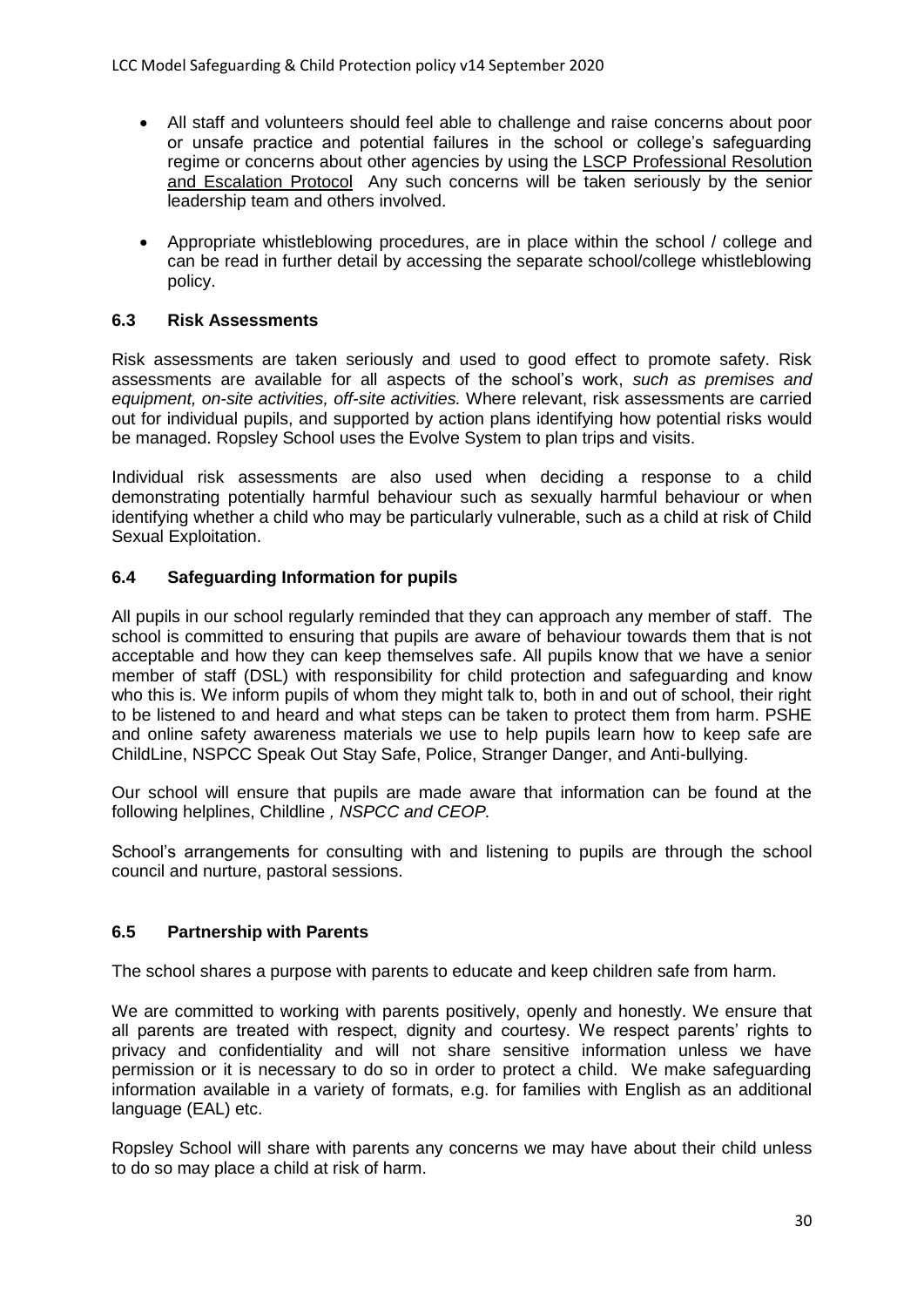We encourage parents to discuss any concerns they may have with Ann Cook, the schools Headteacher.

The school's child protection & safeguarding policy is available by accessing the school website or a written copy will be provided on request to the school office.

Ropsley School is committed to ensuring the welfare and safety of all children in school. All Lincolnshire schools, including Ropsley School, follow the Lincolnshire Safeguarding Children Partnership procedures. The school will, in most circumstances, endeavour to discuss all concerns with parents about their children. However, there may be exceptional circumstances when the school will discuss concerns with the Children's Services Customer Service Centre and/or the Police without parental knowledge (in accordance with Lincolnshire Safeguarding Children Partnership Procedures). The school will, of course, always aim to maintain a positive relationship with all parents.

#### **6.6 Partnerships with others**

Our school recognises that it is essential to establish positive and effective working relationships with other agencies who are partners in Lincolnshire Safeguarding Children Board. –Our PCSO*, Health, NSPCC Speak out Stay Safe Project.*

There is a joint responsibility on all these agencies to share information to ensure the safeguarding of all children.

#### **6.7 School Training and Staff Induction**

The school's Designated Safeguarding Lead (**DSL**) with responsibility for child protection, undertakes appropriate child safeguarding training and inter–agency working training (provided by the Lincolnshire Safeguarding Children Partnership)

**The DSL** and any deputies will undergo training to provide them with the knowledge and skills required to carry out the role. The training should be updated every two years.

In addition to their formal training, their knowledge and skills will be updated (for example, via the weekly safeguarding bulletin uploaded on Perspective Light, meeting other DSL's, or taking time to read and digest safeguarding developments), at regular intervals, **but at least annually**, to keep up with any developments relevant to their role. DSL's or their deputy from Maintained schools will attend at least 2 out of the 3 safeguarding briefings per academic year.

**The Head teacher and all other school staff**, including non-teaching staff, will receive appropriate safeguarding and child protection training which is regularly updated and follow the [LSCP 6 year training pathway](https://www.lincolnshire.gov.uk/lscb/professionals/support/training/124632.article)

In addition, all staff members will receive safeguarding and child protection updates (for example, via e-mail, e-bulletins and staff meetings), as required, **but at least annually**, to provide them with relevant skills and knowledge to safeguard children effectively.

Our school accesses training from *LCC Safeguarding in School's Training Package,* [LSCP](https://www.lincolnshire.gov.uk/lscb/professionals/support/training/124632.article)  [training directory](https://www.lincolnshire.gov.uk/lscb/professionals/support/training/124632.article) *etc.)*

All staff (including temporary staff and volunteers) are provided with the school's child safeguarding policy and informed of school's child protection arrangements on induction.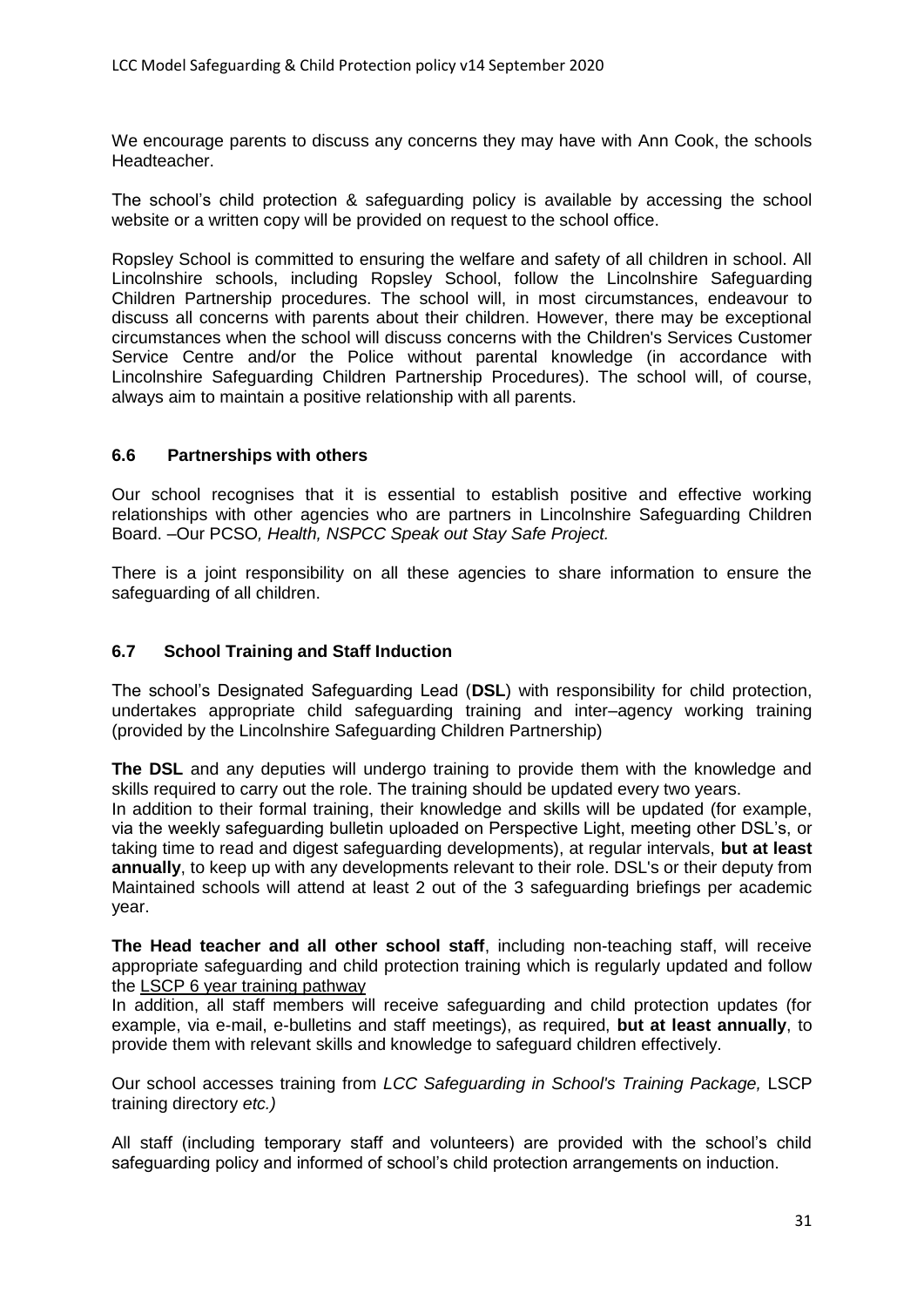#### **6.8 Support, Advice and Guidance for Staff**

Staff will be supported by the school, the Local Authority and professional associations.

The designated Safeguarding Lead for Child Protection will be supported by the Chair of Governors and LSCB.

Ropsley School seek advice about safeguarding concerns from Lincolnshire Customer Services on 01522 782111 and for non-urgent early help queries from our Early Help Consultant. The LCC Safeguarding and Education Welfare Supervisor for Education Settings Ruth Fox is available on 01522 554695 or [safeguardinginschool@lincolnshire.gov.uk](mailto:safeguardinginschool@lincolnshire.gov.uk) for non-urgent safeguarding advice about training, policy, audit etc.

#### **6.9 Alternative Provision**

This school is committed to safeguarding our children even if they are placed in alternative provision for a period of time within the school day/week. We therefore seek written reassurance that any Alternative Provision provider has acceptable safeguarding practices in place including; their response to concerns about a child; safer recruitment processes; attendance and child missing education procedures; and appropriate information sharing procedures. The school will also obtain a written statement from the provider that they have completed all the vetting and barring checks that are necessary on their staff.

When organising work placements the school will ensure that the placement provider has policies and procedures in place to safeguard pupils.

#### **Section 7 Allegations regarding Person(s) Working in or on behalf of School (including Volunteers)**

Where an allegation is made against any person working in or on behalf of the school that he or she has:

- Behaved in a way that has harmed a child or may have harmed a child
- Possibly committed a criminal offence against or related to a child
- Behaved towards a child or children in a way that indicates he or she would pose a risk of harm to children or
- Behaved or may have behaved in a way that indicates they may not be suitable to work with children. This is to take account of situations where a person's behaviour outside school may suggest 'transferable risk'. For example, where a member of staff or volunteer is involved in an incident outside of school which did not involve children but could have an impact on their suitability to work with children'

We will apply the same principles as in the rest of this document and we will always follow the Lincolnshire Safeguarding Children Partnership Procedures that can be accessed at [Lincolnshire Safeguarding Children Partnership.](http://www.lincolnshire.gov.uk/lscb) Detailed records will be made to include decisions, actions taken, and reasons for these. All records will be retained securely in the safe room in school.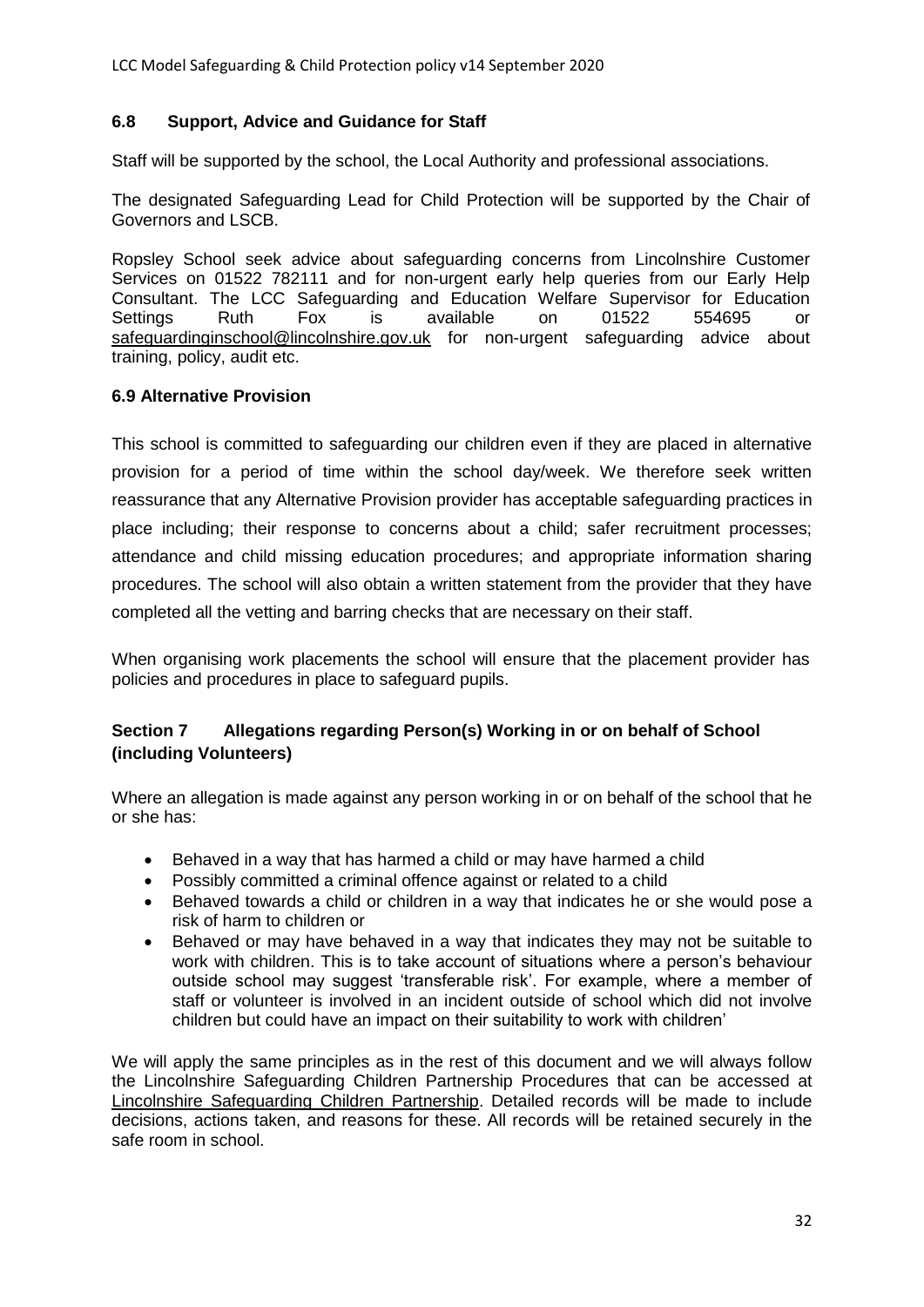Whilst we acknowledge such allegations, (as all others), may be false, malicious or misplaced, we also acknowledge they may be founded. It is, therefore, essential that all allegations are investigated properly and in line with agreed procedures.

Initial action to be taken:

- The person who has received an allegation or witnessed an event will immediately inform the head teacher and make a record
- In the event that an allegation is made against the head teacher the matter will be reported to the Chair of Governors who will proceed as the 'head teacher'
- The head teacher will take steps, where necessary, to secure the immediate safety of children and any urgent medical needs
- The member of staff will not be approached at this stage unless it is necessary to address the immediate safety of children
- The head teacher may need to clarify any information regarding the allegation; however no person will be interviewed at this stage.
- The head teacher (or Chair of Governors if the allegation is about the Head Teacher) will consult with the Local Authority Designated Officer via the LADO referral form immediately, in order to determine if it is appropriate for the allegation to be dealt with by school or whether there needs to be a multi-agency response to the matter.
- The needs of the child or children will remain at the centre of all action taken. With this in mind, any referral to the Local Authority Designated Officer should also be accompanied by consultation with Lincolnshire Customer Service Centre when appropriate. This is to establish from the outset whether the concerns identified meet the threshold for a Section 47 child protection investigation and/or the police in respect of any criminal investigation
- Consideration will be given throughout to the support and information needs of pupils, parents, staff and the employee the subject of the allegation. .
- The head teacher will inform the Chair of Governors of any allegation against a member of school/college staff.

If consideration needs to be given to the individual's employment and immediate management of risk, advice will be sought from either Lincolnshire County Council HR or the HR advisor employed by the school/college.

#### **Allegations of Abuse Made Against Supply Teachers**

Where there is an allegation about a supply teacher whilst schools and colleges are not the employer of supply teachers, they should ensure allegations are dealt with properly. In no circumstances should a school or college decide to cease to use a supply teacher due to safeguarding concerns, without finding out the facts and liaising with the local authority designated officer (LADO) to determine a suitable outcome. The school or college will usually take the lead in any investigation because agencies do not have direct access to children or other school staff, so they will not be able to collect the facts when an allegation is made, nor do they have all the relevant information required by the LADO as part of the referral process.

Appendix 1 Body Map Guidance

#### **Body Map Guidance**

Body Maps should be used to document and illustrate visible signs of harm and physical injuries.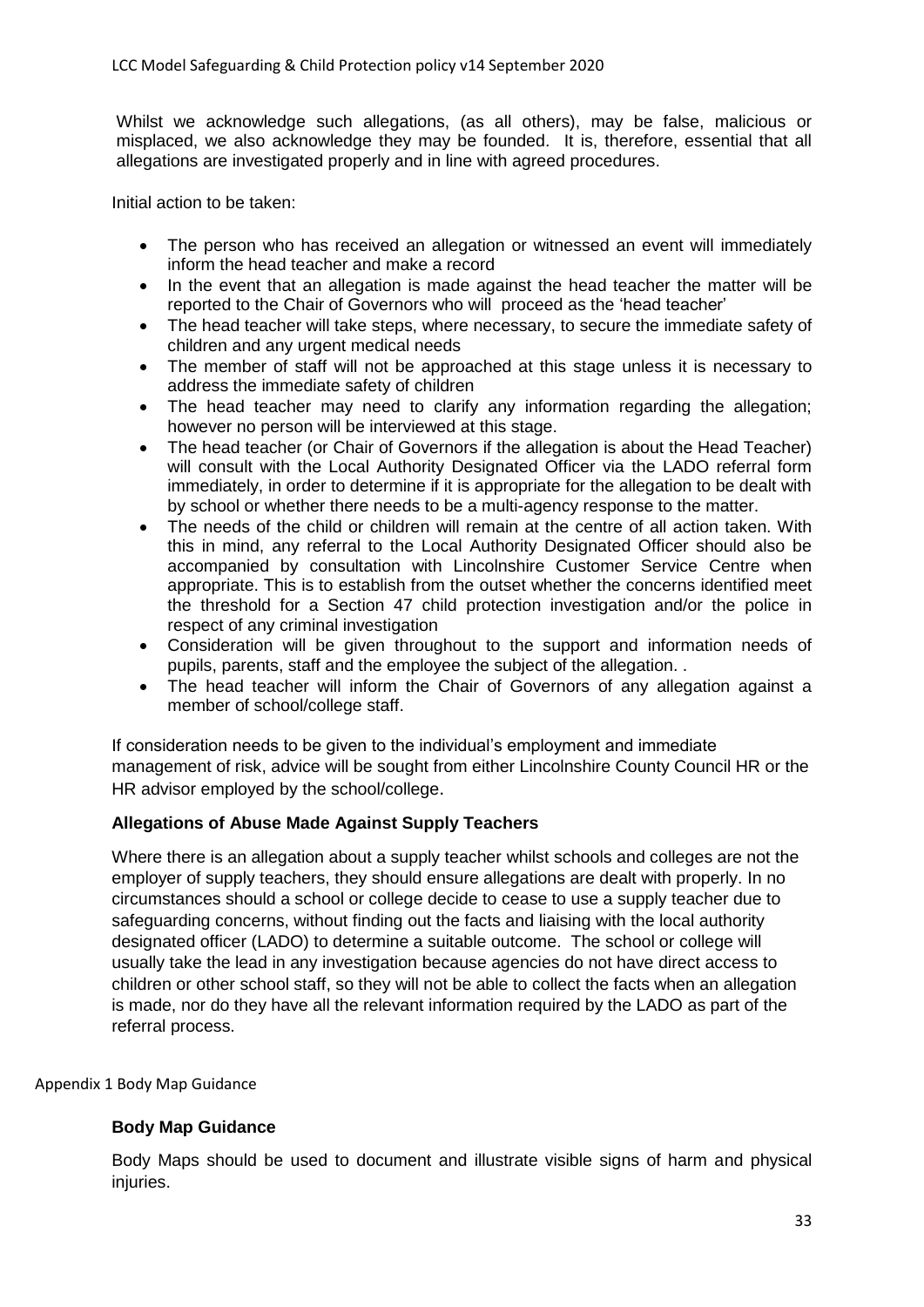Always use a black pen (never a pencil) and do not use correction fluid or any other eraser.

Do not remove clothing for the purpose of the examination unless the injury site is freely available because of treatment.

\***At no time should an individual teacher/member of staff or school take photographic evidence of any injuries or marks to a child's person, the body map below should be used. Any concerns should be reported and recorded without delay to Customer Service Centre or the child's social worker if already an open case to social care.**

**When you notice an injury to a child, try to record the following information in respect of each mark identified e.g. red areas, swelling, bruising, cuts, lacerations and wounds, scalds and burns:**

- Exact site of injury on the body, e.g. upper outer arm/left cheek.
- Size of injury in appropriate centimetres or inches.
- Approximate shape of injury, e.g. round/square or straight line.
- Colour of injury if more than one colour, say so.
- Is the skin broken?
- Is there any swelling at the site of the injury, or elsewhere?
- Is there a scab/any blistering/any bleeding?
- Is the injury clean or is there grit/fluff etc.?
- Is mobility restricted as a result of the injury?
- Does the site of the injury feel hot?
- Does the child feel hot?
- Does the child feel pain?
- Has the child's body shape changed/are they holding themselves differently?

Importantly the date and time of the recording must be stated as well as the name and designation of the person making the record. Add any further comments as required.

#### **Ensure First Aid is provided where required and then recorded appropriately.**

A copy of the body map should be kept on the child's concern/confidential file.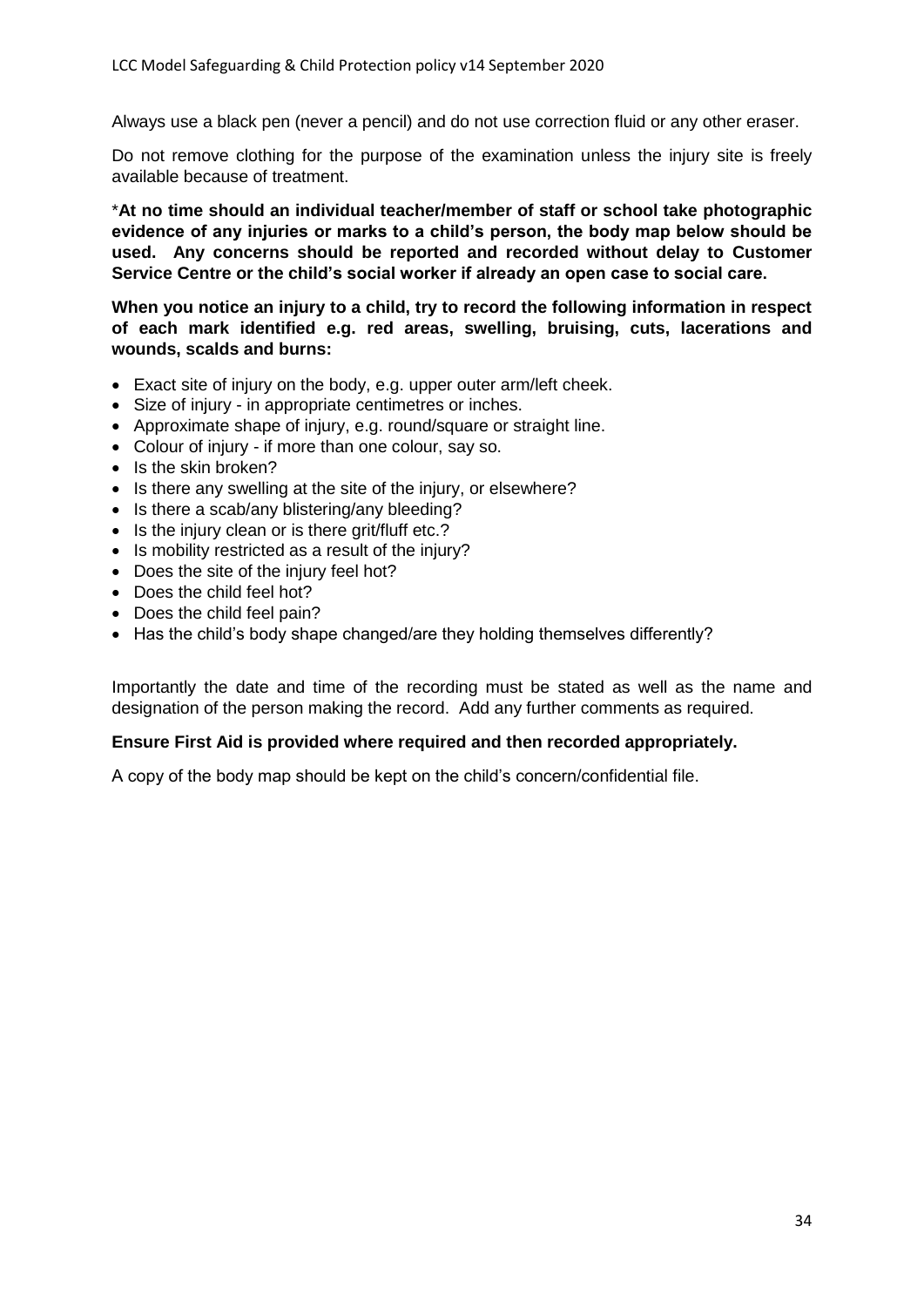[Meeting the needs of Children & Families Lincolnshire](https://lincolnshirescb.proceduresonline.com/pdfs/put_ch_first_thresholds.pdf?zoom_highlight=meeting+the+needs#search=%22meeting%20the%20needs%22) is Lincolnshire's safeguarding model based on Signs of Safety.

# **STATUTORY INTERVENTIONS**

If you suspect or believe a child is suffering, or is likely to suffer, significant harm (including any form of mistreatment or abuse) **you should ALWAYS** report your concerns

In an emergency always dial 999

If there is no immediate danger to the child, or if you need some advice or information, you can contact the Children Services Customer Service Centre (CSC) on 01522 782111. If it is outside normal office hours you can contact the Emergency Duty Team (EDT) on 01522 782333.

Telephone calls are answered by customer services staff and they will always ask for the child's name, date of birth and address and will check<br>if the child already has an Early Help<br>or Social Worker involved. They will then ask a number of questions which is based on the Signs of Safety model to help to understand what your concern or worry is.



In an emergency always dial 999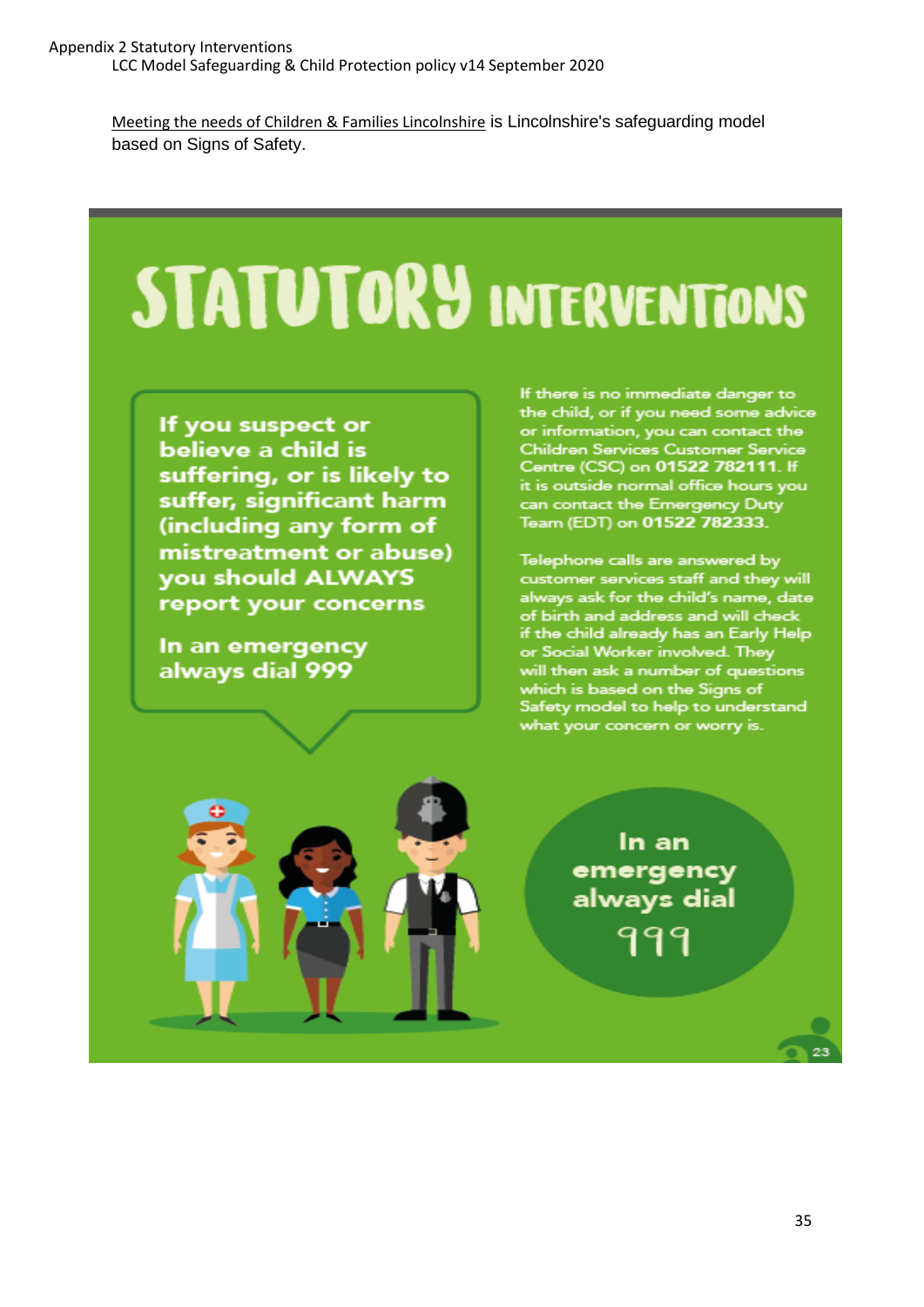#### Appendix 3 Lincolnshire Safeguarding Children Partnership



- Promotes safeguarding awareness
- Produces multi-agency policies, procedures and protocols
- Monitors and evaluates the effectiveness of local safeguarding services
- Provides core inter-agency safeguarding training
- Reviews child deaths
- Undertakes serious case reviews and shares key messages
- The three safeguarding partners; Lincolnshire County Council, Clinical Commissioning Group and Lincolnshire Police have a shared and equal duty to work together with schools and colleges to safeguard and promote the welfare of children.

## **Safeguarding is everyone's responsibility** Customer Service Centre for referrals and advice Tel: 01522 782111

## [Lincolnshire Safeguarding Children](http://www.lincolnshire.gov.uk/lscb)  [Partnership website](http://www.lincolnshire.gov.uk/lscb)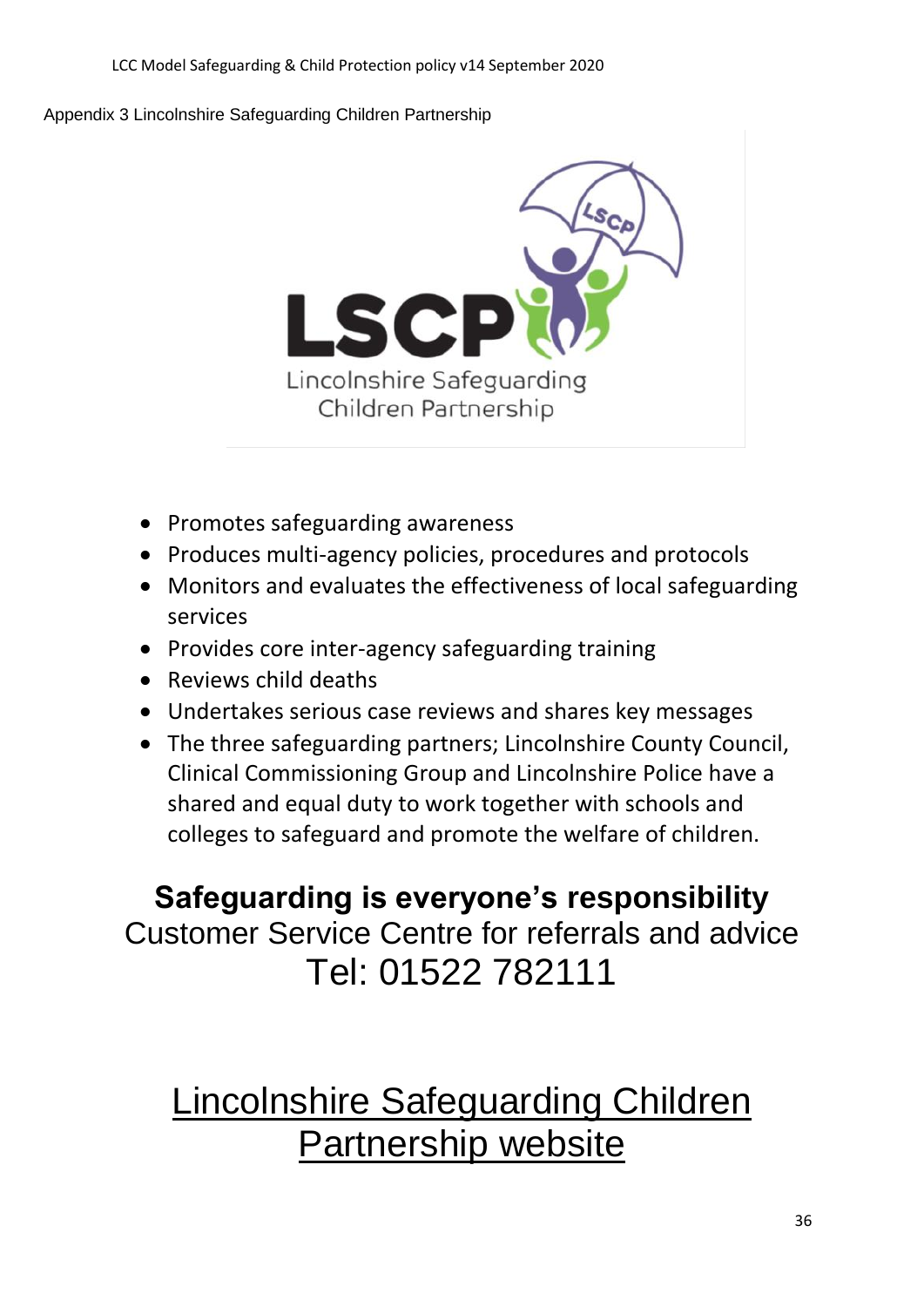LCC Model Safeguarding & Child Protection policy v14 September 2020

#### **Safeguarding Contacts Advice on any aspect of Child Protection and Safeguarding may be sought from the Safeguarding Team; Designated Safeguarding Lead (DSL) Deputy Designated Safeguarding Lead(s) Our local contact numbers are: Safeguarding of children concerns**  *(Children living in Lincolnshire)* **01522 782111** *Lincolnshire's Children's Services Customer Service Centre for reporting concerns and Early Help Team for Advice Emergency Duty Team*  **01522 782333** (6pm-8am + weekends and Bank Holidays) **Safeguarding of children concerns** *(Children living in other Authorities) Please add in relevant authority contact numbers if applicable as concerns for children need to be reported to the local authority in which the child resides (or state n/a)* **Allegations against /concerns about adult(s) working with children Staff must report concerns to the head teacher or in the event of concerns about the head teacher concerns must be reported to the Chair of Governors.**  Lincolnshire Local Authority Designated Officers (LADO) **Rachael Powis, Kim Murray & Ildiko Kiss 01522 554674 [LSCP\\_LADO@lincolnshire.gov.uk](mailto:LSCP_LADO@lincolnshire.gov.uk) The Head/Chair must contact LADO to discuss concerns & course of action. Police** *(Emergency)* **Police** *(Non-Emergency)* **999 101 Safeguarding Cluster LCC Safeguarding in Schools** *for advice around safeguarding policy, audits, training etc.* **Ruth Fox – Safeguarding & Education Welfare Supervisor** [safeguardinginschools@lincolnshire.gov.uk](mailto:safeguardinginschools@lincolnshire.gov.uk) **Tel: 01522 554695**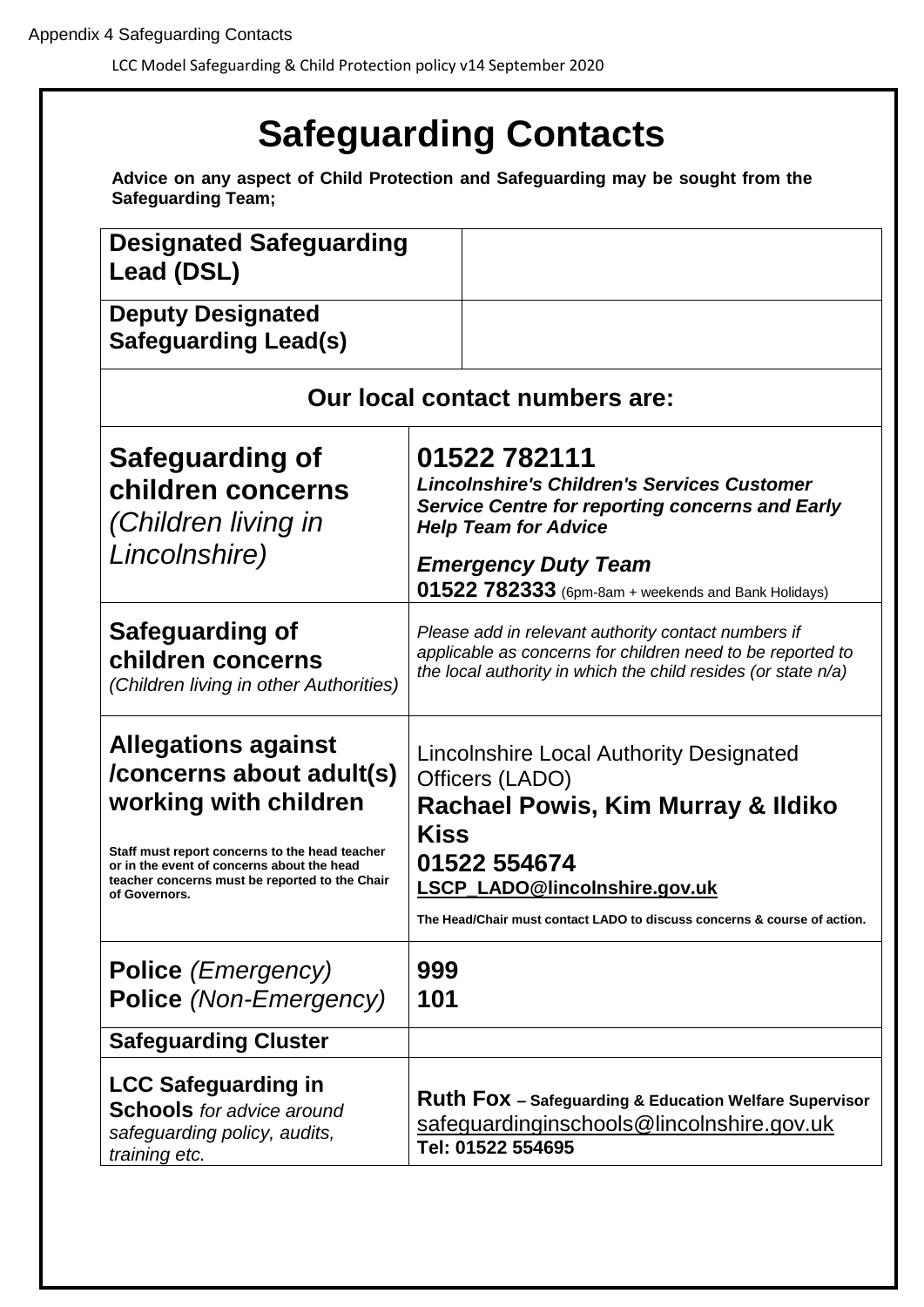#### **Appendix 5**

#### **Useful Contacts within the local authority**

- [Lincolnshire Safeguarding Children Partnership Multi-Agency Procedures](http://lincolnshirescb.proceduresonline.com/)
- [Working Together to Safeguard Children & Young People 2018](https://www.gov.uk/government/publications/working-together-to-safeguard-children--2)
- [Keeping Children Safe in Education 2020](https://www.gov.uk/government/publications/keeping-children-safe-in-education--2)
- [Information Sharing Document 2018](https://assets.publishing.service.gov.uk/government/uploads/system/uploads/attachment_data/file/721581/Information_sharing_advice_practitioners_safeguarding_services.pdf)
- [What to do if you're worried a child is being abused 2015](https://assets.publishing.service.gov.uk/government/uploads/system/uploads/attachment_data/file/419604/What_to_do_if_you_re_worried_a_child_is_being_abused.pdf)
- Children Act 1989 and [Children Act 2004](https://www.legislation.gov.uk/ukpga/2004/31/contents)
- [Education Act 2002](https://www.legislation.gov.uk/ukpga/2002/32/section/175)
- Teaching Standards 2013
- [Guidance for Safer Working Practice for Adults who work with Children and Young](https://www.lincolnshire.gov.uk/schools-and-education/stay-safe-partnership/safeguarding-in-schools/)  [People 2019](https://www.lincolnshire.gov.uk/schools-and-education/stay-safe-partnership/safeguarding-in-schools/)
- [Sexting in Schools and Colleges 2016](https://assets.publishing.service.gov.uk/government/uploads/system/uploads/attachment_data/file/609874/6_2939_SP_NCA_Sexting_In_Schools_FINAL_Update_Jan17.pdf)
- [Sexual Violence and Sexual Harassment between children in Schools and Colleges](https://assets.publishing.service.gov.uk/government/uploads/system/uploads/attachment_data/file/719902/Sexual_violence_and_sexual_harassment_between_children_in_schools_and_colleges.pdf)  [May 2018](https://assets.publishing.service.gov.uk/government/uploads/system/uploads/attachment_data/file/719902/Sexual_violence_and_sexual_harassment_between_children_in_schools_and_colleges.pdf)
- Local Authority Designated Officers (LADO) Rachael Powis, Kim Murray and Ildiko Kiss

Tel: 01522 554674 LADO email address LSCP LADO@lincolnshire.gov.uk

Customer Service Centre: 01522 782111

#### [LADO referral form](https://www.lincolnshire.gov.uk/lscb/the-lscb/contact-us/124619.article)

#### **Out of Hours**

Emergency Duty Service(6pm-8am + weekends and Bank Holidays) 01522 782333

#### **Lincolnshire County Council Education Safeguarding Team**

#### **[safeguardinginschools@lincolnshire.gov.uk](mailto:safeguardinginschools@lincolnshire.gov.uk)**

Service Manager John O'Connor Team Manager Jill Chandar-Nair Team Leader Joanne Carr Safeguarding & Education Welfare Supervisor Ruth Fox 01522 554695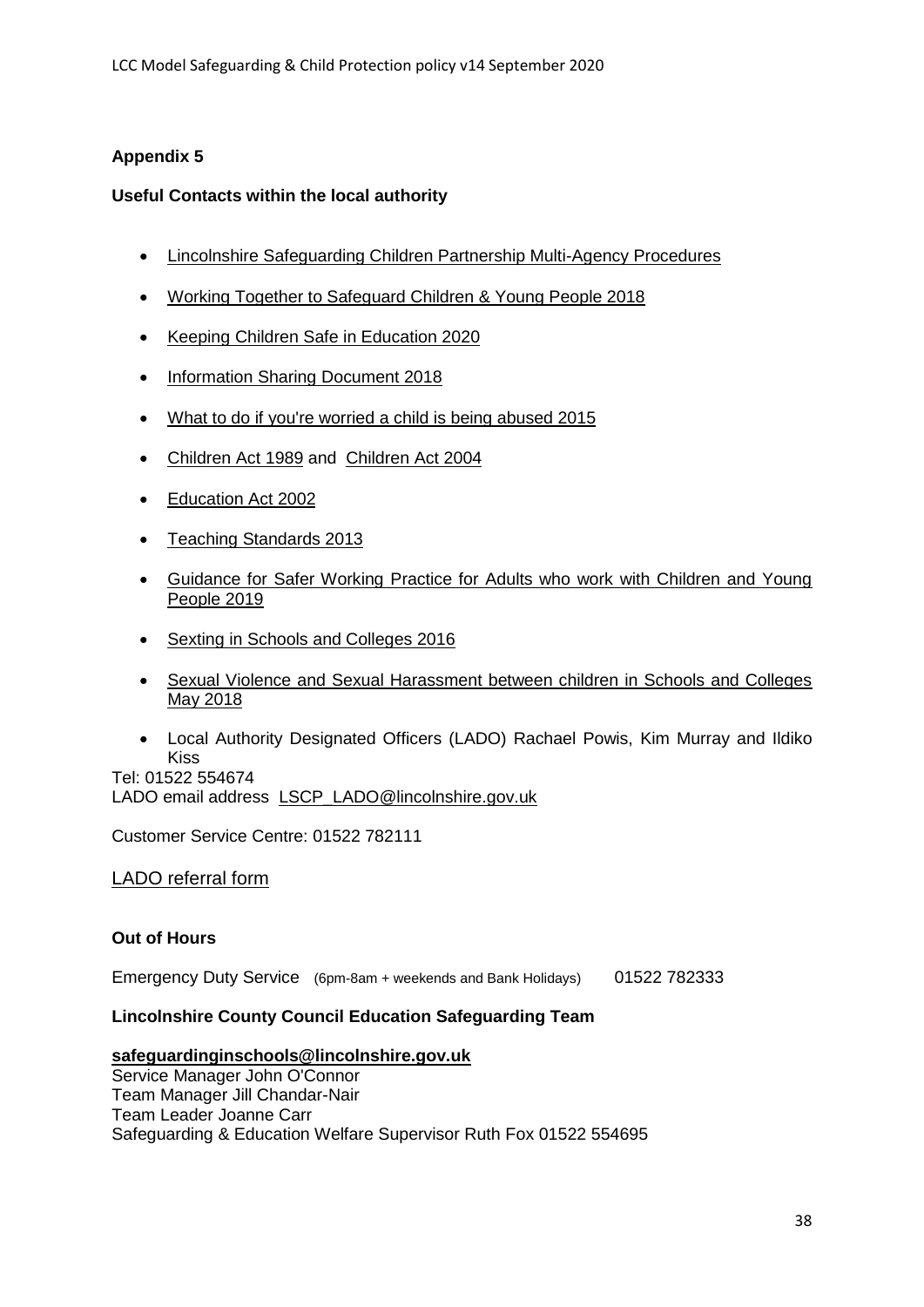Head of Virtual School LAC Lincolnshire Kieran Barnes [Kieran.barnes@lincolnshire.gov.uk](mailto:Kieran.barnes@lincolnshire.gov.uk)

Elective Home Education (EHE) [ehe@lincolnshire.gov.uk](mailto:attendance.pupilsupport@kirklees.gov.uk)

Children Missing Education (CME) [cme@lincolnshire.gov.uk](mailto:cme@lincolnshire.gov.uk)

Child in Entertainment or Employment [cee@lincolnshire.gov.uk](mailto:cee@lincolnshire.gov.uk)

Attendance Queries [attendance@lincolnshire.gov.uk](mailto:attendance@lincolnshire.gov.uk)

#### **Prevent**

- Paul Drury, Prevent Support Officer, Lincolnshire County Council, 01522 555367, [prevent@lincolnshire.gov.uk](mailto:prevent@lincolnshire.gov.uk)
- PREVENT Officer, East Midlands Special Operations Unit Special Branch, 01522 558304, Email: [prevent@lincs.pnn.police.uk](mailto:prevent@lincs.pnn.police.uk)

#### **Online Safety incidents**

National helpline www.saferinternet.org.uk/helpline

#### **Lincolnshire Police**

101 non-emergency or 999

#### **Early Help Team**

[TACadmin@lincolnshire.gov.uk](mailto:TACadmin@lincolnshire.gov.uk) [www.lincolnshire.gov.uk/tac](http://www.lincolnshire.gov.uk/tac) [earlyhelpconsultants@lincolnshire.gov.uk](mailto:earlyhelpconsultants@lincolnshire.gov.uk)

#### **Training Materials**

LSCP Online and face to face Safeguarding Training courses including Safer Recruitment training and the new 6 year training pathway: [LSCP Training](https://www.lincolnshire.gov.uk/safeguarding/lscp/3?documentId=258&categoryId=20076)

LCC Safeguarding in Schools Training Package [safeguardinginschools@lincolnshire.gov.uk](mailto:safeguardinginschools@lincolnshire.gov.uk)

Safeguarding Governor Training [governorsupport@lincolnshire.gov.uk](mailto:governorsupport@lincolnshire.gov.uk)

Prevent Training;

All staff can undertake e-learning which is equivalent to WRAP 2 via the [LSCP website.](http://www.lincolnshire.gov.uk/lscb/professionals/support/training/124632.article)

In addition free face to face Prevent Awareness training is available through contacting either of the following:

- Lincolnshire Police, Prevent Officer, 01522 558304, [prevent@lincs.pnn.police.uk.](mailto:prevent@lincs.pnn.police.uk)
- Lincolnshire County Council, Prevent Officer, 01522 555367, [prevent@lincolnshire.gov.uk](mailto:prevent@lincolnshire.gov.uk)